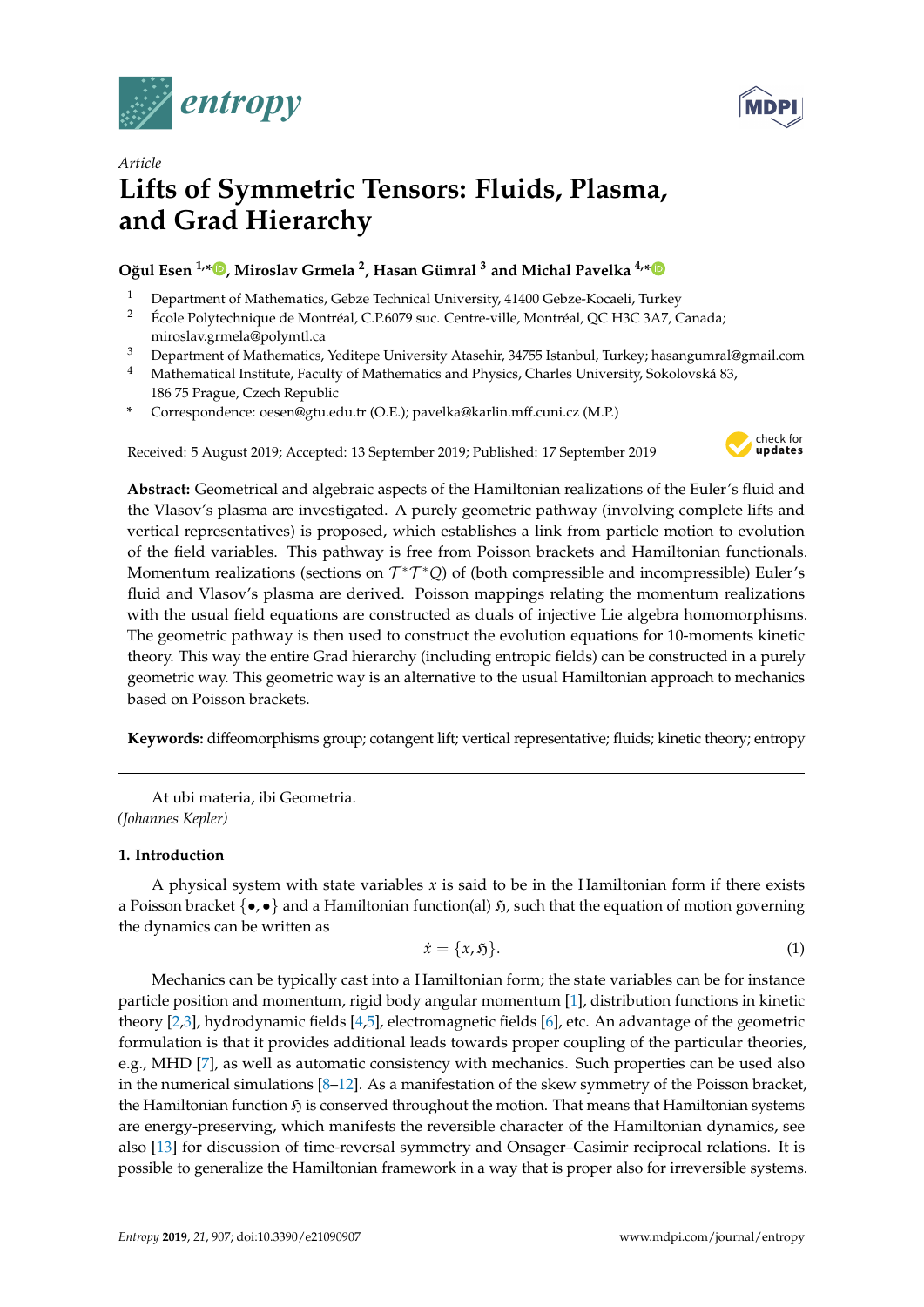This generalization is called GENERIC in the literature [\[13–](#page-30-1)[17\]](#page-30-2). In this present work we shall stay in the area of Hamiltonian systems so that in the reversible framework.

This generalization has started to appear in works by the authors of [\[18–](#page-30-3)[21\]](#page-30-4). The combination of Hamiltonian and gradient dynamics has been called metriplectic in the works by the authors of [\[22,](#page-30-5)[23\]](#page-30-6) and GENERIC (General Equation for Nonequilibrium Reversible–Irreversible Coupling) in the works by the authors of [\[13–](#page-30-1)[15,](#page-30-7)[17\]](#page-30-2) where the Riemannian (metric or its nonlinear generalization) geometrical structure appearing in the gradient (dissipative) part of the vector field is more general. The search for the most appropriate, both from the physical and the mathematical point of view, formulation of the combination of the Hamiltonian and the gradient dynamics continues. For example, contact geometry offers a very convenient setting [\[13,](#page-30-1)[24](#page-30-8)[,25\]](#page-30-9). A variational formulation has recently been introduced in the works by the authors of [\[26,](#page-30-10)[27\]](#page-30-11). Another variational formulation also arises in the contact geometry formulation [\[28\]](#page-30-12).

While performing the Hamiltonian analysis of a given differential system, two tasks, namely, determining a Poisson bracket and choosing a Hamiltonian function, must be achieved simultaneously. It is indeed a hard task to arrive at a Hamiltonian realization of an arbitrary system. Cotangent bundle, which can physically be considered as the momentum phase space of a configuration manifold, carries a canonical symplectic two-form, thus a canonical Poisson structure. This canonical geometry fits well many physical systems involving the classical mechanics and the electromagnetic theory [\[2,](#page-29-1)[29\]](#page-30-13). If the physical system possesses some constraints or/and some symmetries, then such a canonical Poisson framework cannot be proper. In this case, a reduction procedure should be applied in order to arrive at a correct Poisson picture [\[30\]](#page-30-14).

**Lie–Poisson Equations**. For many physical systems, the configuration space is a Lie group *G*, see the work by the authors of [\[31\]](#page-30-15). In this case, the group action induces a symmetry on the cotangent bundle *T* <sup>∗</sup>*G* of the Lie group, so that the canonical symplectic structure on *T* <sup>∗</sup>*G* reduces to a Poisson structure on the quotient space *T* <sup>∗</sup>*G*/*G*. This reduction procedure has rich geometric and algebraic properties. Let us depict this more explicitly. Consider a Lie group *G* and its Lie algebra g equipped with a Lie bracket  $[\bullet,\bullet]_{\mathfrak{g}}$ . Linear algebraic dual  $\mathfrak{g}^*$  of the Lie algebra carries a natural Poisson structure called as the Lie–Poisson bracket [\[30,](#page-30-14)[32](#page-30-16)[–34\]](#page-30-17). Under the reflexivity condition, the Lie–Poisson bracket for  $\mu \in \mathfrak{g}^*$  is given by,

<span id="page-1-0"></span>
$$
\left\{\mathfrak{F},\mathfrak{H}\right\}_{\mathfrak{g}^*}\left(\mu\right)=\pm\left\langle\mu,\left[\frac{\delta\mathfrak{F}}{\delta\mu},\frac{\delta\mathfrak{H}}{\delta\mu}\right]_{\mathfrak{g}}\right\rangle,\tag{2}
$$

where  $\mathfrak F$  and  $\mathfrak H$  are two function(al)s defined on the dual space  $\mathfrak g^*$ , and the pairing at the right hand side is the one between  $g^*$  and g. The bracket inside the pairing in Equation [\(2\)](#page-1-0) is the Lie algebra bracket on g, and the notation *δ*H/*δµ* stands for the Fréchet derivative of the functional H. In this case, the dynamics is governed by the Lie–Poisson equations

$$
\dot{\mu} = {\mu, \mathfrak{H}}_{\mathfrak{g}^*} = \mp ad_{\frac{\delta \mathfrak{H}}{\partial \mu}}^* \Pi,\tag{3}
$$

where *ad*<sup>∗</sup> denotes the coadjoint representation of  $\mathfrak g$  on  $\mathfrak g^*$ , obtained by the dualization of the adjoint action of g on itself. Here, the adjoint action is defined to be the Lie algebra bracket on g.

**Diffeomorphism Groups**. The configuration spaces of some of the physical systems, such as fluids and plasma theories, are diffeomorphism groups [\[31,](#page-30-15)[35–](#page-30-18)[37\]](#page-31-0). Diffeomorphism groups are infinite dimensional Lie groups [\[38](#page-31-1)[–40\]](#page-31-2). In these cases, the Lie–Poisson formulation, presented in the previous paragraph, takes the following particular form. Assume that a continuum rests in a manifold  $\mathcal M$  in  $\mathbb R^3$ , then diffeomorphism group  $Diff(M)$  acts from left on the particle space  $M$  by evaluation, whereas right action commutes with the particle motion and constitutes an infinite dimensional symmetry group of the kinematic description. This is called the particle relabeling symmetry [\[41\]](#page-31-3). We assume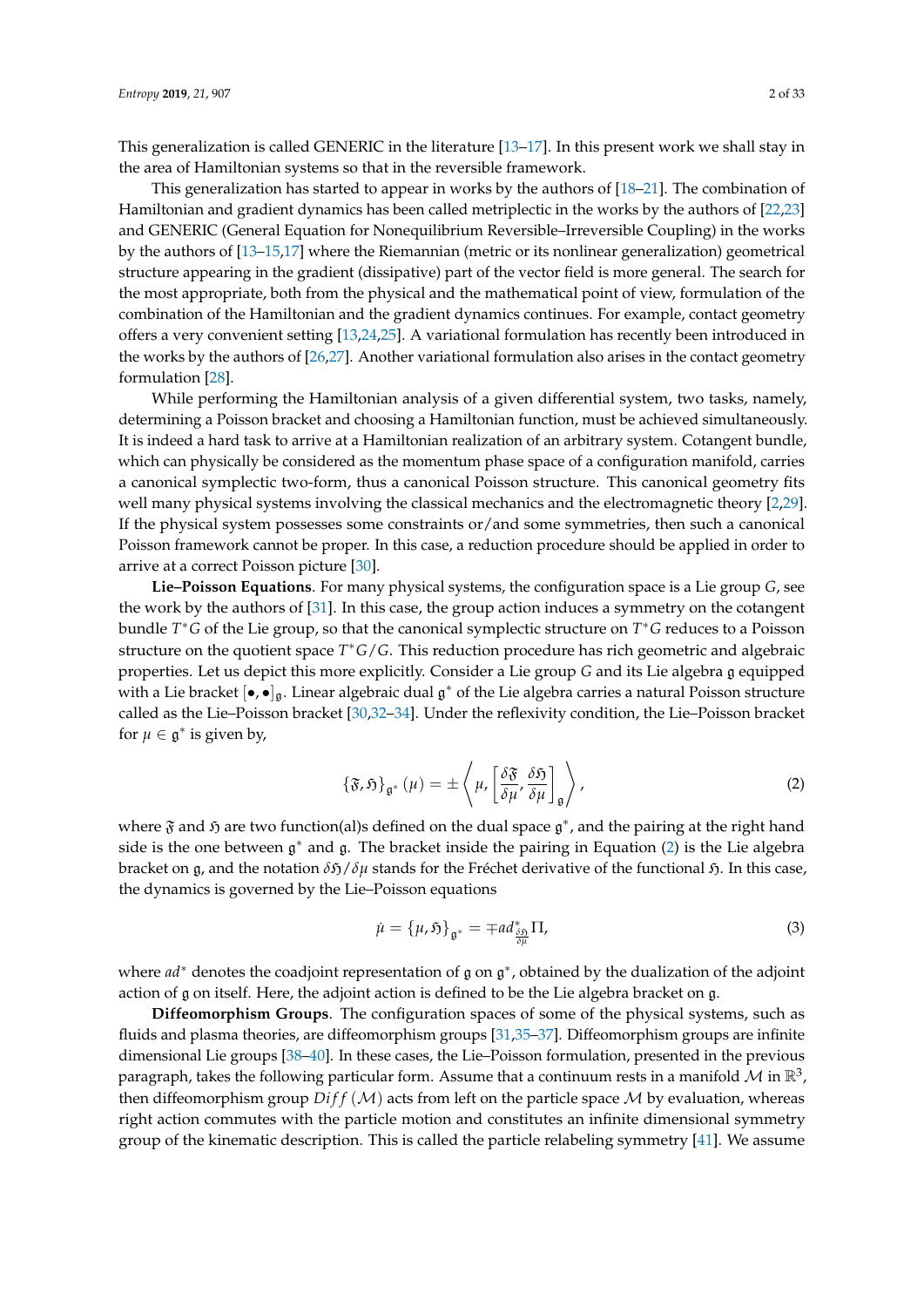the Lie algebra of  $Diff(M)$  as the space  $\mathfrak{X}(M)$  of smooth vector fields. Here, the Lie algebra bracket is the minus of the Jacobi–Lie bracket of vector fields, that is,

<span id="page-2-0"></span>
$$
[X,Y]_{\mathfrak{X}(\mathcal{M})} = -[X,Y]_{JL} = -\mathcal{L}_X Y,\tag{4}
$$

where  $\mathcal{L}_X$  denotes the Lie derivative operator. We define the dual space  $\mathfrak{X}^*(\mathcal{M})$  of the Lie algebra as the space of one-form densities  $\Lambda^1\left(\mathcal{M}\right)\otimes Den\left(\mathcal{M}\right)$  on  $\mathcal{M}$ . Here, the pairing between a vector field X and a dual element  $\Pi \otimes d\mu$  is defined as

$$
\langle \Pi \otimes d\mu, X \rangle = \int_{\mathcal{M}} \Pi(z) \cdot X(z) \, d\mu(z), \tag{5}
$$

where the pairing inside the integral is the canonical one between the covector  $\Pi(z)$  and the vector *X*(*z*). Here, *d* $\mu$  is a density, that is, a volume form on M. The adjoint action of the Lie algebra onto itself is defined by the Lie algebra bracket in [\(4\)](#page-2-0). A simple calculation

$$
- \langle ad_X^*(\Pi \otimes d\mu), Y \rangle = \langle \Pi \otimes d\mu, ad_X Y \rangle \quad \text{with} \quad ad_X Y = \mathcal{L}_X Y = [X, Y]
$$
 (6)

shows that the coadjoint action of the Lie algebra  $\mathfrak{X}\left( \mathcal{M}\right)$  on its dual  $\mathfrak{X}^{*}\left( \mathcal{M}\right)$  is

$$
ad_X^*\left(\Pi\otimes d\mu\right)=\left(\mathcal{L}_X\Pi+\left(div_{d\mu}X\right)\Pi\right)\otimes d\mu,\tag{7}
$$

where  $div_{du}X$  denotes the divergence of the vector field *X* with respect to the volume form  $d\mu$ . At this point, without lost of generalization, we fix the volume form  $d\mu$ , so that we particularly consider a dual element as a one-form Π. For this choice, a Hamiltonain functional ή generates the Lie–Poisson equations on the dual space  $\mathfrak{X}^*(\mathcal{M})$ , given by

<span id="page-2-1"></span>
$$
\dot{\Pi} = -\mathcal{L}_{\partial \mathfrak{H}/\partial \Pi} \Pi - \left( \text{div}_{d\mu} \frac{\partial \mathfrak{H}}{\partial \Pi} \right) \Pi. \tag{8}
$$

In the divergence-free case (corresponding to volume-preserving motion), where the second term on the right hand side of Equation  $(8)$  identically vanishes, we obtain equations

<span id="page-2-2"></span>
$$
\dot{\Pi} = -\mathcal{L}_X \Pi. \tag{9}
$$

**A geometric pathway to the dynamics of the continuum**. To describe the motion of a continuum, one may start to write down the whole microscopic data, involving the interactions, which is very difficult. The kinetic theory uses statistical concepts to handle practical problems of microscopic theory. In previous publications [\[42](#page-31-4)[,43\]](#page-31-5), a geometric pathway has been proposed for the incompressible Lie–Poisson Equations [\(9\)](#page-2-2). Even though we present this geometry in the upcoming section, let us briefly summarize this geometrization. In order to arrive at the Lie–Poisson dynamics, start with the most basic ingredient of the theory, a vector field *X* generating the motion of a single particle, then, by applying purely geometric operations such as complete cotangent lifts and vertical representatives, define a generalized vector field *VXc*<sup>∗</sup> on the space of sections. This results with the Lie–Poisson dynamics presented in  $(9)$ . Explicitly, it has been proved in the works by the authors of  $[42,43]$  $[42,43]$  that the Lie–Poisson equations can be written in the form of

<span id="page-2-3"></span>
$$
\dot{\Pi}^v = V X^{c*} \left( x, \Pi \right), \tag{10}
$$

where *VXc*<sup>∗</sup> is the vertical (evolutionary), representative of the complete cotangent lift *X <sup>c</sup>*<sup>∗</sup> of the vector field *X* generating particle motion. Here,  $\Pi^v$  is a vector field defined as the vertical lift of the one-form Π˙ , see, for example, the work by the authors of [\[44\]](#page-31-6). Note that, the geometrization procedure in Equation  $(10)$  for the Lie–Poisson Equations  $(9)$  is free of a Hamiltonian functional, and thus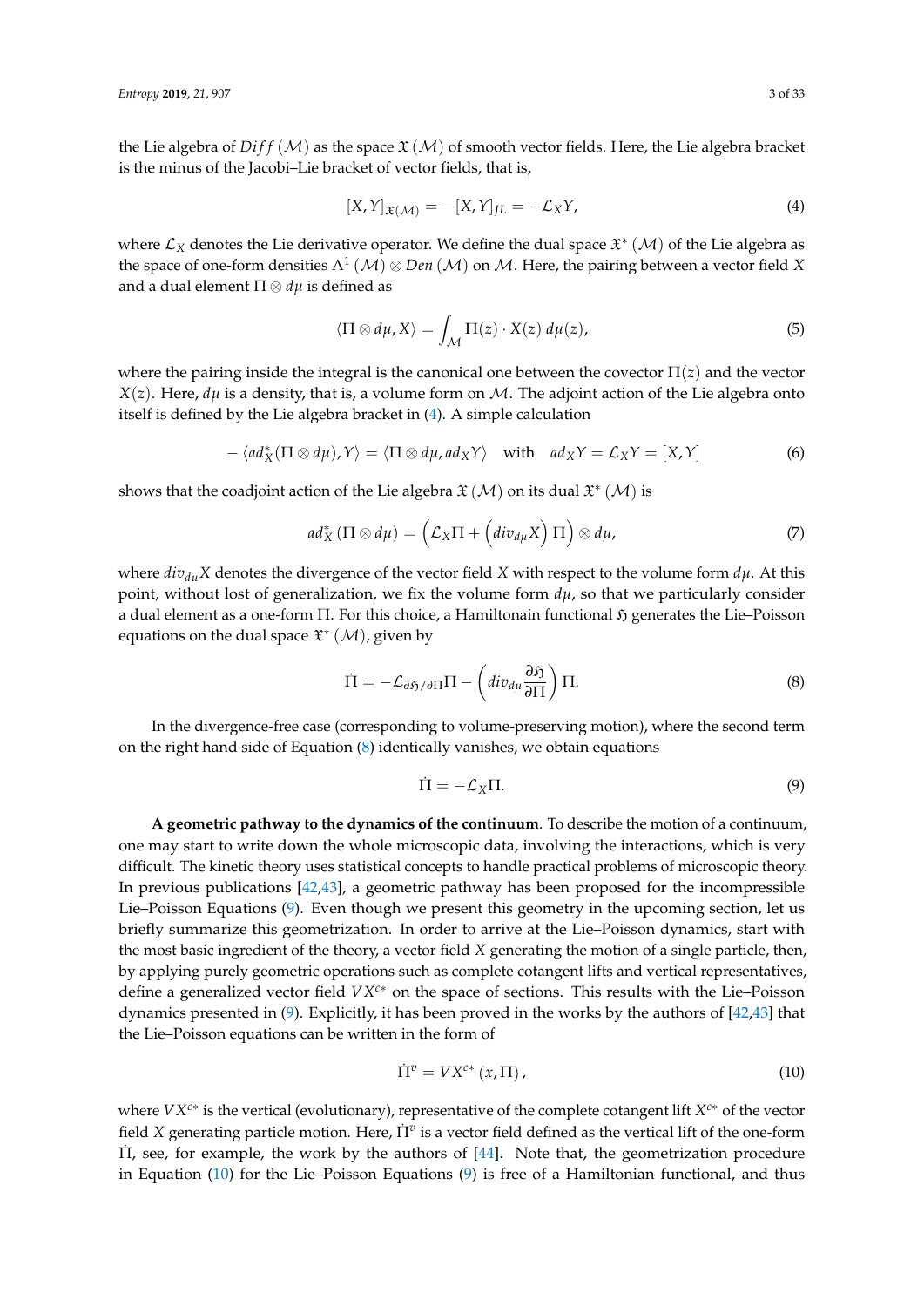free of a Poisson structure. As we shall argue in the main body of the paper we believe that such a geometrization looks promising for continuum theories.

Let us make a mathematical remark here to depict this geometrization in more technical terms. A single particle traces a curve in the configuration space, so that its motion is determined by an ordinary differential equation (ODE) with time as the independent variable. On the other hand, the motion of the whole continuum is determined by a partial differential equation (PDE) governing a (scalar or vectorial) field. That is, mathematically, the single particle motion is a submanifold of a tangent bundle, whereas the motion of the continuum is a submanifold a jet bundle. Therefore, in order to find a link between these two motions, one needs to propose a geometric operator taking a tangent vector to a jet bundle element. Further, the final product of this operator must forget the motion on the base level in order just to concentrate on the field parameters. The geometrization in Equation [\(10\)](#page-2-3) does both of these two tasks simultaneously, by relating the base motion to the motion of the field Π as well as by removing affects of the dynamics on the base level.

**The goal of the present paper**. In the literature, the geometrization [\(10\)](#page-2-3) has only been studied for volume preserving dynamics [\[42,](#page-31-4)[43\]](#page-31-5), and no relationship with compressible dynamics has been established so far. Our aim in the present work is to extend the application area of the geometric pathway [\(10\)](#page-2-3) to compressible systems and establish purely geometrical relations between all possible realizations (momentum or the usual field equations). The geometrization [\(10\)](#page-2-3) depends on the duality between vector and covector fields, our first novel result is to put the averaged 2*D*-Euler equation into this framework by redefining the duality by a Sobolev norm. For further generalization, we define an injective Lie algebra homomorphism called Generalized Complete Cotangent Lift (GCCL). GCCL is a mapping from the space of symmetric tensors on a manifold to Hamiltonian vector fields on the cotangent bundle of the manifold. The dual of GCCL is a Poisson mapping relating the Vlasov dynamics in the momentum formulation to (both compressible and incompressible) Euler's fluids in the momentum formulation. Then, using GCCL, compressible fluid motion is put into the framework of [\(10\)](#page-2-3). As a byproduct, a unique decomposition of the space of symmetric tensors is established as a matched pair Lie algebra. We further equip the compressible fluid flow with entropy. Then, we study 10-moment hierarchy, which paves the way towards to whole Grad hierarchy including entropic moments. In summary, we provide an alternative purely geometric construction of mechanics in kinetic theory and Grad hierarchy.

Let us sum up the main novelty of this work. The Lie–Poisson dynamics is determined by the Lie–Poisson bracket and a Hamiltonian function(al), see, for example, the work by the authors of [\[30\]](#page-30-14). In the present work, we first establish that (see Section [\(2.3\)](#page-7-0)) one can write the Lie–Poisson dynamics for incompressible fluid and Vlasov plasma without referring to a Poisson bracket or a Hamiltonian function(al). Inspired by a series of papers on the moments of the Vlasov dynamics, see, for example, the works by the authors of [\[45](#page-31-7)[–49\]](#page-31-8), we propose a Lie algebra homomorphism GCCL from the symmetric contravariant tensors on a manifold to the Hamiltonian vector fields on its cotangent bundle (see Section [3.2\)](#page-16-0). Dualization of this mapping determines the moments of the Lie–Poisson equations of form [\(9\)](#page-2-2) (see Section [3.5\)](#page-21-0). Double application of the GCCL operator and geometric pathway [\(10\)](#page-2-3) lead to the compressible fluid dynamics (see Section [4.1\)](#page-23-0) and the 10-moment approximation (see Section [4.2\)](#page-25-0) free from a Poisson bracket and a Hamiltonian function(al).

**The contents**. This paper comprises three main sections. In the following section, we present the geometrical and algebraic foundations of the geometrization [\(10\)](#page-2-3) as well as comment on underlying physical intuitions. Examples of this geometry are incompressible fluid flow and Vlasov's plasma. We close this section by redefining the duality with a Sobolev metric and writing an averaged 2*D*-Euler's equation in the form of [\(10\)](#page-2-3). In the third section, Lie algebra of symmetric contravariant tensor fields and a matched pair decomposition of this space is established. An injective Lie algebra homomorphism, which we call Generalized Complete Cotangent Lift (GCCL), is defined. It is shown that the dual of GCCL is a Poisson mapping from the plasma level to the fluid level both in momentum formulations. In the fourth section, we generalize the geometrization [\(10\)](#page-2-3) to compressible fluid motion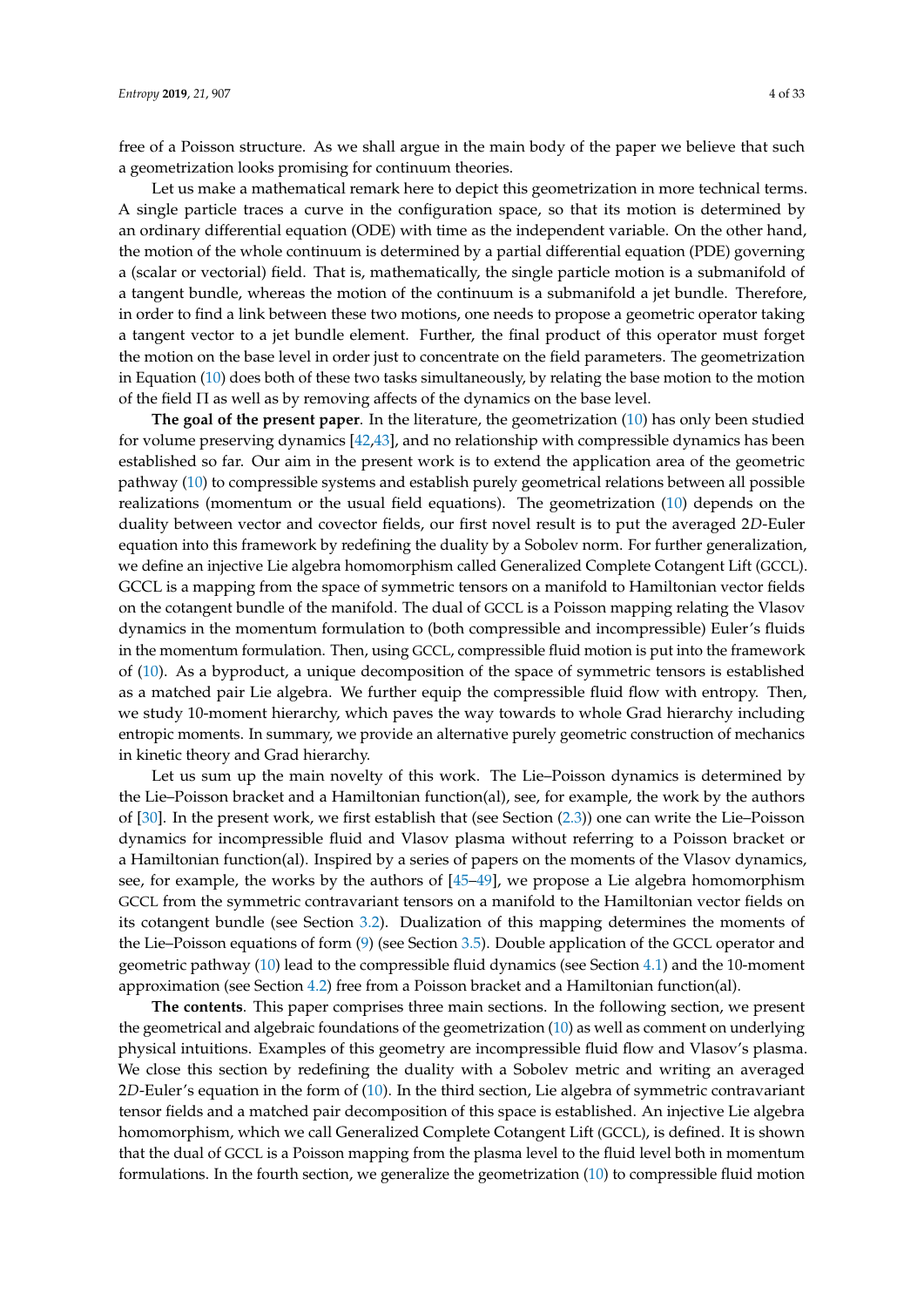including entropy density. Finally, the procedure is generalized to also cover the 10-moment Grad hierarchy in kinetic theory and incorporate a complimentary hierarchy of kinetic moments.

**Notation.** Let M and Q be finite dimensional manifolds equipped with the local coordinates  $(x^a)$  and  $(q^i)$ , respectively. Cotangent bundles  $T^*M$  and  $T^*\mathcal{Q}$  carry canonical symplectic two-forms, in Darboux' coordinates given by  $\Omega_M = dx^a \wedge d\Pi_a$  and  $\Omega_Q = dq^i \wedge dp_i$ , respectively. The Hamilton's equation is generated by a Hamiltonian function *H* on *T* <sup>∗</sup>Q, and it is defined as

$$
\iota_{X_h} \Omega_{\mathcal{Q}} = dH,\tag{11}
$$

where *ι* is the contraction operator. Further, it is assumed that all the requirements of functional analytic issues, such as existence, uniqueness, regularity, and convergence, are satisfied.

## <span id="page-4-2"></span>**2. A Geometric Pathway to Kinetic Theories**

#### *2.1. Complete Tangent and Cotangent Lifts*

Let *M* be an *m*−dimensional manifold equipped with local coordinates ( $x<sup>a</sup>$ ). A vector field *X* on  $M$  generates a flow on the manifold  $M$ , say  $\phi_t$  :  $M \rightarrow M$ , which describes motion on the manifold with respect to a parameter *t* (representing the time). Locally, this reads that the vector field *X*(*x*) = *X<sup>a</sup>*(*x*) $\partial/\partial x^a$  generates infinitesimal transformations:

<span id="page-4-1"></span>
$$
x^{a} \rightarrow \bar{x}^{a} = x^{a} + tX(x^{a}) = x^{a} + tX^{b} \frac{\partial x^{a}}{\partial x^{b}} = x^{a} + tX^{a}.
$$
 (12)

#### 2.1.1. Complete Tangent Lift

Let us first recall the concept of complete cotangent lift, see, e.g., the work by the authors of [\[50\]](#page-31-9), including its physical interpretation for clarity. Attaching a tangent plane to each point of the manifold, i.e., constructing the tangent bundle  $T\mathcal{M}$  with induced local coordinates  $(x^a, v^a)$ , the vector field X tells which vector of the tangent plane at each point describes the motion. In other words, the vector field tells the direction and the velocity with which the motion continues from the point, and it can be interpreted as a mapping from  $M$  to  $T M$ . To see this, consider the flow  $\phi_t^c$  on the tangent bundle  $T M$ defined by the following equation.

<span id="page-4-0"></span>
$$
\tau_{\mathcal{M}} \circ \phi_t^c = \phi_t \circ \tau_{\mathcal{M}},\tag{13}
$$

where  $\tau_M$  is the tangent bundle projection mapping a vector in *TM* to its initial point in *M*. Flow *φ c t* constitutes a one-parameter group of diffeomorphisms on *T*M called the complete tangent lift of the flow. From the differentiation of Equation [\(13\)](#page-4-0) with respect to  $t$  at  $t = 0$  we define the complete tangent lift *X <sup>c</sup>* of *X* as follows

$$
T\tau_{\mathcal{M}} \circ X^c = X \circ \tau_{\mathcal{M}}.\tag{14}
$$

Notice that  $X^c$  is a vector field on  $T\mathcal{M}$ . Consider now a vector  $v \in T_x\mathcal{M}$ , which by definition corresponds to a curve  $\gamma(t)$  passing through *x* satisfying  $\dot{\gamma} = v$ . The transformation [\(12\)](#page-4-1) maps the curve to a new curve  $\bar{x}(\gamma(t))$ . Therefore, the transformation maps the vector *v* to a new tangent vector with components

$$
\bar{v}^b = \frac{d}{dt}\bar{x}^b(\gamma(t)) = \frac{\partial \bar{x}^b}{\partial x^a}\dot{\gamma}^a(t) = \left(\delta_a^b + t\frac{\partial X^b}{\partial x^a}\right)v^a = v^b + tv^a\frac{\partial X^b}{\partial x^a}.
$$
\n(15)

From the perspective of the tangent bundle  $T\mathcal{M}$ , a vector field X induces both motion in the  $\partial/\partial x^a$ direction as well as motion in the *∂*/*∂v <sup>b</sup>* direction, that is,

$$
X^{c}(x,v) = X^{a} \frac{\partial}{\partial x^{a}} + v^{b} \frac{\partial X^{a}}{\partial x^{b}} \frac{\partial}{\partial v^{a}}.
$$
\n(16)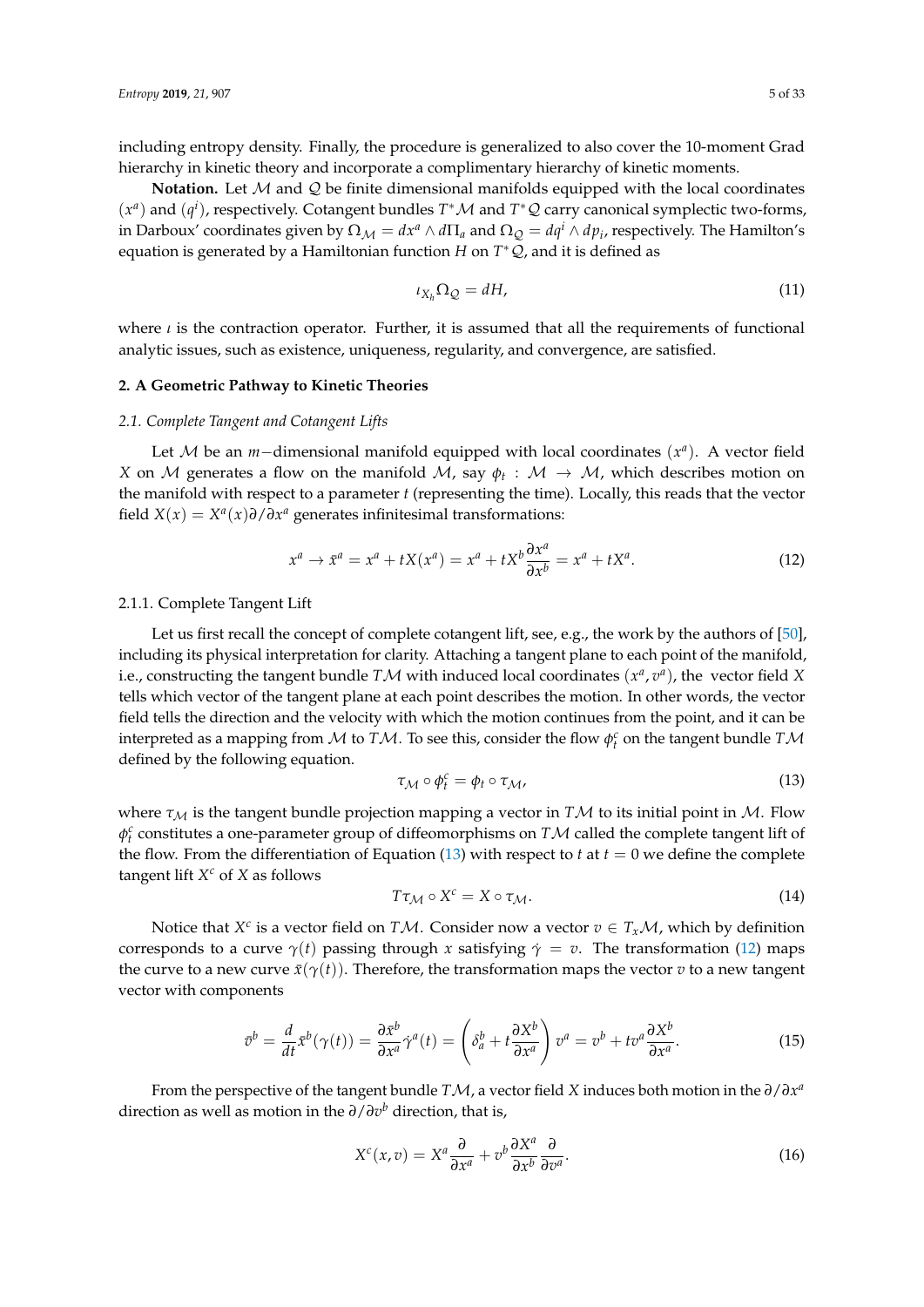#### 2.1.2. Complete Cotangent Lift

Consider the cotangent bundle  $T^*{\mathcal M}$  equipped with conjugate coordinates  $(x^a,\Pi_a)$ . The complete cotangent lift of a flow  $\varphi_t$  (of a vector field *X*) on *M* is a one-parameter group of diffeomorphisms  $\varphi_t^{c*}$ on *T* <sup>∗</sup>M satisfying

<span id="page-5-0"></span>
$$
\pi_{\mathcal{M}} \circ \varphi_t^{c*} = \varphi_t \circ \pi_{\mathcal{M}},\tag{17}
$$

where  $\pi_{\mathcal{M}}$  is the natural projection defined on  $T^*\mathcal{M}$  to  $\mathcal{M}$ . The vector field *X<sup>c\*</sup>* on  $T^*\mathcal{M}$ , which has the flow  $\varphi_t^{c*}$ , is called the complete cotangent lift of *X* [\[44\]](#page-31-6). The infinitesimal version of the Equation [\(17\)](#page-5-0) determines *X <sup>c</sup>*<sup>∗</sup> as follows,

$$
T\pi_{\mathcal{M}} \circ X^{c*} = X \circ \pi_{\mathcal{M}}.\tag{18}
$$

The complete cotangent lift  $X^{c*}$  is dual to the complete tangent lift  $X^c$  in the following sense. Taking the duality between elements of the tangent planes and elements of the adjoint cotangent spaces, the duality between the cotangent and tangent lifts must be the same, that is,

$$
\langle \varphi_t^{c*}(\Pi), v \rangle = \langle \Pi, \varphi_{-t}^{c}(v) \rangle. \tag{19}
$$

Therefore, we put

$$
\langle \Pi, \varphi_{-t}^c(v) \rangle = \Pi_a v^a - t \Pi_b \frac{\partial X^b}{\partial x^a} v^a = \left( \Pi_a - t \Pi_b \frac{\partial X^b}{\partial x^a} \right) v^a = \bar{\Pi}_a v^a = \langle \varphi_t^{c*}(\Pi), v \rangle,
$$
 (20)

which means that  $\bar{\Pi}_a = \Pi_a - t \Pi_b \partial X^b / \partial x^a$ . From the perspective of the cotangent bundle  $T^*M$ , a vector field *X* also induces motion in the momentum, which is the complete cotangent lift of vector field to  $\mathfrak{X}(T^*\mathcal{Q})$ ,

<span id="page-5-1"></span>
$$
X^{c*} = X^a \frac{\partial}{\partial x^a} - \frac{\partial X^b}{\partial x^a} \Pi_b \frac{\partial}{\partial \Pi_a},\tag{21}
$$

see, e.g., the work by the authors of [\[50\]](#page-31-9). The complete cotangent lift of *X* expresses how both position on the manifold Q and covectors (one-forms) vary along the motion induced by the field; a diagram summarizing the discussions done so far follows.



We have the following Lemma [\[30](#page-30-14)[,51\]](#page-31-10).

**Lemma 1.** *Maps given in*

$$
c: \mathfrak{X}(\mathcal{M}) \to \mathfrak{X}(T\mathcal{M}): X \to X^c, \qquad c^*: \mathfrak{X}(\mathcal{M}) \to \mathfrak{X}(T^*\mathcal{M}): X \to X^{c*}.
$$
 (22)

*are Lie algebra isomorphism intos, that is,*

$$
[X,Y]^{c} = [X^{c}, Y^{c}] \quad and \quad [X,Y]^{c*} = [X^{c*}, Y^{c*}], \tag{23}
$$

*for all*  $X, Y \in \mathfrak{X}(\mathcal{M})$ .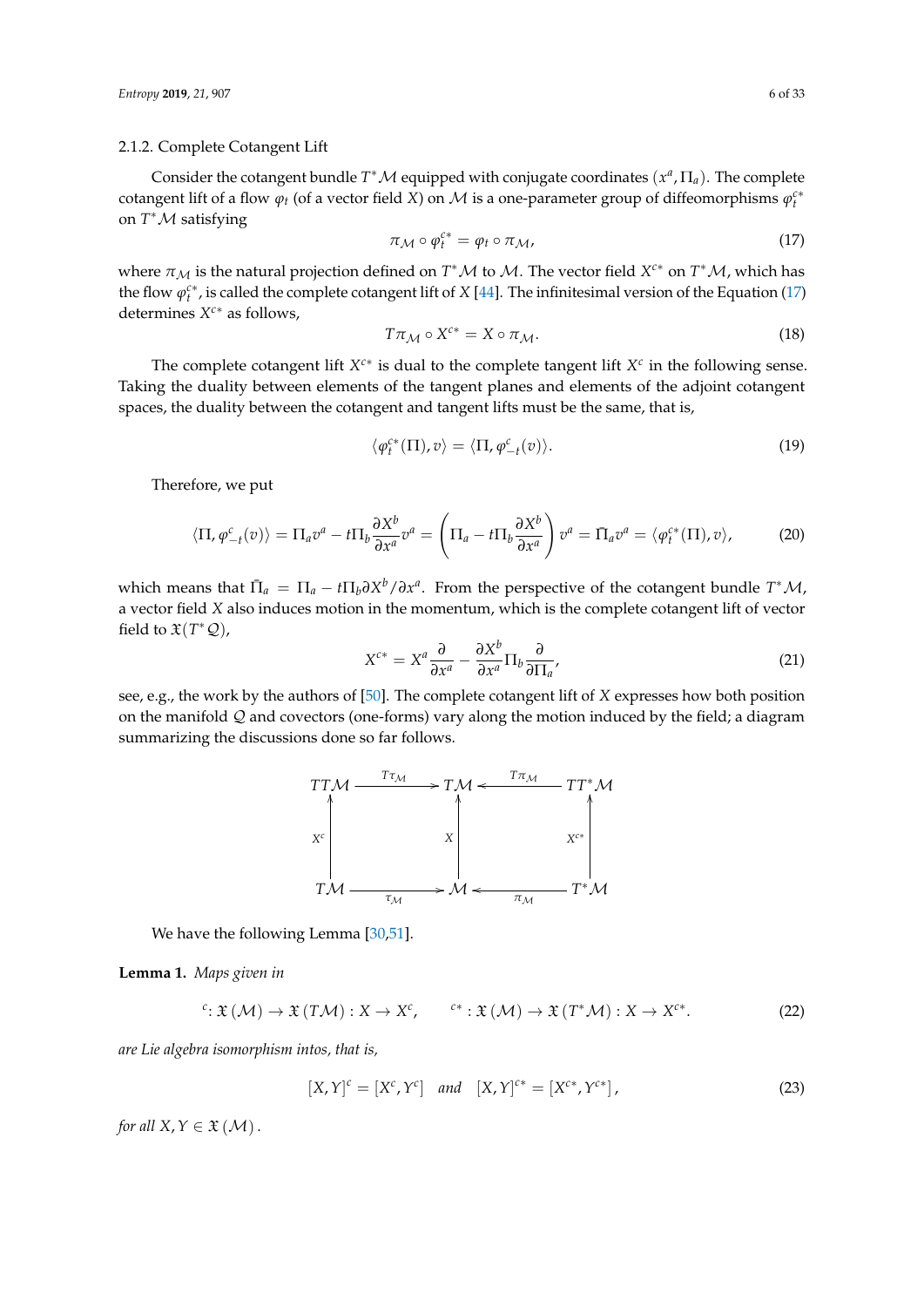#### *2.2. From Jet Bundle to Tangent Bundle*

Triple  $(\mathcal{E}, \pi, \mathcal{M})$  denotes a smooth bundle with coordinates  $(x^a)$  on the base manifold  $\mathcal M$  and  $(x^a, u^{\lambda})$  on the total manifold  $\mathcal{E}$ . *J*<sup>1</sup> $\pi$  is the first order jet manifold associated with  $(\mathcal{E}, \pi, \mathcal{M})$  with induced coordinates  $(x^a, u^\lambda, u^\lambda_a)$ . There exist fibrations,

$$
\pi_0: J^1\pi \to \mathcal{E}: (x, u, u_x) \to (x, u), \qquad \pi_1: J^1\pi \to \mathcal{M}: (x, u, u_x) \to (x)
$$

of  $J^1\pi$  on  $\mathcal E$  and  $\mathcal M$ , respectively, [\[52\]](#page-31-11). Contact forms

<span id="page-6-1"></span>
$$
\vartheta^a = \mathrm{d}u^{\alpha} - u^{\alpha}_a \mathrm{d}x^a \tag{24}
$$

determine holonomic sections of the jet bundle fibration.

#### 2.2.1. Holonomic Lifts of Vector Fields

Consider a fiber bundle  $(\mathcal{E}, \pi, \mathcal{M})$ . Let X be a vector field on M and consider a section  $\sigma$  of the fibration *π*. The lie derivative (directional derivative) of a smooth function, *F*, defined on the total space,  $\mathcal{E}$ , with respect to the vector field *X* can be computed by means of  $\sigma$  as follows,  $\mathcal{L}_X(F \circ \sigma)$ . This definition reads the definition of the holonomic lift  $X^{hol}$  of the vector field  $X$  by the identity

<span id="page-6-0"></span>
$$
X^{hol}(F) \circ \sigma := \mathcal{L}_X(F \circ \sigma). \tag{25}
$$

Note that in terms of the local coordinates, for  $X = X^a \partial / \partial x^a$ , the holonomic lift defined in [\(25\)](#page-6-0) is computed to be

$$
X^{hol} = X^a \frac{\partial}{\partial x^a} + X^a u_a^{\lambda} \frac{\partial}{\partial u^{\lambda}}.
$$
 (26)

Note that  $X^{hol}$  is not a classical vector field on  ${\cal E}$ , as its coefficients depend on the first order jet bundle. Such kind of sections are called generalized vector fields [\[52](#page-31-11)[–55\]](#page-31-12). In order to justify the term holonomic, we see that the values of  $X^{hol}$  at the contact one forms  $\vartheta^a$  in Equation [\(24\)](#page-6-1) vanish identically. For a vector field  $Y = Y^a \partial / \partial x^a + Y^a \partial / \partial u^a$ , we define the holonomic part *HY* of *Y* as

<span id="page-6-2"></span>
$$
HY := (T\pi \circ Y)^{hol} = Y^a \frac{\partial}{\partial x^a} + Y^a u_a^{\lambda} \frac{\partial}{\partial u^{\lambda}}.
$$
 (27)

#### 2.2.2. Lie Algebra of Generalized Vector Fields

Assume a fibration ( $\mathcal{E}, \pi, \mathcal{M}$ ). In general, a generalized vector field on  $\mathcal{E}$  takes the form of

$$
\xi = \xi^{a}(x) \frac{\partial}{\partial x^{a}} + \xi^{\lambda}(x, u, u_{x}) \frac{\partial}{\partial u^{\lambda}}.
$$
\n(28)

The first order prolongation *pr*<sup>1</sup> *ξ* of *ξ* is defined by

$$
pr^{1}\xi = \xi + \Phi_{a}^{\lambda} \frac{\partial}{\partial u_{a}^{\lambda}}, \quad \Phi_{a}^{\lambda} = D_{x^{a}} \left( \xi^{\lambda} - \xi^{b} u_{b}^{\lambda} \right) + \xi^{b} u_{ba}^{\lambda}, \tag{29}
$$

where  $D_{x^a}$  is the total derivative operator with respect to  $x^a$ , and  $u_{ba}^{\lambda}$  is an element of the second order jet bundle. The Lie bracket of two first order generalized vector fields *ξ* and *η* is the unique first order generalized vector field

<span id="page-6-3"></span>
$$
\left[\xi,\eta\right]_{pro} = \left(p r^1 \xi\left(\eta^a\right) - p r^1 \eta\left(\xi^a\right)\right) \frac{\partial}{\partial x^a} + \left(p r^1 \xi\left(\eta^{\lambda}\right) - p r^1 \eta\left(\xi^{\lambda}\right)\right) \frac{\partial}{\partial u^{\lambda}}.\tag{30}
$$

If *ξ* and *η* are two classical vector fields on *ξ* , then  $[\bullet,\bullet]_{pro}$  reduces to the Jacobi–Lie bracket of vector fields [\[54\]](#page-31-13), which results in the following lemma.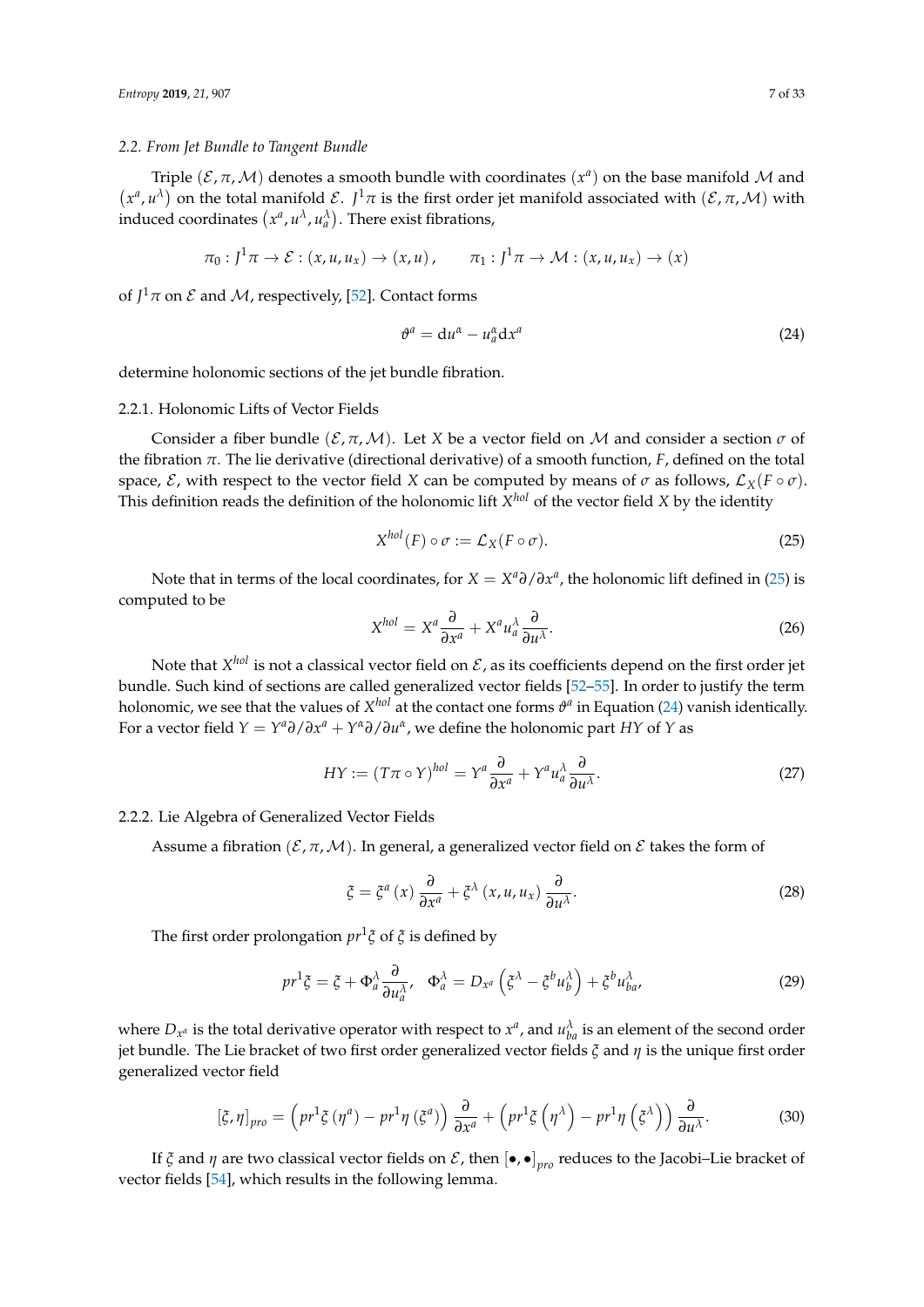**Lemma 2.** *The mapping*  $H : Y \to HY$  *in* [\(27\)](#page-6-2)*,* taking a vector field to its holonomic part, is a Lie algebra *isomorphism from the space of projectable vector fields into the space of generalized vector fields of order one.*

#### 2.2.3. Vertical Representatives

Note that the holonomic lift of a vector field reads the action of the vector field *X* on the fiber coordinates. So that, for a projectable vector field *Y* on  $\mathcal{E}$ , to read just the vertical motion, that is, the dynamics governing the sections, one needs to subtract holonomic part inside *Y*, so that the vertical motion is the one obtained by subtracting the holonomic part *HY* of the vector field from itself [\[54\]](#page-31-13). We call this the vertical representative:

$$
VY = Y - HY = \left(Y^{\alpha} - Y^{a}u_{a}^{\lambda}\right)\frac{\partial}{\partial u^{\lambda}}.
$$
\n(31)

Note that *VY* lies in the kernel of  $Tπ$ . On the other hand, the generalized bracket of vertical representatives satisfies

$$
[VY_1, VY_2]_{pro} = V[Y_1, Y_2] + \mathfrak{B}(Y_1, Y_2).
$$
 (32)

B is a vertical-vector valued two-form

<span id="page-7-1"></span>
$$
\mathfrak{B}(Y_1, Y_2) = [HY_2, VY_1]_{pro} - [HY_1, VY_2]_{pro}
$$
\n(33)

where the brackets are as in [\(30\)](#page-6-3), see [\[42\]](#page-31-4). We require that generalized vector fields are projectable [\[53\]](#page-31-14).

## <span id="page-7-0"></span>*2.3. Lie–Poisson Dynamics of Incompressible Systems*

Now, we concentrate on the case of the cotangent lift and its vertical representative. For this, we consider the vector bundle  $(T^*\mathcal{M}, \pi_{\mathcal{M}},\mathcal{M})$ , and let  $\Pi$  be a section of this bundle. Let *X* be a vector field on *X*, then its holonomic part is

$$
(X^{c*})^{hol} = X^{hol} = X^a \frac{\partial}{\partial x^a} + X^a \frac{\partial \Pi_b}{\partial x^a} \frac{\partial}{\partial \Pi_b}.
$$
 (34)

The vertical representative of the cotangent lift *X c*∗ , that is,

$$
V X^{c*} = X^{c*} - (T\pi \circ X^{c*})^{hol} = X^{c*} - X^{hol}
$$
  
= 
$$
-\frac{\partial X^a}{\partial x^b} \Pi_a \frac{\partial}{\partial \Pi_b} - X^a \frac{\partial \Pi_b}{\partial x^a} \frac{\partial}{\partial \Pi_b} = -(\mathcal{L}_X(\Pi))_b \frac{\partial}{\partial \Pi_b}
$$
(35)

which results with

<span id="page-7-3"></span>
$$
(V X^{c*})_b = -(\mathcal{L}_X(\Pi))_b. \tag{36}
$$

We have then the mapping

<span id="page-7-2"></span>
$$
V^{c*}: \mathfrak{X}(\mathcal{Q}) \to V\mathfrak{X}(T^*\mathcal{Q}): X \to VX^{c*},\tag{37}
$$

taking a vector field, *X*, on *Q* to a vertical vector field on *T*<sup>∗</sup>*Q*, by first taking the cotangent lift, then taking the vertical representative. For the case of complete lifts, the vector-valued two-form  $\mathfrak B$  defined in Equation [\(33\)](#page-7-1) vanishes. This reads as the following lemma.

**Lemma 3.** *The mapping Vc*<sup>∗</sup> *in* [\(37\)](#page-7-2) *is a Lie algebra isomorphism into, that is,*

$$
\mathfrak{X}(\mathcal{Q}) \longleftrightarrow \mathfrak{X}^{c*} (T^*\mathcal{Q}) \longleftrightarrow V\mathfrak{X}^{c*} (T^*\mathcal{Q}).
$$

Vertical representative is sought for a vector field *X<sup>c*∗</sup> on cotangent bundle *T*<sup>∗</sup>*T*<sup>∗</sup>*Q*. The cotangent bundle has a natural fiber structure *T* ∗*T* <sup>∗</sup>Q over the base *T* <sup>∗</sup>Q. The vector field thus has a component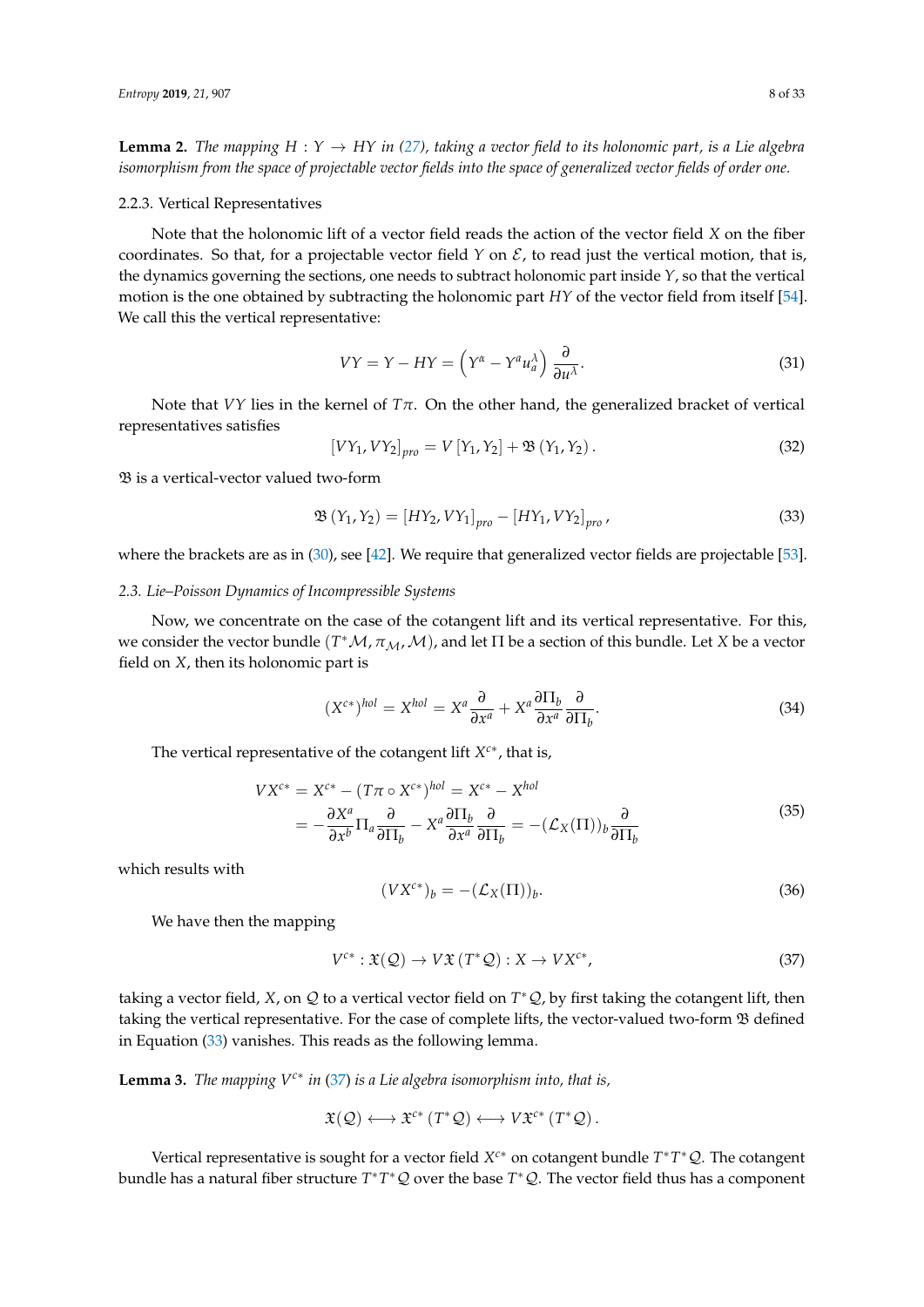in the direction  $(\partial/\partial q^i, \partial/\partial p^i)$  as well as in  $(\partial_{\Pi_i}, \partial_{\Pi^i})$ . For a given point  $(q^i, p_i)$ , the component of the vector field in the  $(\partial_{\Pi_i}, \partial_{\Pi^i})$  directions describes evolution of the momentum variables  $(\Pi_i, \Pi^i)$ , which can be seen as motion along the fiber attached to  $(q^i, p_i)$ . The momentum coordinate can be seen as a function of the point  $(q^i, p_i)$ , and the time-evolution equation for  $(\Pi_i, \Pi^i)$  is the vertical component of the vector field. However, as also the point  $(q^i, p_i)$  is subject to motion, evolution of  $(q^i, p_i)$  affects the momentum coordinate  $(\Pi_i, \Pi^i)$ . By subtracting this evolution,  $X_h^{hol}$ , from the vertical vector field,  $X_h^{c*}$ , we obtain the vertical representative of the total vector field, which determines the evolution of the momentum variable

$$
\dot{\Pi}_i = X_h^{c*} - X_h^{hol}.\tag{38}
$$

This is a purely geometric way for extending dynamics on a manifold to the cotangent bundle on the manifold.

## 2.3.1. Vertical Lifts of One-Forms

Consider the cotangent lift  $T^*\pi_M : T^*\mathcal{M} \to T^*T^*\mathcal{M}$  of the projection  $\pi_M : T^*\mathcal{M} \to \mathcal{M}$ , and recall the isomorphism  $\Omega_{T^*M}^{\sharp}: T^*T^*\mathcal{M} \to TT^*\mathcal{M}$  associated with the symplectic two-form  $\Omega_{T^*\mathcal{M}}$  on the cotangent bundle  $T^*\mathcal{M}.$  Euler vector field is defined as

$$
\mathcal{X}_{E}: T^{*}\mathcal{M} \to TT^{*}\mathcal{M}: \mathbf{z} \to \Omega^{\sharp}_{T^{*}\mathcal{M}} \circ T^{*}\pi_{\mathcal{M}}(\mathbf{z}), \tag{39}
$$

which is a vertical-valued vector field, that is,  $Im(X_E) \subset ker(T\pi_M)$ . The vertical lift

<span id="page-8-0"></span>
$$
\alpha^v = \mathcal{X}_E \circ \alpha \circ \pi_{\mathcal{M}} : T^* \mathcal{M} \to TT^* \mathcal{M}
$$
 (40)

of the one-from *α* is a vertical-valued vector field on  $T^*M$  [\[44\]](#page-31-6). Taking the coordinates  $(x^a, y_b)$  on *T*<sup>\*</sup>*M*, the Euler vector field is computed as  $X_E = -y_a \partial/\partial y_a$  and the vertical lift of the one-form  $\alpha = \alpha_a(\mathbf{x}) dx^a$  is  $\alpha^v = -\alpha_a(\mathbf{x}) \partial/\partial y_a$ .

## 2.3.2. Geometry of Lie–Poisson Equations

Now, we will collect all the geometric structures introduced in this section to arrive at the Lie–Poisson equations in terms of lifts and vertical representatives. Starting with a differential one-form  $\Pi = \Pi_a(x)dx^a$ , an element of the space  $\Lambda^1(\mathcal{M})$  of one-form sections on  $\mathcal{M}$ . Assuming that  $\Lambda^1(\cal M)$  is a vector space, its tangent space equals to the product  $T\Lambda^1(\cal M)=\Lambda^1(\cal M)\times\Lambda^1(\cal M).$  Let us consider a curve  $\Pi(t)$  in  $\Lambda^1(\mathcal{M})$ . The time derivative  $\Pi$  is an element of the tangent space. As we have identified  $T_\Pi\Lambda^1(\mathcal{M})=\Lambda^1(\mathcal{M})$ , the geometric object  $\Pi$  is a differential one-form  $\Pi=\Pi_a(x)dx^a$  which is in  $\Lambda^1(\mathcal{M})$ . Now, we compute the vertical lift of this one-form section as explained in [\(40\)](#page-8-0), this locally reads that

<span id="page-8-1"></span>
$$
\dot{\Pi}^v = \dot{\Pi}_a(x) \frac{\partial}{\partial \Pi_a}.
$$
\n(41)

Therefore, a direct observation results in the following proposition.

**Proposition 1.** If the motion *of a single particle is governed by a volume preserving vector field X on a manifold* M*, then the Lie–Poisson equation governing the motion of the continuum consisting of such particles can be written as*

<span id="page-8-2"></span>
$$
\dot{\Pi}^v = V X^{c*} \left( x, \Pi \right). \tag{42}
$$

**Proof.** In order to prove this observation, recall the Lie–Poisson equations given in Equation [\(9\)](#page-2-2). See that minus of the Lie derivative on the right hand side equals to *VXc*<sup>∗</sup> that is the vertical representative of the complete cotangent lift of *X*. By employing Equation [\(41\)](#page-8-1), one immediately arrives at the required result [\(42\)](#page-8-2).  $\Box$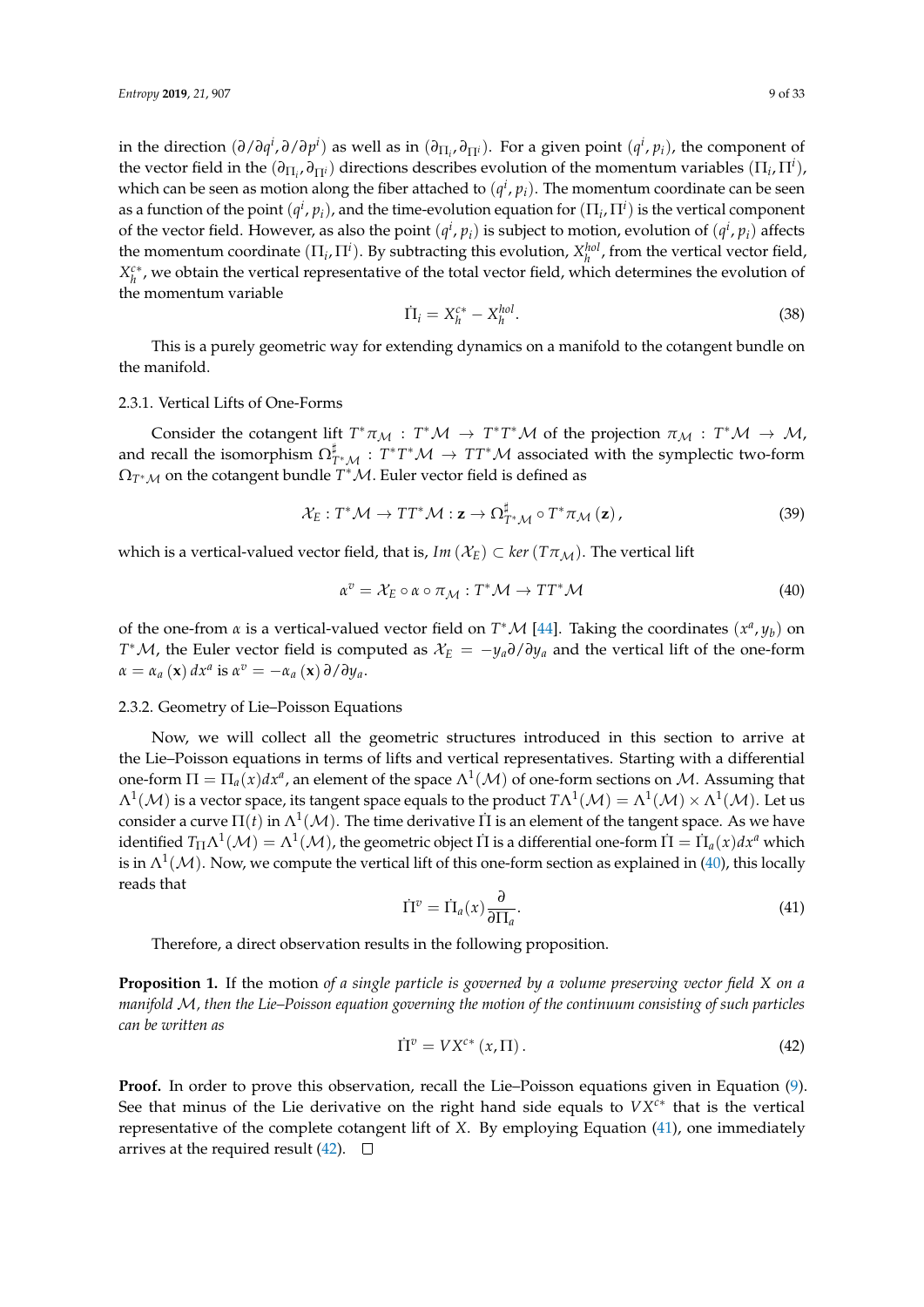We remark that in this geometrization, one of the crucial step is to determine the dual space. Here, we are showing this fact explicitly in the following example.

#### *2.4. Example: Incompressible Fluid Flow*

For an ideal incompressible fluid in a bounded compact region,  $\mathcal{Q}\subset\mathbb{R}^3$ , the configuration space is the group  $Diff_{vol}(Q)$  of volume preserving diffeomorphisms on Q. The Lie algebra  $\mathfrak{X}_{dir}(Q)$  of  $Diff_{vol}(Q)$  is the algebra of divergence-free vector fields parallel to the boundary of  $Q$ , and the dual space  $\mathfrak{X}_{div}^*$   $(\mathcal{Q})$  is the space

$$
\mathfrak{X}_{div}^*(\mathcal{Q}) = \{ [Y] \otimes d^3 \mathbf{q} \in (\Lambda^1(\mathcal{Q})/d\mathcal{F}(\mathcal{Q})) \otimes Den(\mathcal{Q}) \},\tag{43}
$$

of one-form modulo exact one-form densities on Q. Here,  $[Y] = \{Y + d\tilde{p} : \tilde{p} \in \mathcal{F}(\mathcal{Q})\} \in$ Λ<sup>1</sup> (Q)/*d*F(Q) denotes the equivalence class containing Υ, and the volume three-form *d* <sup>3</sup>**q** is the Euclidean volume on  $\mathbb{R}^3$  [\[5,](#page-29-4)[56\]](#page-31-15). Let  $(x^a, Y_b)$  be induced coordinates and  $X = X^a \partial / \partial x^a$  be a divergence-free vector field. Then,

$$
V X^{c*} = \left(-Y_b \frac{\partial X^b}{\partial x^a} - X^a \frac{\partial Y_b}{\partial x^a}\right) \frac{\partial}{\partial Y_a},\tag{44}
$$

according to Equation [\(36\)](#page-7-3), and the equations of motion for the dynamics generated by *VXc*<sup>∗</sup> are

<span id="page-9-0"></span>
$$
\frac{\partial \left[ Y \right]}{\partial t} = -\mathcal{L}_X \left[ Y \right]. \tag{45}
$$

For a generic element  $Y + d\tilde{p} \in [Y]$ , Equation [\(45\)](#page-9-0) becomes Euler's equations for ideal fluid, that is  $\partial Y/\partial t + \mathcal{L}_X Y = dp$ . If the dual space  $\mathfrak{X}_{div}^*(Q)$  is identified with exact two-forms by  $[Y] \to dY$  $ω ∈ Λ<sup>2</sup>(Q)$ , then Equation [\(45\)](#page-9-0) becomes the Euler's equation in vorticity form  $∂ω/∂t + L_Xω = 0$ .

# *2.5. Example: Vlasov's Plasma*

Configuration space of collisionless and non-relativistic plasma motion is group *Di f fcan* (*T* <sup>∗</sup>Q) of canonical diffeomorphisms on the phase space  $T^*\mathcal{Q}$  of configuration manifold  $\mathcal{Q}\subset\mathbb{R}^3$  of individual charged particles [\[2,](#page-29-1)[57](#page-31-16)[,58\]](#page-31-17).

## 2.5.1. Lie Algebra of the Canonical Diffeomorphisms

Lie algebra of the group is space X*ham* (*T* <sup>∗</sup>Q) of Hamiltonian vector fields on *T* <sup>∗</sup>Q equipped with minus of the Jacobi–Lie bracket [•, •]. We can identify the space X*ham* (*T* <sup>∗</sup>Q) with the space of nonconstant smooth functions (more terminologically nonconstant Hamiltonian functions) on *T* <sup>∗</sup>Q equipped with the canonical Poisson bracket  $\{\bullet, \bullet\}$  as the Lie algebra bracket, that is,

$$
\left(\mathcal{F}\left(T^*\mathcal{Q}/\mathbb{R}\right), \{\bullet,\bullet\}\right) \to \left(\mathfrak{X}_{ham}\left(T^*\mathcal{Q}\right), -\left[\bullet,\bullet\right]\right) : h \to X_h. \tag{46}
$$

This is a manifestation of the identity

<span id="page-9-1"></span>
$$
-[X_h, X_f] = X_{\{h, f\}}.
$$
\n(47)

## 2.5.2. The Dual Space

The identification [\(47\)](#page-9-1) reads that Lie algebra of the canonical diffeomorphism can also be considered as  $\mathcal{F}(T^*\mathcal{Q})/\mathbb{R}$ . In this case, the dual space of the Lie algebra is the space  $Den(T^*\mathcal{Q})$ of densities on  $T^*Q$ . By fixing the symplectic volume  $\Omega^3_{Q}$ , we can further identify the dual space with the smooth functions  $\mathcal{F}(T^*Q)$ . This fits the classical approach, where elements in the function space are accommodated as the plasma density functions. We are now returning to the very first definition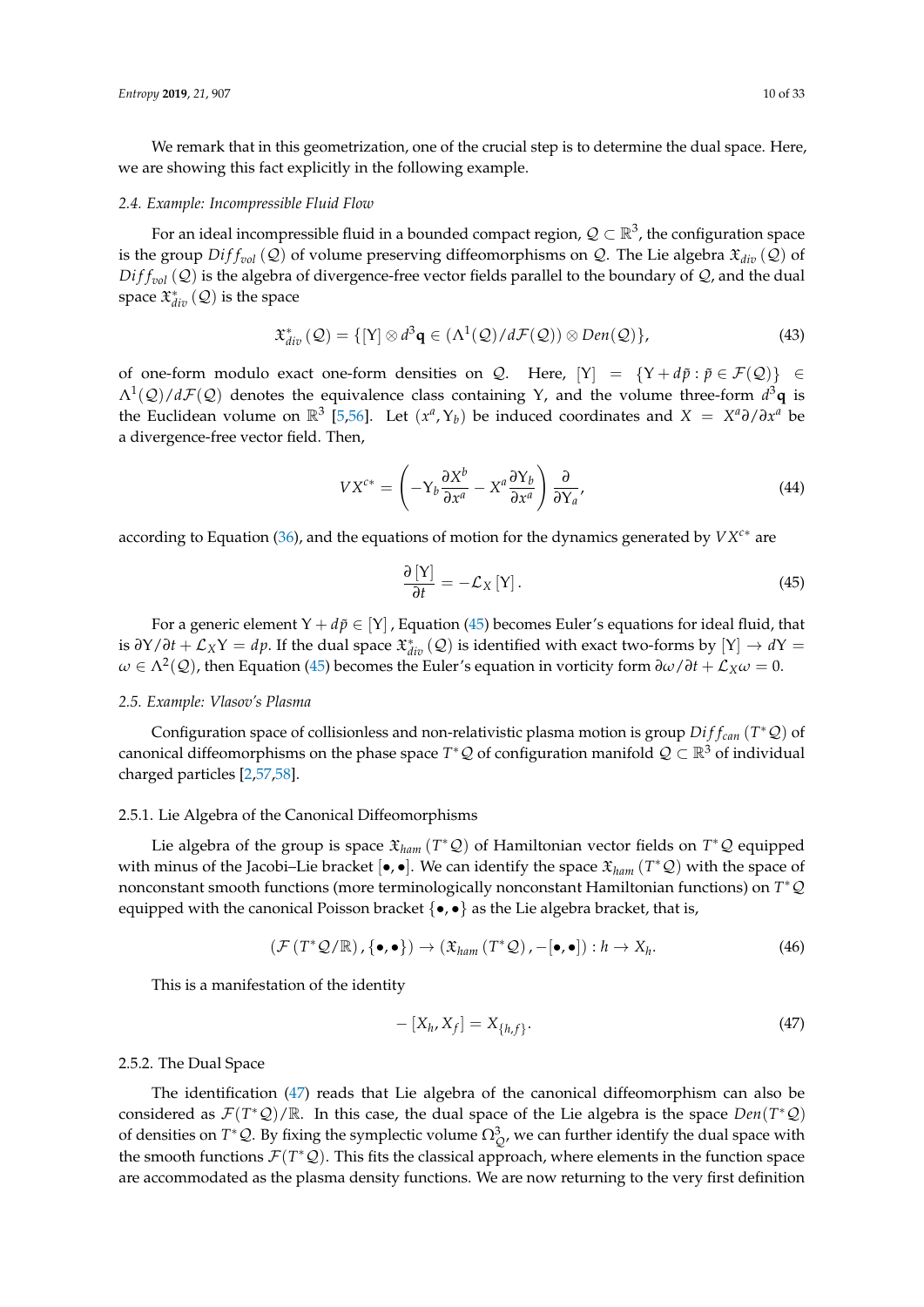of the Lie algebra consisting of the Hamiltonian vector fields, and try to define a dual to that space consisting of the differential one-forms.

<span id="page-10-2"></span>**Lemma 4.** *The following identity holds,*

$$
\int_{T^*\mathcal{Q}} \langle X_h(\mathbf{z}), \Pi(\mathbf{z}) \rangle d\mu(\mathbf{z}) = \int_{T^*\mathcal{Q}} h\left(div_{\Omega_{T^*\mathcal{Q}}} \Pi^{\sharp}\right) d\mu,
$$
\n(48)

where  $\Omega^\sharp_{T^*\mathcal{Q}}:\Pi\to\Pi^\sharp$  is induced from the symplectic two-form  $\Omega_{T^*\mathcal{Q}}.$ 

Proof. With this definition of the dual space the *L*<sub>2</sub>-pairing of the Lie algebra and its dual becomes nondegenerate provided we take the symplectic volume  $d\mu = \Omega^3_{T^*\mathcal{Q}}$  in

<span id="page-10-0"></span>
$$
\int_{T^*\mathcal{Q}} \langle X_h(\mathbf{z}), \Pi(\mathbf{z}) \rangle d\mu(\mathbf{z}) = - \int_{T^*\mathcal{Q}} \langle dh, \Pi^{\sharp} \rangle d\mu = - \int_{T^*\mathcal{Q}} i_{\Pi^{\sharp}}(dh) d\mu
$$
\n
$$
= - \int_{T^*\mathcal{Q}} dh \wedge i_{\Pi^{\sharp}} d\mu = \int_{T^*\mathcal{Q}} hd \left( i_{\Pi^{\sharp}_f} d\mu \right)
$$
\n
$$
= \int_{T^*\mathcal{Q}} h \left( div_{\Omega_{T^*\mathcal{Q}}} \Pi^{\sharp} \right) d\mu, \tag{49}
$$

where we have applied integration by parts in the second line ([\[30\]](#page-30-14), internet supplement). The calculation can be also carried out in the Darboux coordinates using  $X_h = \mathbf{L} \cdot dh$ , where *L* is the Poisson bivector (inverse of  $\Omega$ <sub>O</sub>).  $\Box$ 

**Proposition 2.** *The L*<sup>2</sup> *-dual space of the Lie algebra* X*ham* (*T* <sup>∗</sup>Q) *of Hamiltonian vector fields is*

$$
\mathfrak{X}^*_{ham}(T^*\mathcal{Q}) = \{ \Pi \otimes d\mu \in \Lambda^1(T^*\mathcal{Q}) \otimes Den(T^*\mathcal{Q}) : div_{\Omega_{\mathcal{Q}}} \Pi^{\sharp} \neq 0 \}. \tag{50}
$$

**Proof.** Then, the dual of the Lie algebra isomorphism  $h \to X_h$  is

<span id="page-10-1"></span>
$$
\Pi \to \operatorname{div}_{\Omega_{Q}} \Pi^{\sharp} \tag{51}
$$

and it is a momentum map. Notice that the operator  $div_{\Omega_Q}^\sharp$  takes the one-form of a real valued function. In Darboux's coordinates  $(q^i, p_i)$  on  $T^*\mathcal{Q}$ , if  $\Omega_{T^*Q} = dq^i \wedge dp_i$  and  $\Pi_f = \Pi_i dq^i + \Pi^i dp_i$  , then

<span id="page-10-3"></span>
$$
f(\mathbf{z}) = div_{\Omega_{Q}} \Pi^{\sharp}(\mathbf{z}) = \frac{\partial \Pi^{i}(\mathbf{z})}{\partial q^{i}} - \frac{\partial \Pi_{i}(\mathbf{z})}{\partial p_{i}},
$$
\n(52)

defines the plasma density function. This calculation leads us to add a subscript *f* to the notation of the one-form section  $\Pi_f$ , so that we have  $div_{\Omega_Q} \Pi_f^{\sharp} = f$ .

#### 2.5.3. Momentum-Vlasov Equations [\[43\]](#page-31-5)

We start with the total energy function  $h = p^2/2m + e\phi_{\Pi}$  of a single particle. Here,  $\phi_{\Pi}$  is the potential. Locally, the Hamiltonian vector field for the Hamiltonian function *h* is computed to be

$$
X_h = \delta^{ij} \frac{p_j}{m} \frac{\partial}{\partial q^i} - e \frac{\partial \phi_{\Pi}}{\partial q^i} \frac{\partial}{\partial p_i} \in \mathfrak{X}(T^* \mathcal{Q}). \tag{53}
$$

In Darboux' coordinates  $(q^i, p_i, \Pi_i, \Pi^i)$  on  $T^*T^*\mathcal{Q}$ , the complete cotangent lift of  $X_h$  reads

$$
X_h^{c*} = X_h - \delta^{ij} \frac{1}{m} \Pi_i \frac{\partial}{\partial \Pi^j} + e \Pi^j \frac{\partial^2 \phi_{\Pi}}{\partial q^j \partial q^i} \frac{\partial}{\partial \Pi_i}.
$$
 (54)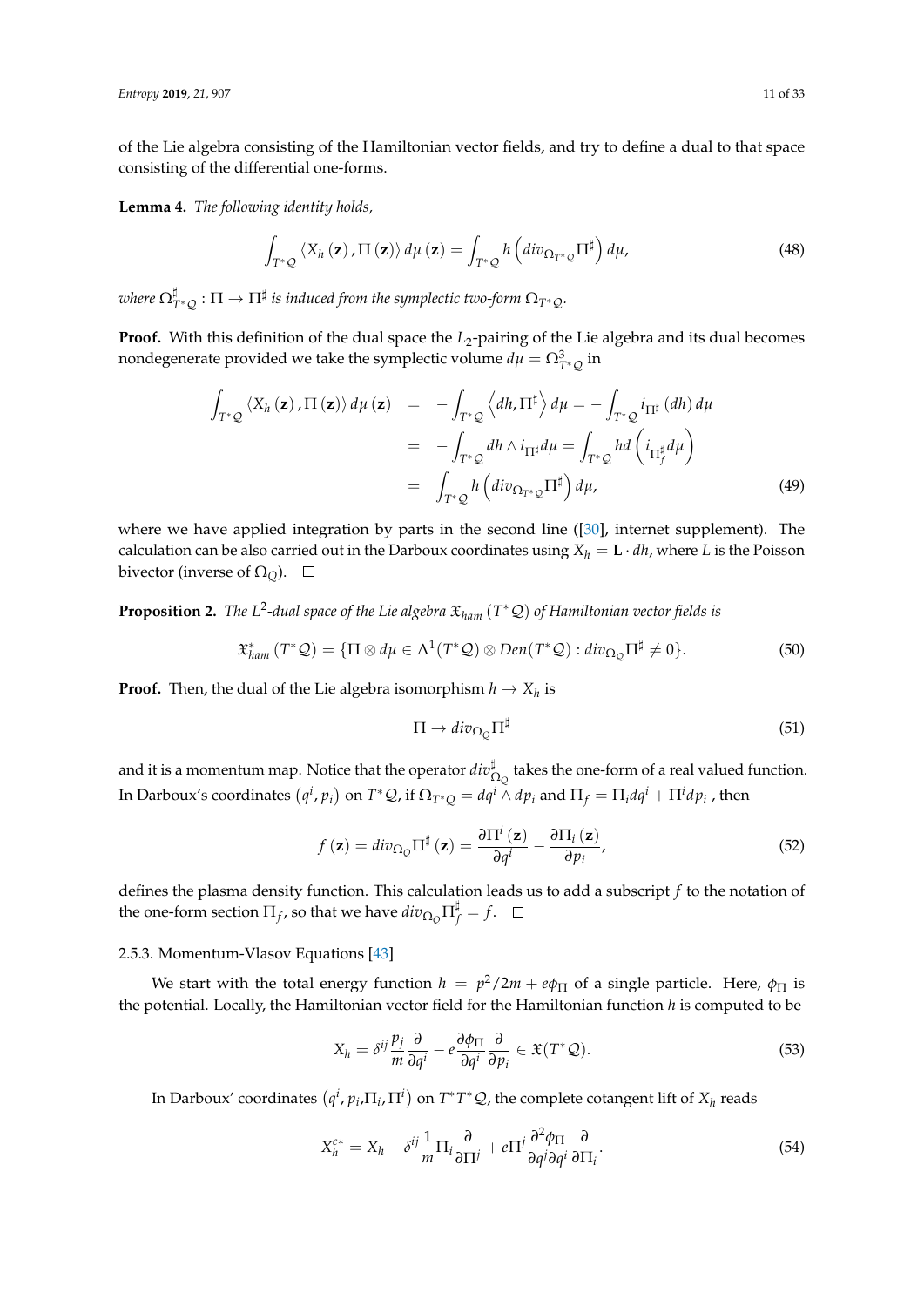The vertical representative of the cotangent lift  $X_h^{c*}$ ,

$$
V X_h^{c*} = \left( e \Pi^j \frac{\partial^2 \phi}{\partial q^j \partial q^i} - X_h(\Pi_i) \right) \frac{\partial}{\partial \Pi_i} - \left( \frac{1}{m} \Pi_j \delta^{ji} + X_h(\Pi^i) \right) \frac{\partial}{\partial \Pi^i},\tag{55}
$$

is a vertical valued generalized vector field of order 1. Vertical lift of the one-from  $\Pi_f = \Pi_i dq^i + \Pi^i dp_i$ is a vertical vector field  $\Pi_f^v = \Pi^i\partial_{q^i} - \Pi_i\partial p_i$  on  $T^*T^*\mathcal{Q}$ , [\[44\]](#page-31-6). Hence, m-Vlasov Equations [\(56\)](#page-11-0) can be recast in the form

<span id="page-11-0"></span>
$$
\dot{\Pi}^v_f = V X^{c*}_h,
$$

that is given explicitly by

$$
\dot{\Pi}_i = e\Pi^j \frac{\partial^2 \phi}{\partial q^j \partial q^i} - X_h(\Pi_i)
$$
\n
$$
\dot{\Pi}^i = -\frac{1}{m} \Pi_j \delta^{ji} - X_h(\Pi^i),
$$
\n(56)

**Vlasov Equation.** Let us recall the identity [\(42\)](#page-8-2) and apply it in the present case. The momentum-Vlasov equations can be compactly written as

$$
\dot{\Pi}_f = V X_h^{c*} (\Pi_f) = -\mathcal{L}_{X_h} \Pi_f. \tag{57}
$$

<span id="page-11-1"></span> $L$ emma 5. *The operator div* $_{\Omega_Q}^\sharp$  *and the Lie derivative*  $\mathcal{L}_{X_h}$  *commute for Hamiltonian vector fields*  $X_h$ *, that is* 

$$
div_{\Omega_{Q}}^{\sharp}(\mathcal{L}_{X_{h}}\Pi_{f})=\mathcal{L}_{X_{h}}(div_{\Omega_{Q}}^{\sharp}(\Pi_{f})).
$$
\n(58)

**Proof.** Recall the calculation in [\(49\)](#page-10-0) and apply the present case as follows

$$
\int_{T^*\mathcal{Q}} \langle (\mathcal{L}_{X_h} \Pi_f), X_k \rangle d\mu(\mathbf{z}) = \int_{T^*\mathcal{Q}} div_{\Omega_{\mathcal{Q}}}^{\sharp} (\mathcal{L}_{X_h} \Pi_f) k d\mu(\mathbf{z}). \tag{59}
$$

On the other hand, we have an integration that by part reads,

$$
\int_{T^*\mathcal{Q}} \langle (\mathcal{L}_{X_h} \Pi_f), X_k \rangle d\mu(\mathbf{z}) = -\int_{T^*\mathcal{Q}} \langle \Pi_f, \mathcal{L}_{X_h} X_k \rangle d\mu(\mathbf{z}) = \int_{T^*\mathcal{Q}} \langle \Pi_f, X_{\{h,k\}} \rangle d\mu(\mathbf{z})
$$
\n
$$
= \int_{T^*\mathcal{Q}} div_{\Omega_{\mathcal{Q}}}^{\sharp}(\Pi_f) \{h, k\} d\mu(\mathbf{z}) = \int_{T^*\mathcal{Q}} \{div_{\Omega_{\mathcal{Q}}}^{\sharp}(\Pi_f), h\} k d\mu(\mathbf{z})
$$
\n
$$
= \int_{T^*\mathcal{Q}} \mathcal{L}_{X_h}(div_{\Omega_{\mathcal{Q}}}^{\sharp}(\Pi_f)) k d\mu(\mathbf{z}). \tag{60}
$$

Comparing the first and the second calculations in the proof for an arbitrary function *k* the proof is completed.  $\square$ 

When the dual mapping in Equation [\(51\)](#page-10-1) is employed, the momentum-Vlasov equations then turn to

$$
div_{\Omega_Q}^{\sharp}(\Pi_f) = -div_{\Omega_Q}^{\sharp}(\mathcal{L}_{X_h}\Pi_f). \tag{61}
$$

If, in particular, the dualization is determined by the *L* <sup>2</sup> pairing on the function space, we arrive at

$$
div_{\Omega_{Q}}^{\sharp}(\mathcal{L}_{X_{h}}\Pi_{f})=\mathcal{L}_{X_{h}}(div_{\Omega_{Q}}^{\sharp}(\Pi_{f}))=\mathcal{L}_{X_{h}}(f)=\{f,h\}.
$$
\n(62)

This reads the Eulerian dynamics in density variables, that is, Vlasov's equation,

$$
\dot{f} = div_{\Omega_Q}^{\sharp}(\Pi_f) = -div_{\Omega_Q}^{\sharp}(\mathcal{L}_{X_h}\Pi_f) = -\{f, h\}.
$$
\n(63)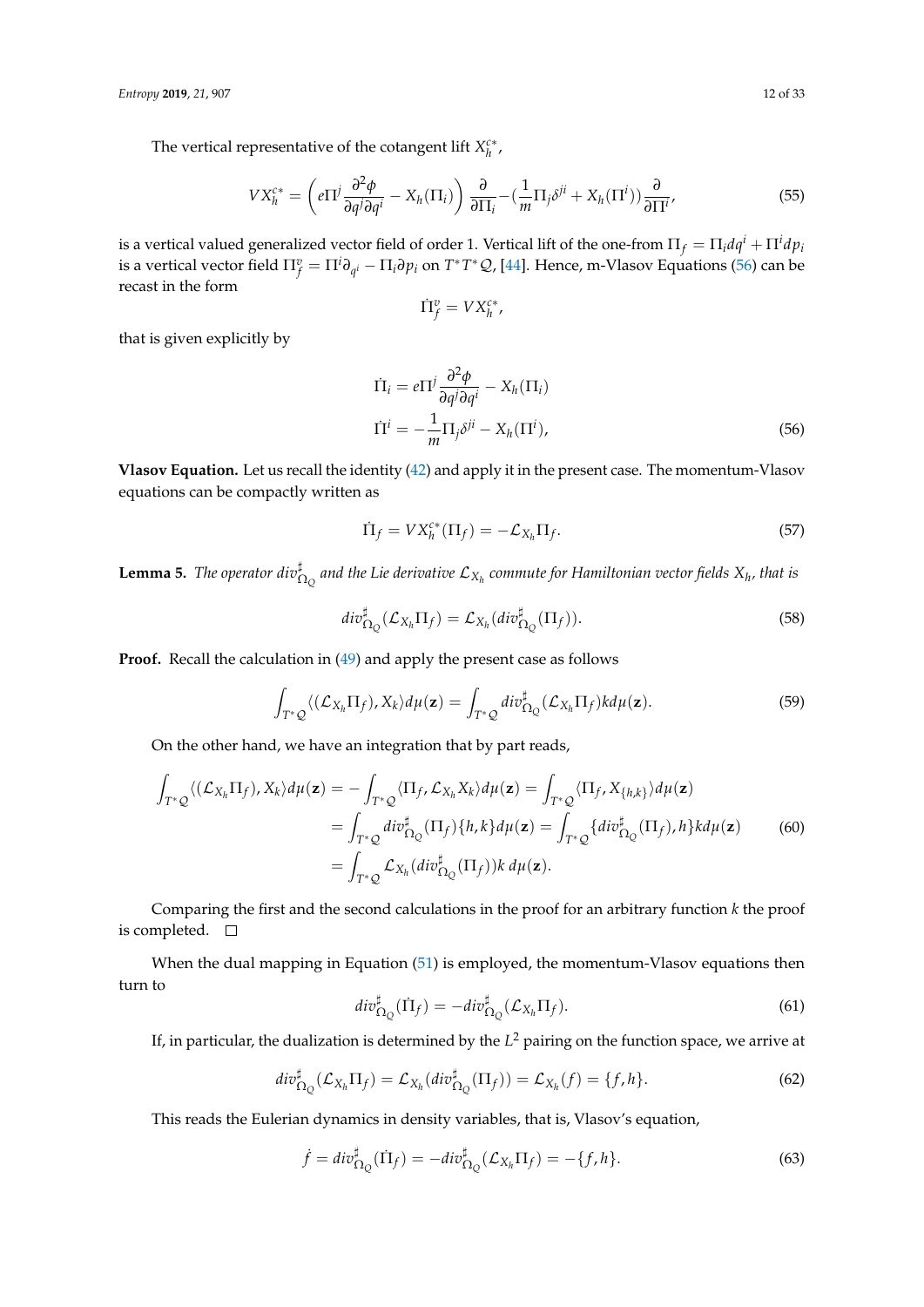If *h* is the total energy of a single particle, we have

$$
\frac{\partial f}{\partial t} + \frac{1}{m} p_i \frac{\partial f}{\partial q^i} - e \frac{\partial^2 \phi}{\partial q^i} \frac{\partial f}{\partial p_i} = 0.
$$
 (64)

In the work by the authors of [\[57\]](#page-31-16), the accompanying Poisson equation

$$
\nabla_q^2 \phi_f(q) = -e \int f(q, p) d^3 p \tag{65}
$$

has been obtained by a momentum mapping coming from the gauge symmetry of the Hamiltonian dynamics.

# *2.6. Example: Averaged 2D-Euler Equation*

In the previous example we have employed *L* <sup>2</sup> pairing of the functions, that is simply multiply-and-integrate. This determines the structure of the Lie–Poisson equation. Let us consider that Q equals to  $\mathbb R$  with coordinates *x*, so that the cotangent bundle turns out to be  $T^*Q = \mathbb R^2$  with coordinates (*x*, *y*). Now, we change the pairing to the Sobolev *H*<sup>1</sup> -pairing, given by

$$
\langle f_1, f_2 \rangle_{H^1} = \int f_1 f_2 \, dx dy + \lambda^2 \int \nabla f_1 \cdot \nabla f_2 \, dx dy, \tag{66}
$$

where  $\lambda$  is a real parameter. Here,  $\nabla f$  is the gradient of  $f$ . After applying integration by-parts to the second term and omitting the total divergence terms we write *H*<sup>1</sup> -pairing in terms of the *L* 2 -pairing as follows

<span id="page-12-0"></span>
$$
\langle f_1, f_2 \rangle_{H^1} = \langle (1 - \lambda^2 \Delta) f_1, f_2 \rangle = \int f_2 (1 - \lambda^2 \Delta) f_1 \, dx dy. \tag{67}
$$

In this framework, the momentum map defined in [\(51\)](#page-10-1) takes the form of

<span id="page-12-1"></span>
$$
\Pi\left(\mathbf{z}\right) \to \text{div}_{\Omega_{Q}} \Pi^{\sharp}\left(\mathbf{z}\right) = (1 - \lambda^{2} \Delta) f. \tag{68}
$$

To see that, consider the following equalities

$$
\int_{T^*\mathcal{Q}} \langle X_h(\mathbf{z}), \Pi(\mathbf{z}) \rangle \, dx dy \, (\mathbf{z}) = \int_{T^*\mathcal{Q}} h \left( div_{\Omega_{T^*\mathcal{Q}}} \Pi^{\sharp} \right) \, dx dy = \int h (1 - \lambda^2 \Delta) f \, dx dy, \tag{69}
$$

where we have employed Lemma [\(4\)](#page-10-2) for the case of  $T^*Q = \mathbb{R}^2$  and used the Sobelev metric [\(67\)](#page-12-0) on the function space. Note that in this case we omit the subscript in order not to mix this mapping with the one in [\(51\)](#page-10-1). Let us apply the momentum mapping [\(68\)](#page-12-1) to both sides of the equation  $\Pi = V X_h^{c*}$ . From the left hand side, one arrives at

$$
div_{\Omega_{\mathcal{Q}}}^{\sharp}(\dot{\Pi}) = (1 - \lambda^2 \Delta) \dot{f}
$$
\n(70)

for the left hand side, one computes

$$
div_{\Omega_Q}^{\sharp}(V X_h^{c*}) = -div_{\Omega_Q}^{\sharp}(\mathcal{L}_{X_h} \Pi) = -\mathcal{L}_{X_h}div_{\Omega_Q}^{\sharp} \Pi = -\mathcal{L}_{X_h}((1 - \lambda^2 \Delta)f)
$$
(71)

where we have used [\(36\)](#page-7-3) in the first equality and used the commutation relation [\(5\)](#page-11-1) in the second equality. Therefore, we have

$$
(1 - \lambda^2 \Delta)\dot{f} = -\{(1 - \lambda^2 \Delta)f, h\}.
$$
\n(72)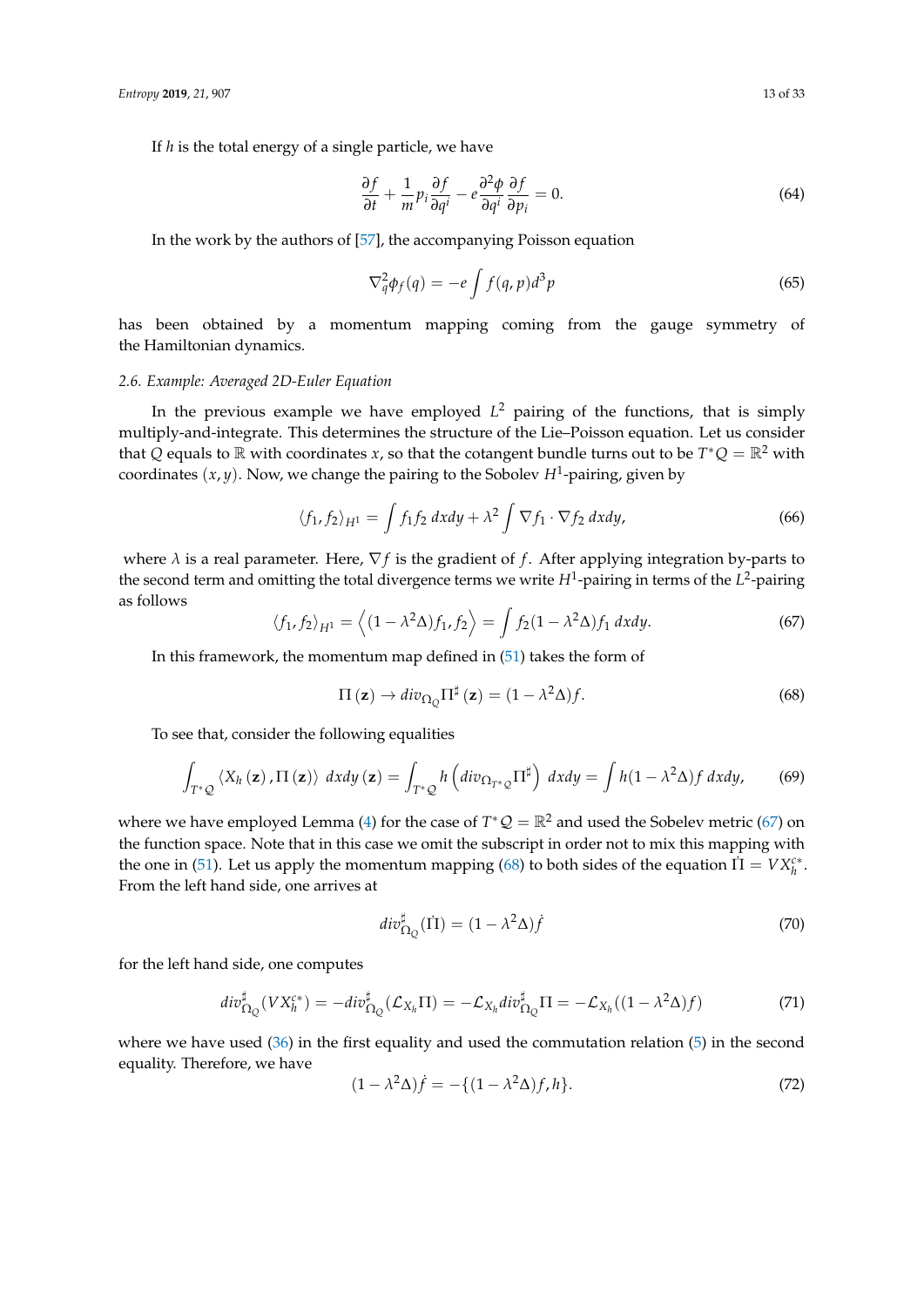Assume, in particular, that  $f = \Omega$  is the vorticity of an ideal inviscid incompressible homogeneous fluid and *h* = Ψ is the stream function determined by the equation  $\Omega = \Delta \Psi$ ; then, this system turns out to be an averaged 2D-Euler equation, [\[59](#page-31-18)[,60\]](#page-31-19)

$$
(1 - \lambda^2 \Delta)\dot{\Omega} + \{(1 - \lambda^2 \Delta)\Omega, \Psi\} = 0.
$$
\n(73)

#### **3. Generalized Complete Cotangent Lift**

Before starting to elaborate the fluid theories and the kinetic moments of the plasma dynamics, we study some geometrical arguments motivating from [\[47\]](#page-31-20).

#### *3.1. Schouten Concomitant*

Direct product  $\mathfrak{IQ} = \bigoplus_{n=0}^{\infty} \mathfrak{I}^n \mathcal{Q}$  of spaces  $\mathfrak{I}^n \mathcal{Q}$  of symmetric contravariant tensor fields on a tmanifold  $\mathcal{Q} \subset \mathbb{R}^3$  of all orders constitutes an infinite dimensional vector space. In a local coordinate system  $\{q^i\}$  on  $\mathcal Q$ , an element of  $\mathfrak T\mathcal Q$  can be written in the form of

$$
\mathbb{X} = \bigoplus_{n=0}^{\infty} \mathbb{X}^n = \bigoplus_{n=0}^{\infty} \mathbb{X}^{i_1 i_2 \dots i_n} (q) \partial_{q^{i_1}} \otimes \dots \otimes \partial_{q^{i_n}},
$$
\n(74)

where  $\mathbb{X}^n \in \mathfrak{T}^n\mathcal{Q}$  is a symmetric contravariant tensor field of order *n* and  $X^{i_1 i_2 \dots i_n}$  are real valued coefficient functions.  $\mathfrak T^0\mathcal Q$  is the space  $\mathcal F(\mathcal Q)$  of smooth functions and  $\mathfrak T^1\mathcal Q$  is the space  $\mathfrak X(\mathcal Q)$  of vector fields on Q. Schouten concomitant

<span id="page-13-2"></span>
$$
[\mathbb{X}, \mathbb{Y}]_{SC} = \bigoplus_{n=0}^{\infty} \bigoplus_{m=0}^{\infty} [\mathbb{X}^n, \mathbb{Y}^m]_{SC} = \bigoplus_{n=0}^{\infty} \bigoplus_{m=0}^{\infty} \mathbb{Z}^{n+m-1}
$$
(75)

is a Lie algebra structure on the space  $\mathfrak{T}Q$  [\[39,](#page-31-21)[49,](#page-31-8)[61\]](#page-31-22). Here  $\mathbb{X}^n$ ,  $\mathbb{Y}^m$  and  $\mathbb{Z}^{n+m-1}$  are contravariant tensor fields of orders *n*, *m* and  $n + m - 1$ , respectively. The coefficient functions of  $\mathbb{Z}^{n+m-1}$  in terms of those  $X^n$  and  $Y^m$  are

$$
\mathbb{Z}^{i_1\ldots i_{n+m-1}}=n\mathbb{X}^{i_{m+1}\ldots i_{m+n-1}l}\frac{\partial\mathbb{Y}^{i_1\ldots i_m}}{\partial q^l}-m\mathbb{Y}^{i_{n+1}\ldots i_{n+m-1}l}\frac{\partial\mathbb{X}^{i_1i_2\ldots i_n}}{\partial q^l}.
$$

## 3.1.1. Lie Subalgebras of Schouten Algebra

For the zeroth-order tensors, that is, for the space of smooth functions  $\mathcal{F}(\mathcal{Q})$ , Schouten concomitant reduces to the trivial Poisson bracket of functions on Q. So that  $\mathcal{F}(\mathcal{Q})$  is a subalgebra of  $\mathfrak{T}(\mathcal{Q})$ . For the first order tensors, that is, for the space of smooth vectors  $\mathfrak{X}(\mathcal{Q})$ , the concomitant turns out to be the Jacobi–Lie bracket of vector fields. For instance, when *X*<sup>1</sup> and *X*<sup>2</sup> are vector fields in the classical sense, then the coefficient function becomes

$$
\mathbb{Z}^i = X_1^i \frac{\partial X_2^j}{\partial q^i} - X_2^i \frac{\partial X_1^j}{\partial q^i} = [X_1, X_2]^i,
$$
\n(76)

which is the Jacobi–Lie bracket (commutator) of the two vector fields. So,  $\mathfrak{X}(\mathcal{Q})$  is another subalgebra of  $\mathfrak{T}(\mathcal{Q})$ . A semidirect product

<span id="page-13-0"></span>
$$
\mathfrak{s} := \sum_{k=0}^{1} \mathfrak{T} \mathcal{Q} = \mathcal{F}(\mathcal{Q}) \rtimes \mathfrak{X}(\mathcal{Q}) \tag{77}
$$

of the subalgebras is another subalgebra of  $\mathfrak{T}(Q)$ . In this case, the Schouten concomitant becomes

<span id="page-13-1"></span>
$$
[(\rho_1, X_1), (\rho_2, X_2)]_{SC} = (\mathcal{L}_{X_1} \rho_2 - \mathcal{L}_{X_2} \rho_1, [X_1, X_2]), \qquad (78)
$$

where  $\mathcal{L}_{X}\rho$  is the directional derivative of the function  $\rho$  in the direction of *X* and  $[X, Y]$  is the Jacobi–Lie bracket of vector fields *X* and *Y*.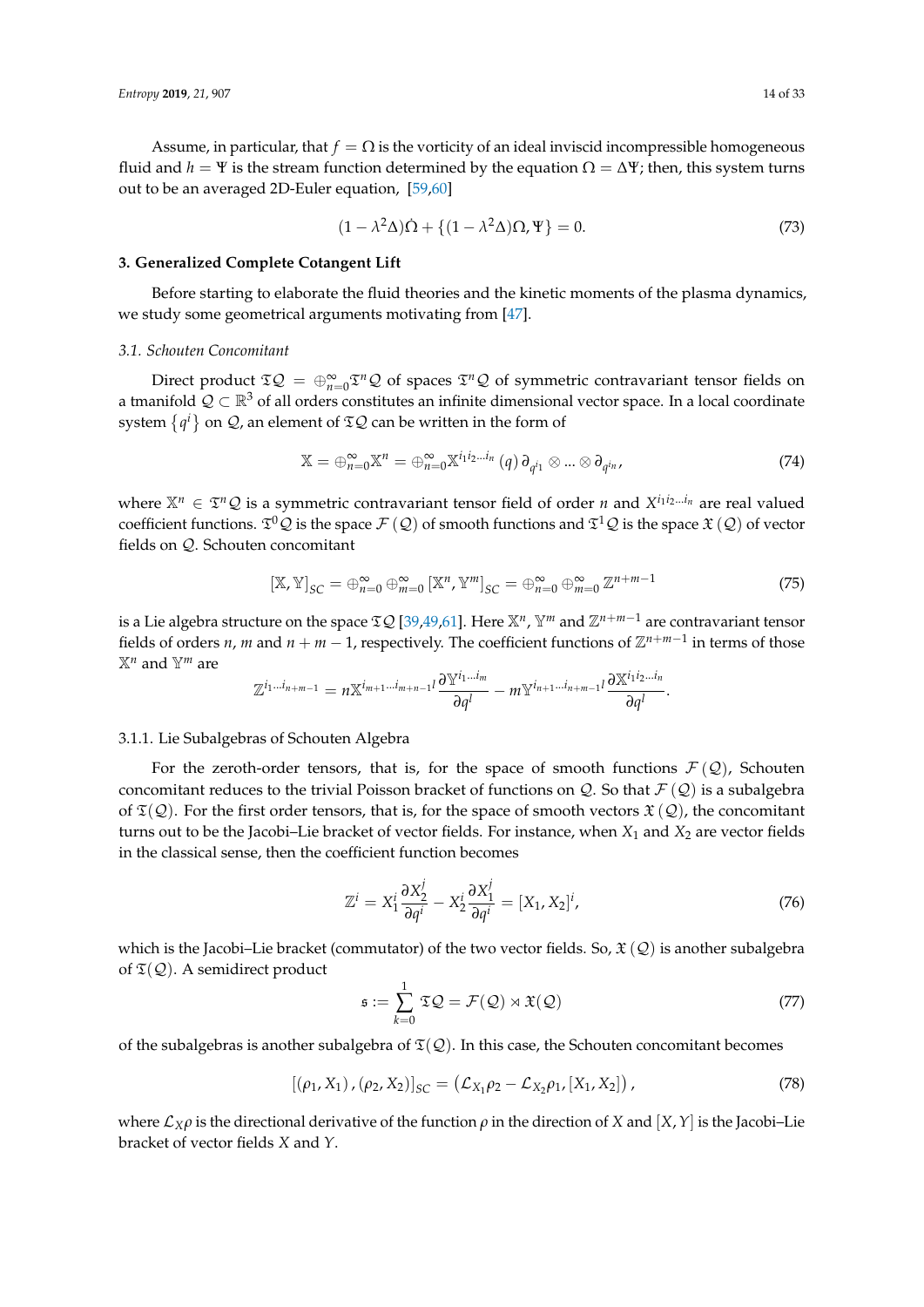Note also that the complement of the vector space  $\epsilon$  in  $\mathfrak{T}Q$  is closed under the Schouten concomitant as well. We denote this subalgebra by

<span id="page-14-1"></span>
$$
\mathfrak{n} := \sum_{k=2}^{\infty} \mathfrak{T}^k \mathcal{Q}.
$$
 (79)

To see this, herein, we only recall the graded character of the Schouten bracket. The least order tensors in n are of order 2, and the Schouten bracket of two such tensors is a third-order tensor, so it is in n. We record here the decomposition  $\mathfrak{TS} \cong \mathfrak{s} \oplus \mathfrak{n}$ . That is, we can write any generalized tensor field  $X$  in the Lie algebra  $\Sigma Q$  in the form of

<span id="page-14-0"></span>
$$
\mathbb{X} = (\rho, X) \oplus \mathbf{X},\tag{80}
$$

where the first factor  $(\rho, X)$  lives in the subalgebra s whereas the second factor  $X = \sum_{n=2}^{\infty} X^n$  is in the Lie subalgebra n.

**Remark 1.** *This splitting can be interpreted in the context of Grad hierarchy of kinetic theory. The* s *subalgebra represents fluid mechanics (compressible and isentropic), whereas subalgebra* n *represents the higher moments of the Grad hierarchy. The splitting then means that closed evolution equations can be formulated within* s*, within* n *or within the whole* TQ*. The first case corresponds to fluid mechanics (Euler equations), the second to dynamics of higher moments only (the reducing dynamics approaching fluid mechanics), and the third case is equivalent to solving the whole Vlasov (or Boltzmann) equation, see the work by the authors of [\[62\]](#page-31-23) for details.* 

## 3.1.2. Matched Pair (Bicross Product) Realization of TQ

Let us examine algebraic foundation of the decomposition of  $\mathfrak{T}Q \cong \mathfrak{s} \oplus \mathfrak{n}$  presented in the previous paragraph. To this end, we find the possible actions of  $\epsilon$  and  $\eta$  onto each other by computing the Schouten bracket

$$
[\mathbb{X}^k, (\rho, X)]_{SC} = [\mathbb{X}^k, \rho]_{SC} + [\mathbb{X}^k, X]_{SC} = [\mathbb{X}^k, \rho]_{SC} - \mathcal{L}_X \mathbb{X}^k
$$

where  $\mathbb{X}^k$  is a symmetric tensor field of order  $k$  greater then or equal to 2. Here,  $\mathcal{L}_X\mathbb{X}^k$  is the Lie derivative of X*<sup>k</sup>* in the direction of *X*, whereas

$$
[\mathbb{X}^k, \rho]_{SC} = k \mathbb{X}^{i_1 \dots i_{k-1} \ell} \rho_{\ell} \partial q^{i_1} \dots \partial q^{i_{k-1}}.
$$
\n(81)

Therefore, if *k* is strictly greater than 2, then the order of the tensor [X*<sup>k</sup>* , *ρ*]*SC* is strictly greater than 1 and it is an element of n. Otherwise, that is for  $k = 2$ ,  $[\mathbb{X}^k, \rho]_{SC}$  is a first order tensor field (that is a vector field in the classical sense), so that  $[\mathbb{X}^2, \rho]_{SC}$  is in s. If the algebraic structure of the decomposition  $\mathfrak{T}Q \cong \mathfrak{s} \oplus \mathfrak{n}$  were a direct product, then two components  $(\rho, X)$  and  $\mathbf{X} = \sum_{k=2}^{\infty} \mathbb{X}^k$ , c.f. Equation [\(80\)](#page-14-0), would be orthogonal with respect to Schouten bracket. However, we have proved that this is not the case for  $\mathfrak{T}Q$ . If the algebraic structure of the decomposition  $\mathfrak{T}Q \cong \mathfrak{s} \oplus \mathfrak{n}$  were a semidirect product, then the Schouten bracket of an element of n and an element of s would lie in one of the subspaces. But we have shown, this is not the case for  $\mathfrak{TS}$  either. Instead, the bracket  $[X,(\rho, X)]_{SC}$  results in some terms lying in s and some other terms lying in n. In light of the work by the authors of [\[63\]](#page-32-0), this observation manifests that the total space  $\mathfrak{D}Q$  can be realized a matched pair of its subalgebras s and n. A matched pair is a generalization of the semidirect product in the sense that there exists mutual nontrivial actions of s and n on to the each other. If there is only a one-sided action of s on n or vice versa, the matched pair becomes a semidirect product. The mutual actions are computed from the identity

$$
[\mathbf{X}, (\rho, X)]_{SC} = \mathbf{X} \triangleright (\rho, X) \oplus \mathbf{X} \triangleleft (\rho, X). \tag{82}
$$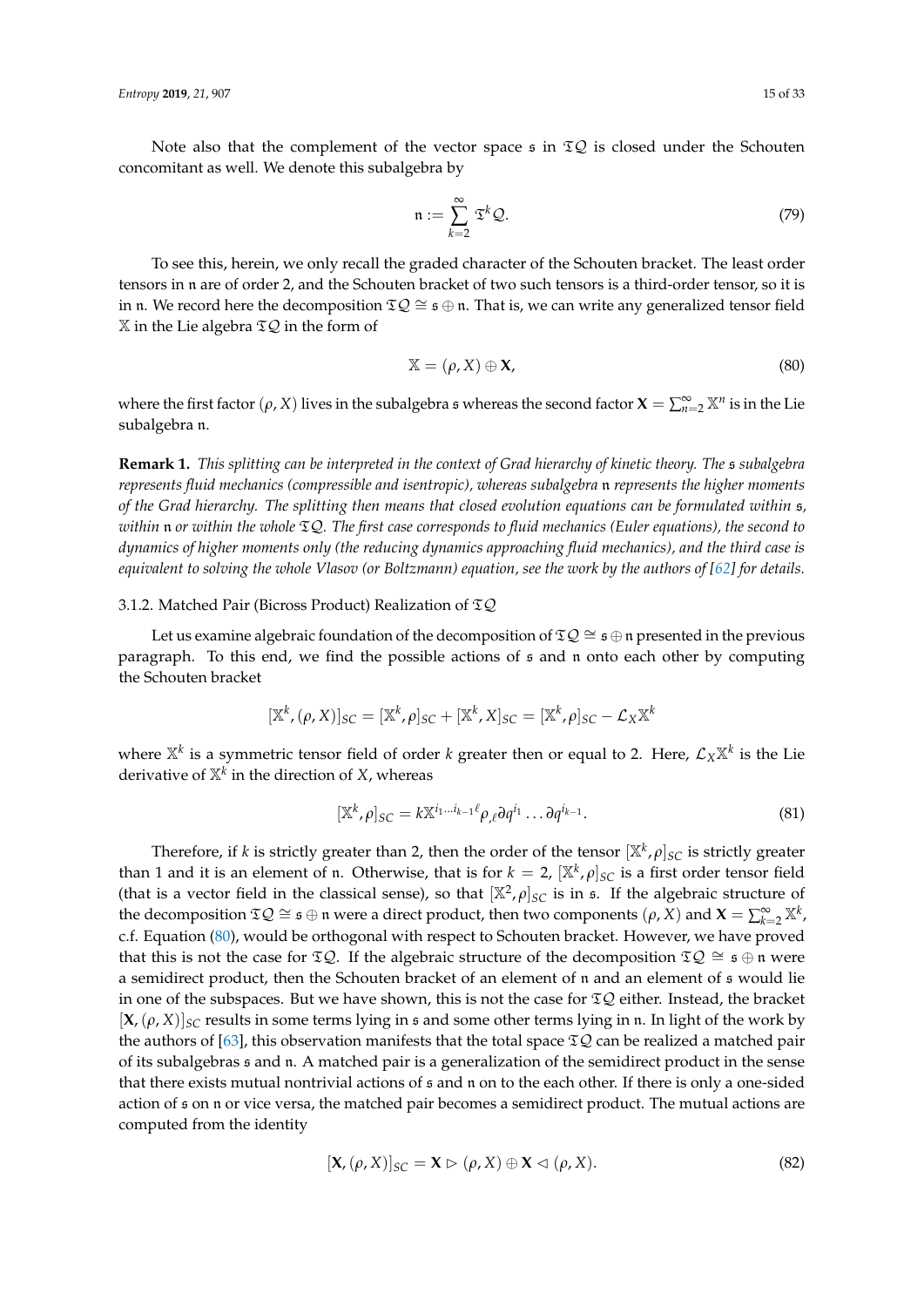Here, the first term  $X \triangleright (\sigma, X)$  is the left action of  $X \in \mathfrak{n}$  on  $(\sigma, X) \in \mathfrak{s}$ , and the second term  $X \triangleleft (\sigma, X)$  is the right action of  $(\sigma, X)$  on **X**. Accordingly, we compute the mutual actions as follows,

$$
\triangleright: \mathfrak{s} \otimes \mathfrak{n} \mapsto \mathfrak{s}, \qquad \mathbf{X} \triangleright (\rho, X) = (0, [\mathbb{X}^2, \rho]_{SC}), \tag{83}
$$

$$
\vartriangleleft: \mathfrak{s} \otimes \mathfrak{n} \mapsto \mathfrak{n}, \qquad \mathbf{X} \vartriangleleft (\rho, X) = \sum_{n=2}^{\infty} ([\mathbb{X}^{n+1}, \rho]_{SC} - \mathcal{L}_X \mathbb{X}^n). \tag{84}
$$

We summarize this matched pair decomposition of  $\mathfrak{D}Q$  in the following proposition which says that  $\mathfrak{T} \mathcal{Q}$  is a matched pair Lie algebra.

**Proposition 3.** *The space* TQ *of symmetric contravariant tensor fields can be written as a matched pair product of its Lie subalgebras* s *and* n *exhibited in [\(77\)](#page-13-0) and [\(79\)](#page-14-1), that is,*

<span id="page-15-2"></span><span id="page-15-1"></span><span id="page-15-0"></span>
$$
\mathfrak{TD} \cong \mathfrak{s} \bowtie \mathfrak{n},\tag{85}
$$

*where the mutual actions are in Equations* [\(83\)](#page-15-0) *and* [\(84\)](#page-15-1)*.*

**Remark 2.** *Kolmogorov cascade. Simple fluids are fluids with an internal structure that remains unchanged during the time evolution. Experience shows that for such fluids the level of classical fluid mechanics (i.e., the level on which the hydrodynamic fields play the role of state variables) is autonomous. This experimental observation is compatible with the result (Equation* [\(85\)](#page-15-2)*). The question now is whether there are autonomous mesoscopic levels with a larger, but finite, number of Grad fields. The result (Equation* [\(85\)](#page-15-2)*) indicates that the answer is negative. There are two additional observations supporting the negative answer and thus indirectly also (Equation* [\(85\)](#page-15-2)*).*

*First, it is the dissipation added by Boltzmann to the Hamiltonian kinetic equation. The Boltzmann dissipation, which indeed drives solutions to the level of fluid mechanics, is supported by an independent and a very strong physical argument, namely, that the principal culprit of the disorder created in the gas particle trajectories are the binary collisions. There does not seem to be any other physical process in the gas that would drive solutions to a higher order mesoscopic level.*

*The second is the observation of turbulent flows. When the external force driving the laminar flow increases the macroscopic order of the laminar flow starts to break up. Vortices start to emerge. The vortices can be regarded as an internal structure characterized by higher order Grad moments (i.e., by the fields that have the physical interpretation of higher order velocity correlations). Fluids subjected to a turbulent flow can be thus regarded as complex fluids (i.e., fluids in which the time evolution of the internal structure is coupled to the time evolution of the hydrodynamic fields). Observations of turbulent flows show that the break up continues into smaller and smaller vortices until they completely disappear and become a part of the molecular motion. This observation is known as Kolmogorov cascade. If there was an autonomous mesoscopic level with n higher order Grad moments then, when the vortices would reach the size corresponding to the n-moment, the turbulent flow would become a flow that, in the context of the n -Grad moment level, would appear laminar. We would then expect that the continuation of the break up would appear as an onset of an n-order turbulence, i.e., a turbulence emerging on the n-Grad moment level. In other words, the Kolmogorov cascade would have a more complex dependence on the driving force than the one observed.*

Due to the mutual interactions existing in matched pair products, they can be considered as a generalization of the semidirect products. The Lagrangian and Hamiltonian dynamics on these systems are available [\[64](#page-32-1)[,65\]](#page-32-2), and the discrete matched pair dynamics of Lie groupoids are discussed in the work by the authors of [\[66\]](#page-32-3).

## 3.1.3. Lie Group Underlying s

Let us denote the right and left actions of group  $Diff(Q)$  of diffeomorphisms on Q by

<span id="page-15-3"></span>
$$
\psi^{R,L}: Diff\left(Q\right) \times \mathcal{Q} \rightarrow \mathcal{Q}: (g,q) \rightarrow \psi^{R,L}_{g}(q), \qquad (86)
$$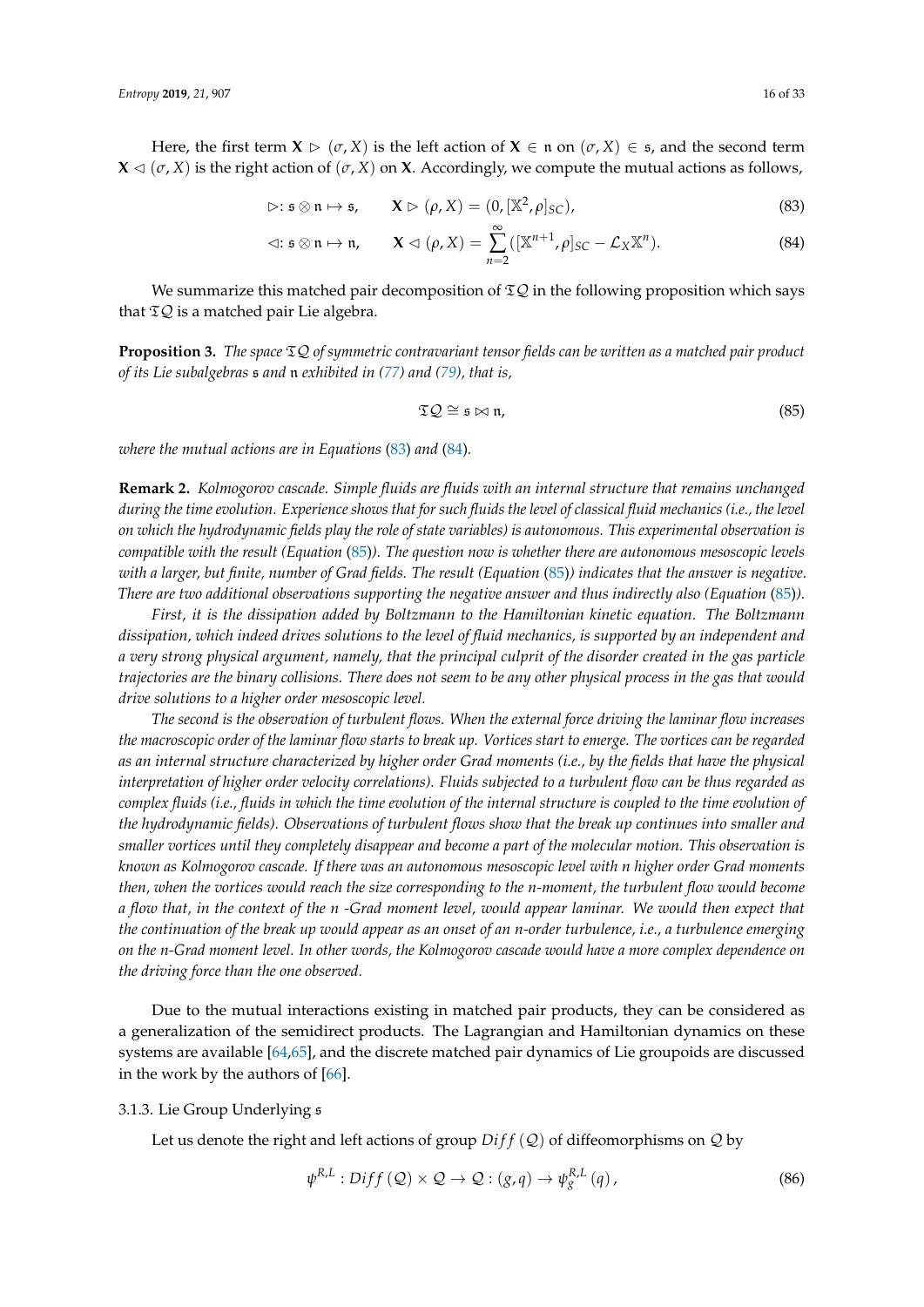respectively. Infinitesimal generators of the diffeomorphisms  $\psi_g^{R,L}$  are vector fields  $X^{R,L}$  on  $\mathcal{Q}$ , respectively. By fixing a point  $q \in \mathcal{Q}$  in [\(86\)](#page-15-3), we obtain induced mappings  $\psi_q^{R,L}$  from the group  $Diff(Q)$  to the manifold Q. Actions of  $Diff(Q)$  on space  $\mathcal{F}(Q)$  of smooth functions are given by means of pull back operation, that is,

<span id="page-16-1"></span>
$$
\sigma^{R,L}(g,\phi) = \left(\psi_{g^{-1}}^{R,L}\right)^* \phi \qquad \forall \phi \in \mathcal{F}(\mathcal{Q}). \tag{87}
$$

Infinitesimal generators  $X^{R,L}_{\mathcal F(\mathcal Q)}$  of the transformations  $\sigma^{R,L}_g$  are vector fields on  $\mathcal F(\mathcal Q)$ , that is linear transformations on  $\mathcal{F}(\mathcal{Q})$ . Explicitly, we compute the generators as follows,

$$
X_{\mathcal{F}(\mathcal{Q})}^{R,L}(\phi)(q) = \frac{d}{dt}\Big|_{t=0} \sigma^{R,L}(g(t),\phi)(q) = \frac{d}{dt}\Big|_{t=0} \phi \circ \psi^{R,L}(g^{-1}(t),q)
$$
  

$$
= T_q \phi \circ \frac{d}{dt}\Big|_{t=0} \psi^{R,L}(g^{-1}(t),q) = -T_q \phi \circ X^{R,L}(q)
$$
  

$$
= -\mathcal{L}_{X^{R,L}}\phi(q)
$$
(88)

where  $T\phi$  is the tangent mapping of  $\phi$ .  $\mathcal{L}_{X^{R,L}}$  denote the Lie derivative operator and in this case, they are directional derivatives of  $\phi$  in the directions of  $X^{R,L}(q)$ , respectively. Actions  $\sigma^{R,L}$  of  $Diff(Q)$  on  $\mathcal{F}(\mathcal{Q})$  in Equation [\(87\)](#page-16-1) define respective semidirect product structures

$$
(g_1, \phi_1) \rtimes (g_2, \phi_2) = (g_1 g_2, \phi_1 + \sigma^L (g_1, \phi_2))
$$
\n(89)

$$
(g_1, \phi_1) \ltimes (g_2, \phi_2) = (g_1 g_2, \phi_1 + \sigma^R (g_1^{-1}, \phi_2))
$$
\n(90)

on the product manifolds  $S^{R,L} = Diff(Q) \ltimes^{R,L} \mathcal{F}(Q)$ . Here, the superscripts of *S* denote which of the actions *σ <sup>R</sup>*,*<sup>L</sup>* has been chosen. Identity elements for both of the group structures *S <sup>R</sup>*,*<sup>L</sup>* are the same and it is  $(e, 0)$ , where  $e$  is the identity in  $Diff(Q)$ . The elements of tangent space

$$
T_{(g,\rho)}S^{R,L} = T_gDiff(Q) \times \mathcal{F}(Q)
$$

at  $(g, \phi)$  are given by two-tuples  $(X_g^{R,L}, \nu)$ . Here,  $X_g^{R,L}$  are material velocity fields satisfying the identities  $τ_Q \circ X_g^{R,L} = ψ_g^{R,L}$ , where  $τ_Q$  is the tangent bundle projection and  $ψ_g^{R,L}$  are diffeomorphisms in Equation [\(86\)](#page-15-3). The second term *v* is a function on *Q*, that is an element of  $\mathcal{F}(\mathcal{Q})$ . Tangent space  $T_{(e,0)}S^{R,L}$  at the identity  $(e,0)$  is the product space  $\mathfrak{X}\left(\mathcal{Q}\right)\times\mathcal{F}\left(\mathcal{Q}\right)$ . It is the underlying vector space for both of the Lie algebras s *R*,*L* induced from the group structures *S R*,*L* , respectively. The Lie algebra bracket on  $\mathfrak{s}^R$  is the subalgebra structure given in [\(78\)](#page-13-1) whereas the bracket for  $\mathfrak{s}^L$  needs a minus sign.

# <span id="page-16-0"></span>*3.2. Lifts of Tensor Fields to the Cotangent Bundle*

## 3.2.1. Tensors to Functions

Let  $\mathbb{X}^k$  be a contravariant tensor field of order  $k.$  Due to the canonical inclusion  $\mathfrak{T}^k\mathcal{Q}\hookrightarrow \mathfrak{T}^k(T^*\mathcal{Q})$ , we may assume <sup>Xk</sup> as a tensor field on the cotangent bundle T<sup>∗</sup>Q. Using the canonical one-form  $\theta = p_i dq^i$ , we define a mapping from  $\mathfrak{T}^k \mathcal{Q}$  to the space  $\mathcal{F} (T^* \mathcal{Q})$  of smooth functions on  $T^* \mathcal{Q}$  by contracting the contravariant tensor  $\mathbb{X}_n \in \mathfrak{T}^n\mathcal{Q}$  with *n*-th tensor power  $\theta_{T^*\mathcal{Q}}^n = \theta_{T^*\mathcal{Q}} \otimes ... \otimes \theta_{T^*\mathcal{Q}}$  of the canonical one form  $\theta_{T^*O}$ , that is,

<span id="page-16-2"></span>
$$
\mathbb{X}^{k} \to h_{\mathbb{X}^{k}} = \theta_{T^{*}\mathcal{Q}}^{n}(\mathbb{X}^{n}) = \left\langle p_{i_{1}} \dots p_{i_{k}} dq^{i_{1}} \dots dq^{i_{k}}, \mathbb{X}^{j_{1},...,j_{k}} \frac{\partial}{\partial q^{j_{1}}} \dots \frac{\partial}{\partial q^{j_{k}}}\right\rangle
$$
\n
$$
= p_{i_{1}} \dots p_{i_{k}} \mathbb{X}^{i_{1},...,i_{k}}
$$
\n(91)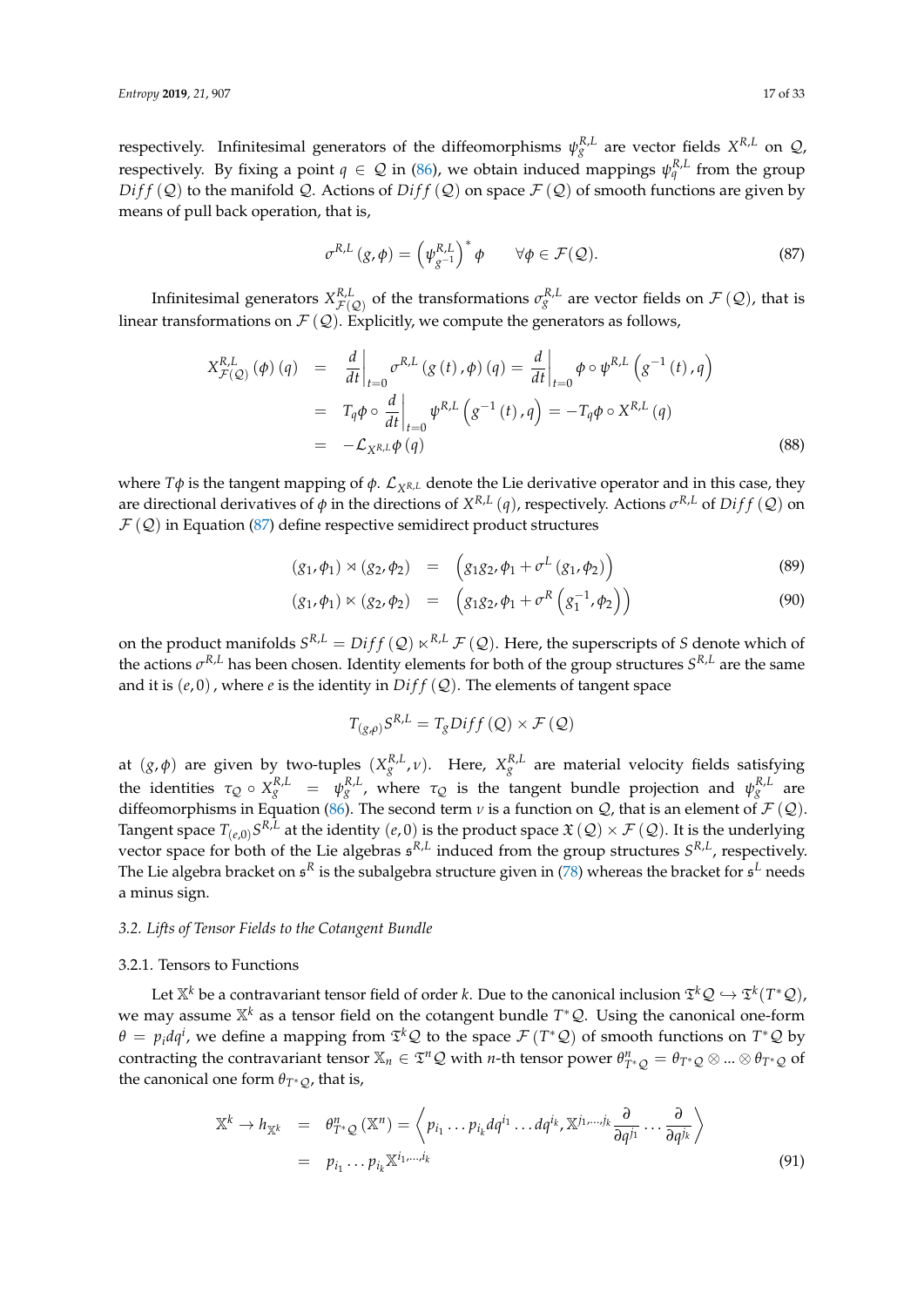We extend the operation given in Equation [\(91\)](#page-16-2) to the product space  $\mathfrak{TS}Q$ . For  $\mathbb{X} = \bigoplus \mathbb{X}^n \in \mathfrak{TS}Q$ we define a function  $h$ <sub>X</sub> on  $T^*Q$  as the sum

<span id="page-17-3"></span>
$$
\mathfrak{T}\mathcal{Q} \to \mathcal{F}(T^*\mathcal{Q}): \mathbb{X} \to h_{\mathbb{X}} = \sum_{k=0}^{\infty} h_{\mathbb{X}_k},
$$
\n(92)

Ref. [\[67\]](#page-32-4). This infinite sum may be considered as the Taylor expansion of the function  $h_X$  in terms of the *p*−polynomials. A straightforward calculation proves the following lemma. For this result, we refer to the work by the authors of [\[47\]](#page-31-20).

<span id="page-17-0"></span>**Lemma 6.** *The map*  $\mathbb{X} \to h_{\mathbb{X}}$  *is a Lie algebra anti-homomorphism, that is,* 

$$
h_{\left[\mathbb{X},\mathbb{Y}\right]_{SC}}=-\left\{h_{\mathbb{X}},h_{\mathbb{Y}}\right\},\,
$$

*where the bracket at the left hand side is the Schouten concomitant of contravariant tensors whereas the bracket at the right hand side is the canonical Poisson bracket of functions on T*∗Q*.*

3.2.2. Generalized Complete Cotangent Lift (GCCL)

We further define the following operation, which we call the generalized complete cotangent lift (and denoted as GCCL) from  $\mathbb{X}^k$ , to the space of Hamiltonian vector fields

<span id="page-17-4"></span>
$$
\text{GCCL}: \mathfrak{T}^k \mathcal{Q} \to \mathfrak{X}_{ham} \left( T^* \mathcal{Q} \right) : \mathbb{X}^n \to X_{h_{\mathbb{X}^n}}, \tag{93}
$$

which take a contravariant tensor field  $\mathbb{X}^n$  on Q to Hamiltonian vector field, corresponding to the Hamiltonian function defined by Equation [\(91\)](#page-16-2), c.f., the work by the authors of [\[68\]](#page-32-5). In Darboux'  $\alpha$  coordinates  $(q^i, p_i)$ , the Hamiltonian function  $h_{\mathbb{X}^k}$  is a  $p-$ polynomial, and GCCL of  $\mathbb{X}^k$  is thus

GCCL 
$$
(\mathbb{X}^n)
$$
 =  $kp_{i_1}p_{i_2}...p_{i_{k-1}}\mathbb{X}^{i_1...i_{k-1}l}\partial_{q^l} - p_{i_1}p_{i_2}...p_{i_k}\frac{\partial \mathbb{X}^{i_1i_2...i_k}}{\partial q^l}\partial_{p_l}.$  (94)

Notice that GCCL of a vector field  $X^1 = X$  is exactly the same as the complete cotangent lift of [\(21\)](#page-5-1). GCCL is indeed a generalization of the complete cotangent lift. More generally, the generalized complete cotangent lift of  $X = \bigoplus X^n$  is defined as

<span id="page-17-1"></span>
$$
\text{GCL}: \mathfrak{T} \mathcal{Q} \to \mathfrak{X}_{ham}(T^* \mathcal{Q}): \mathbb{X} = \bigoplus_{n=0}^{\infty} \mathbb{X}^n \to \sum_{n=0}^{\infty} \text{GCL}(\mathbb{X}^n).
$$
 (95)

Using the identity in  $(47)$  and Lemma  $(6)$ , we arrive at the following equalities,

$$
[{\mathbb X}^{c*}, {\mathbb Y}^{c*}] = \left[ X_{h_{{\mathbb X}}}, X_{h_{{\mathbb Y}}}\right] = -X_{\{h_{{\mathbb X}},h_{{\mathbb Y}}\}} = X_{h_{[{\mathbb X}, {\mathbb Y}]_{SC}}}= [{\mathbb X}, {\mathbb Y}]_{SC}^{c*} \,.
$$

which enable us to state the following proposition.

**Proposition 4.** *The generalized complete cotangent lift* GCCL *operation in [\(95\)](#page-17-1) is an injective Lie algebra homomorphism, that is*

<span id="page-17-2"></span>
$$
\text{GCL} \left[ \mathbb{X}, \mathbb{Y} \right]_{SC} = \left[ \text{GCL}(\mathbb{X}), \text{GCL}(\mathbb{Y}) \right],\tag{96}
$$

*where* [•, •]*SC is the Schouten concomitant of tensor fields in Equation [\(75\)](#page-13-2) and* [•, •] *is the Jacobi–Lie bracket of vector fields on T*∗Q*.*

3.2.3. GCCL on the Subalgebras of  $\mathfrak{T}(\mathcal{Q})$ 

We have presented four subalgebras of the the Lie algebra  $\mathfrak{T}(\mathcal{Q})$  equipped with Schouten bracket. They are the space of smooth functions  $\mathcal{F}(\mathcal{Q})$ , the space  $\mathfrak{X}(\mathcal{Q})$  of vector fields, their semidirect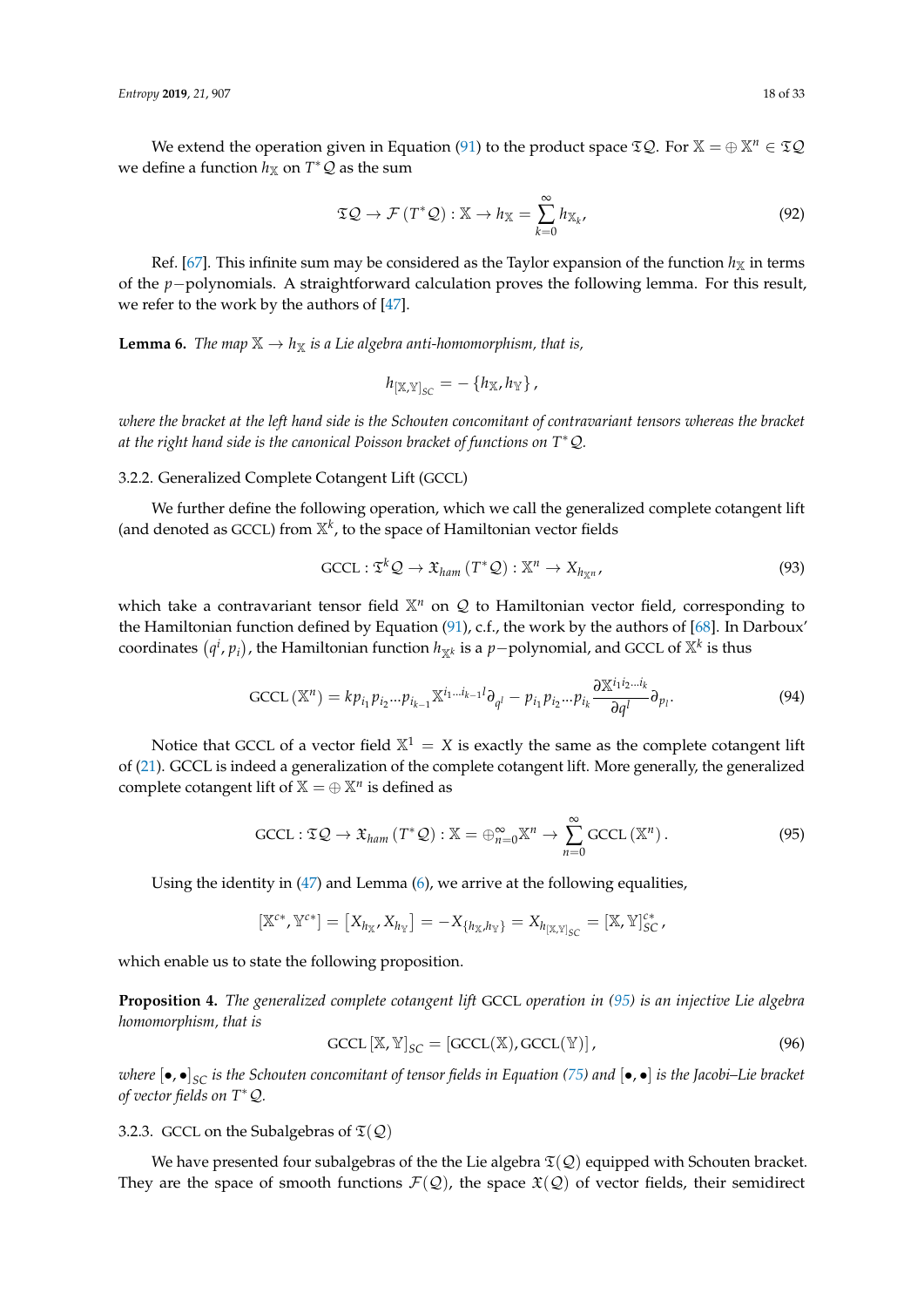product s in [\(77\)](#page-13-0), and the complement of the space s denoted by n in [\(79\)](#page-14-1). On  $\mathcal{F}(\mathcal{Q})$ , the mapping in Equation [\(91\)](#page-16-2) reduces to the natural inclusion of  $\mathcal{F}(\mathcal{Q})$  into the space  $\mathcal{F}(T^*\mathcal{Q})$ ,  $h_\rho = \rho$ , see also [\[30\]](#page-30-14). GCCL then takes the particular form

<span id="page-18-0"></span>
$$
\rho \to X_{\rho}(q) = -\frac{\partial \rho}{\partial q^i} \frac{\partial}{\partial p_i}.
$$
\n(97)

Note that the Jacobi–Lie algebra bracket of vector fields of the form *X<sup>ρ</sup>* on *T* <sup>∗</sup>Q vanishes. In the following section, we show that  $X_\rho$  generates the gauge invariance of the canonical Hamiltonian structures on *T* <sup>∗</sup>Q. For X(Q), GCCL reduces to the complete cotangent lift *X <sup>c</sup>*<sup>∗</sup> given in [\(21\)](#page-5-1). Moreover, GCCL  $X^{c*}$  is the infinitesimal generator of the right action of the diffeomorphism group  $Diff(Q)$  on  $T^*Q$ . Image of  $(\rho, X)$  in s under the GCCL is

<span id="page-18-4"></span>
$$
\mathfrak{s} \to \mathfrak{g} : (\rho, X) \to \widehat{(\rho, X)} = X^{c*} + X_{\rho}, \tag{98}
$$

which is the sum of the vector fields  $X^{c*}$  and  $X_\rho$  in Equation [\(97\)](#page-18-0). Notice that  $GCCL(\rho, X)$  is a Hamiltonian vector field with the Hamiltonian function, see the work by the authors of [\[30\]](#page-30-14),

<span id="page-18-1"></span>
$$
h_{(\rho,X)}(p,q) = p_i X^i(q) + \rho(q).
$$
 (99)

This result can be seen for instance in the work by the authors of [\[48\]](#page-31-24). Moreover, the Lie algebra identity in Equation [\(96\)](#page-17-2) gives that

$$
\left[ \widehat{(\rho_1, X_1)}, \widehat{(\rho_2, X_2)} \right]_{\mathfrak{g}} = \left[ \widehat{(\rho_1, X_1)}, \widehat{(\rho_2, X_2)} \right]_{\mathfrak{s}}
$$
\n(100)

where the bracket on the left hand side is minus the Jacobi–Lie bracket of vector fields on *T* <sup>∗</sup>Q, whereas the bracket on the right hand side is the semidirect product structure on s given in Equation [\(78\)](#page-13-1). The space  $\hat{\mathfrak{s}}$  is a subalgebra of g. The product vector field  $[(\rho_1, X_1), (\rho_2, X_2)]_{\mathfrak{s}}$  is a Hamiltonian vector field on *T* <sup>∗</sup>Q with Hamiltonian function

<span id="page-18-2"></span>
$$
h_{[(\rho_1, X_1), (\rho_2, X_2)]_{\mathfrak{s}}} = \left\{ h_{(\rho_1, X_1)}, h_{(\rho_2, X_2)} \right\}.
$$
 (101)

We can regard Equation [\(99\)](#page-18-1) as a mapping,

$$
\mathfrak{s} \to \mathcal{F}_{\mathfrak{s}}\left(T^*\mathcal{Q}\right) \subset \mathcal{F}\left(T^*\mathcal{Q}\right) : (X,\rho) \to h_{(X,\rho)},\tag{102}
$$

and, due to the identity in Equation [\(101\)](#page-18-2), it is an embedding of the algebra  $\frak{s}$  into  $\mathcal{F}(T^*\mathcal{Q})$ . In other words,  $\mathcal{F}_\mathfrak{s}(T^*\mathcal{Q})$  is an isomorphic copy of  $\mathfrak{s}$  in the space  $\mathcal{F}(T^*\mathcal{Q})$ .

# *3.3. The Dual Spaces and Poisson Brackets*

3.3.1. The Dual of  $I\mathcal{Q}$  and Kuperschmidt–Manin Bracket

The dual  $\mathfrak{T}^*\mathcal{Q}$  of  $\mathfrak{T}\mathcal{Q}$  is the direct sum  $\oplus_{n=0}^{\infty}\mathfrak{T}^*_n\mathcal{Q}$  of symmetric covariant tensor fields  $\mathfrak{T}^*_n\mathcal{Q}$  of all order [\[47](#page-31-20)[,49\]](#page-31-8). In coordinates  $(q<sup>i</sup>)$ , an element of  $\mathfrak{T}^*\mathcal{Q}$  is given by

$$
\mathbb{A}=\oplus_{n=0}^{\infty}\mathbb{A}_n=\oplus_{n=0}^{\infty}\mathbb{A}_{i_1i_2...i_n}(q) \, dq^{i_1}\otimes...\otimes dq^{i_n},
$$

where  $\mathbb{A}_n \in \mathfrak{T}_n\mathcal{Q}$  is a symmetric covariant tensor field of order *n*. The pairing between  $\mathfrak{T}^*\mathcal{Q}$  and  $\mathfrak{T}\mathcal{Q}$  is given by the infinite sum

<span id="page-18-3"></span>
$$
\langle \mathbb{A}, \mathbb{X} \rangle = \bigoplus_{n=0}^{\infty} \langle \mathbb{A}_n, \mathbb{X}_n \rangle = \bigoplus_{n=0}^{\infty} \int_{\mathcal{Q}} \mathbb{A}_{i_1 i_2 \dots i_n} (q) \, \mathbb{X}^{i_1 i_2 \dots i_n} (q) \, d^3q,
$$
 (103)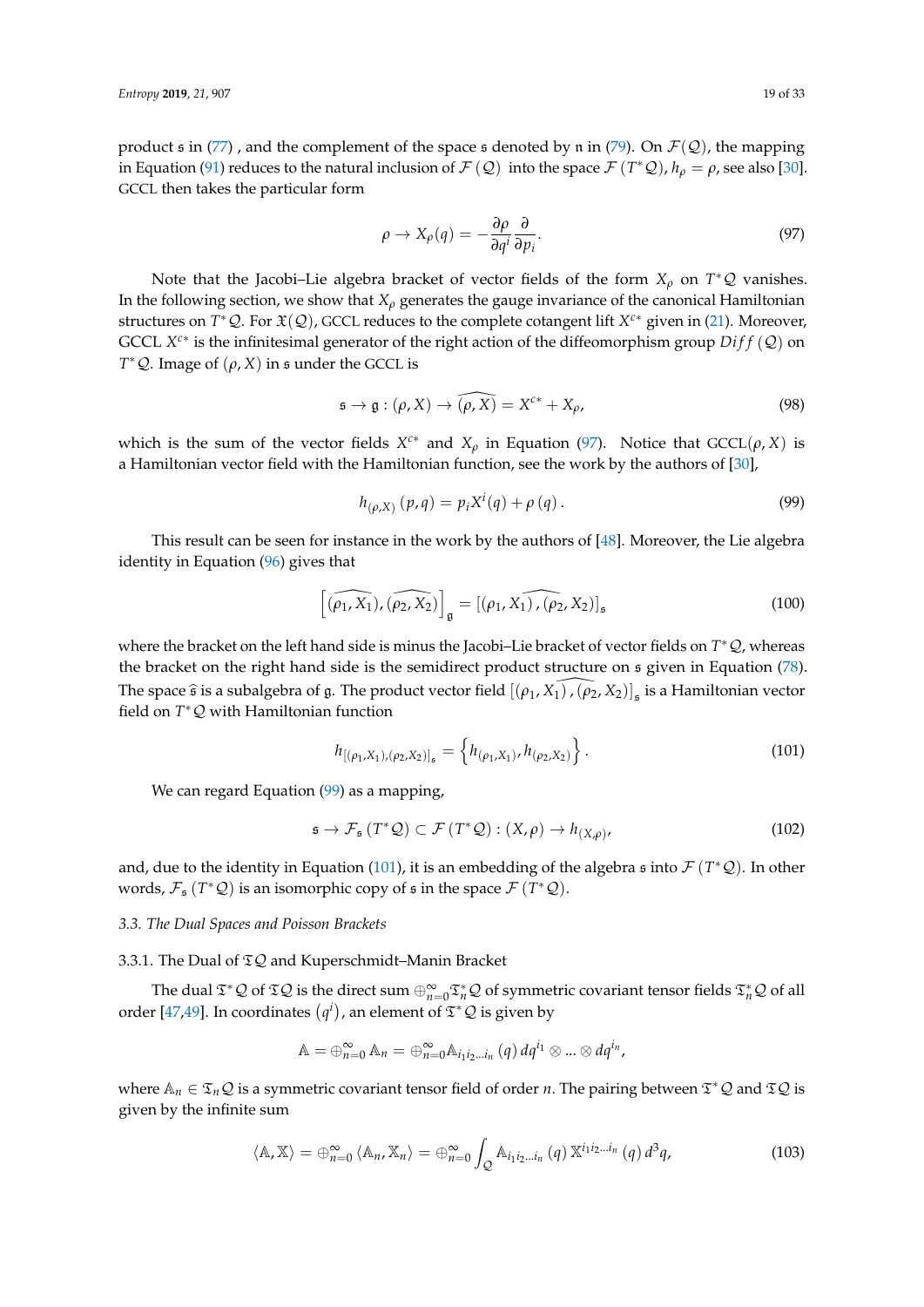where *d<sup>3</sup>q* is a volume form on *Q*. As the dual of a Lie algebra,  $\mathfrak{T}^*Q$  has a Lie–Poisson structure

<span id="page-19-3"></span>
$$
\{\mathfrak{F},\mathfrak{H}\}_{KM} = -\int_{\mathcal{Q}} \left\langle \mathbb{A}\left(q\right), \left[\frac{\delta \mathfrak{F}}{\delta \mathbb{A}}, \frac{\delta \mathfrak{H}}{\delta \mathbb{A}}\right]_{SC}\left(q\right) \right\rangle d^3q \tag{104}
$$

called the Kuperschmidt–Manin bracket. Note that since the result of differentiation is a multivector field, the Schouten concomitant is needed. Here,  $\frak{F}$  and  $\frak{H}$  are functionals on  $\mathfrak{T}^*\mathcal{Q}$ , and the reflexivity assumption takes the particular form  $\delta \mathfrak{F}/\delta \mathbb{A} \in \mathfrak{T}Q$ . The bracket inside the integral is the Schouten concomitant, and the pairing inside the integral defined in relation [\(103\)](#page-18-3) [\[45\]](#page-31-7).

# 3.3.2. The Dual of s and Compressible Fluid Bracket

On the dual space  $\mathfrak{s}^* = Den(\mathcal{Q}) \times \mathfrak{X}^*(\mathcal{Q})$  consisting of densities  $Den(\mathcal{Q})$  and one-form densities X ∗ (Q), the Lie–Poisson structure in Equation [\(2\)](#page-1-0) takes the particular form

<span id="page-19-4"></span>
$$
\{\mathfrak{H},\mathfrak{F}\}_{CF}(\rho,M) = -\int_{\mathcal{Q}} \left\langle M, \left[\frac{\delta \mathfrak{H}}{\delta M}, \frac{\delta \mathfrak{F}}{\delta M}\right] \right\rangle d^{3}q
$$

$$
-\int_{\mathcal{Q}} \rho \left(\mathcal{L}_{\frac{\delta \mathfrak{H}}{\delta M}}\left(\frac{\delta \mathfrak{F}}{\delta \rho}\right) - \mathcal{L}_{\frac{\delta \mathfrak{F}}{\delta M}}\left(\frac{\delta \mathfrak{H}}{\delta \rho}\right)\right) d^{3}q, \tag{105}
$$

where CF stands for compressible fluids.

Ref. [\[69](#page-32-6)[–71\]](#page-32-7).  $\mathfrak H$  and  $\mathfrak F$  are two functionals on  $\mathfrak s^*$  and reflexivity condition is assumed, that is,  $\delta\mathfrak{F}/\delta M \in \mathfrak{X}(\mathcal{Q})$  and  $\delta\mathfrak{F}/\delta\rho \in \mathcal{F}(\mathcal{Q})$ . To obtain the equations governing the dynamics of isentropic compressible fluid, we choose the Hamiltonian functional

$$
\mathfrak{H}\left(\rho,M\right) = \frac{1}{2} \int_{\mathcal{Q}} \frac{M^2}{\rho} d^3 \mathbf{q} + \int_{\mathcal{Q}} \rho w \left(\rho\right) d^3 \mathbf{q},\tag{106}
$$

which is the total energy of the continuum consisting of a kinetic term and a potential term with internal energy  $w = w(\rho)$ .

## 3.3.3. The Dual of g and Momentum-Vlasov Bracket

The Lie–Poisson bracket on the dual space is given by

<span id="page-19-2"></span>
$$
\{\mathfrak{H},\mathfrak{F}\}_{mV}\left(\Pi_{f}\right)=-\int_{T^{*}\mathcal{Q}}\Pi_{f}\left(z\right)\cdot\left[\frac{\delta\mathfrak{H}}{\delta\Pi_{f}},\frac{\delta\mathfrak{F}}{\delta\Pi_{f}}\right]d\mu\tag{107}
$$

where the bracket  $[•, •]$  inside the integral is the Jacobi–Lie bracket and  $d\mu$  is the symplectic volume.

## *3.4. Lifts of Actions to Cotangent Bundle*

The cotangent lifts

<span id="page-19-0"></span>
$$
\phi_g^{R,L} = T^* \psi_{g^{-1}}^{R,L} \tag{108}
$$

of the left and right actions of  $Diff(Q)$  on Q are the right and left actions on the cotangent bundle  $T^*Q$ , respectively. Both actions,  $\phi_g^{R,L}$ , are canonical, which means they respect canonical symplectic two-form  $\Omega_{T^*\mathcal{Q}}$  on  $T^*\mathcal{Q}$  [\[51\]](#page-31-10). Thus, for all  $g\in G$ , transformations  $\phi_g^{R,L}$  are elements of group  $Diff_{can}\left(T^*\mathcal{Q}\right)$  of canonical diffeomorphims on  $T^*\mathcal{Q}$ . Infinitesimal generators of the actions  $\phi_g^{R,L}$  are vector fields on *T*<sup>\*</sup>  $Q$  and computed by

<span id="page-19-1"></span>
$$
\frac{d}{dt} \left. \phi_z^{R,L} g\left(t\right) \right|_{t=0} = T_e \phi_z^{R,L} \circ X^{R,L} = \left(X^{R,L}\right)^{c*} \tag{109}
$$

where  $X^{R,L}$  are vector fields generating  $\psi_g^{R,L}$  . The mappings  $\phi_z^{R,L}$  are obtained by fixing a point  $z\in T^*\mathcal{Q}$ and they are from  $Diff(Q)$  to  $T^*Q$ .  $(X^{R,L})^{c*}$  are complete cotangent lifts of  $X^{R,L}$ , as described in Equation [\(21\)](#page-5-1).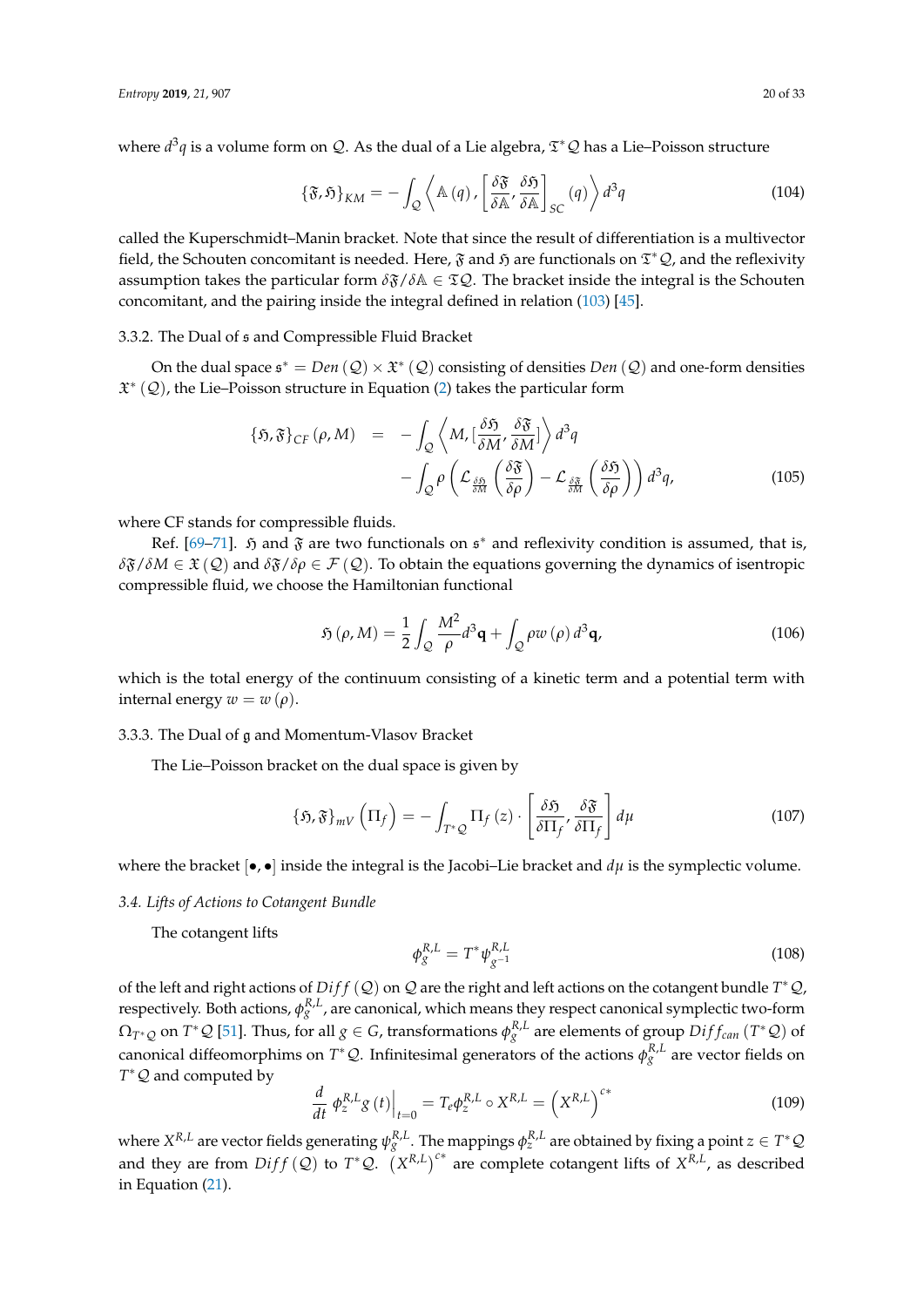We define an action *t* of additive group  $\mathcal{F}(\mathcal{Q})$  to cotangent bundle  $T^*\mathcal{Q}$  by momentum translations. Explicitly, action of  $\phi \in \mathcal{F}(\mathcal{Q})$  to an element  $z \in T^*\mathcal{Q}$  over the point  $q = \pi_{\mathcal{Q}}(z)$  is

<span id="page-20-0"></span>
$$
t: \mathcal{F}(\mathcal{Q}) \times T^* \mathcal{Q} \to T^* \mathcal{Q} : (\phi, z) \to z - d\phi(q)
$$
 (110)

In a Darboux' chart, an element *z* of  $T^*\mathcal{Q}$  is represented by  $(q, p)$  and  $t_{\phi}(q, p) = (q, p - \nabla_q \phi)$ . The canonical symplectic structure  $\Omega_{Q}$  is invariant under the momentum translations, which is the gauge symmetry of Hamiltonian dynamics. In other words, the transformation *t<sup>φ</sup>* is canonical, hence  $t_{\phi}$  is an element of  $Diff_{can}(T^*\mathcal{Q})$ . Infinitesimal generator  $X_{\phi}(q,p) = -\nabla_q \phi \cdot \nabla_p$  is a Hamiltonian vector on  $T^*\mathcal{Q}$  with the Hamiltonian function  $\phi = \phi(q)$  regarded as an element of  $\mathcal{F}(T^*\mathcal{Q})$ . The mapping  $\mathcal{F}(\mathcal{Q}) \to \mathfrak{X}_{ham}(T^*\mathcal{Q}) : \rho \to X_\rho$  is a Lie algebra isomorphism into in Equation [\(97\)](#page-18-0). The following lemma shows that  $\phi_g^{R,L}$  and  $t_\rho$  commute up to the actions  $\sigma_g^{R,L}$ of *Di f f* (Q) on *ρ* [\[34\]](#page-30-17).

**Lemma 7.** The composition of the actions  $\phi_g^{R,L}$  in Equation [\(108\)](#page-19-0) and  $t_\phi$  in Equation [\(110\)](#page-20-0) on T\*Q are *intertwining, that is,*

<span id="page-20-2"></span>
$$
\phi_g^{R,L} \circ t_{\phi} \circ \phi_{g^{-1}}^{R,L} = t_{\sigma_g^{R,L}(\phi)} \tag{111}
$$

 $\sigma^{R,L}_g$  are the actions of Diff  $(\mathcal{Q})$  on  $\mathcal{F}(\mathcal{Q})$  given in Equation [\(87\)](#page-16-1).

**Proof.** Let us consider  $z \in T^*Q$  over the point  $q = \pi_Q(z)$ . Then, we have

$$
\begin{array}{rcl}\n\phi_{g}^{R,L} \circ t_{\phi} \circ \phi_{g^{-1}}^{R,L}(z) & = & \phi_{g}^{R,L} \circ t_{\phi} \circ T^{*} \psi_{g}^{R,L}(z) \\
& = & \phi_{g}^{R,L} \left( T^{*} \psi_{g}^{R,L}(z) - d\phi \left( \psi_{g^{-1}}^{R,L}(q) \right) \right) \\
& = & T^{*} \psi_{g^{-1}}^{R,L} \circ \left( T^{*} \psi_{g}^{R,L}(z) - d\phi \left( \psi_{g^{-1}}^{R,L}(q) \right) \right) \\
& = & z - d \left( \left( \psi_{g^{-1}}^{R,L} \right)^{*} \phi \right) = t_{\sigma_{g}^{R,L}(\phi)}(z).\n\end{array}
$$

 $\Box$ 

This lemma enables us to define two possible embeddings of the semidirect product group *S* into the group of canonical diffeomorphisms *G*, given by

$$
S \hookrightarrow G : (g, \phi) \to t_{\phi} \circ \phi_g^{R,L}, \tag{112}
$$

where the actions *t* and *φ* are in Equation [\(110\)](#page-20-0) and Equation [\(109\)](#page-19-1), respectively. On the Lie algebra level, this turns out be the mapping

$$
\mathfrak{s} \hookrightarrow \mathfrak{g} : (X, \phi) \to \text{GCCL}(X, \phi) = X^{c*} + X_{\phi}, \tag{113}
$$

which is the one in Equation [\(98\)](#page-18-4). The infinitesimal version of this lemma is

<span id="page-20-1"></span>
$$
\[ \left( X^{R,L} \right)^{c*}, X_{\phi} \] = X_{\mathcal{L}_{X^{R,L}} \phi} \tag{114}
$$

where  $X_{\mathcal{L}_{(X^{R,L})}\phi}$  are Hamiltonian vector fields for the functions obtained by the Lie derivations of *φ* in the directions of *X<sup>R,L</sup>*. What we derive in Equation [\(114\)](#page-20-1) is a particular case of the algebra in Equation [\(78\)](#page-13-1).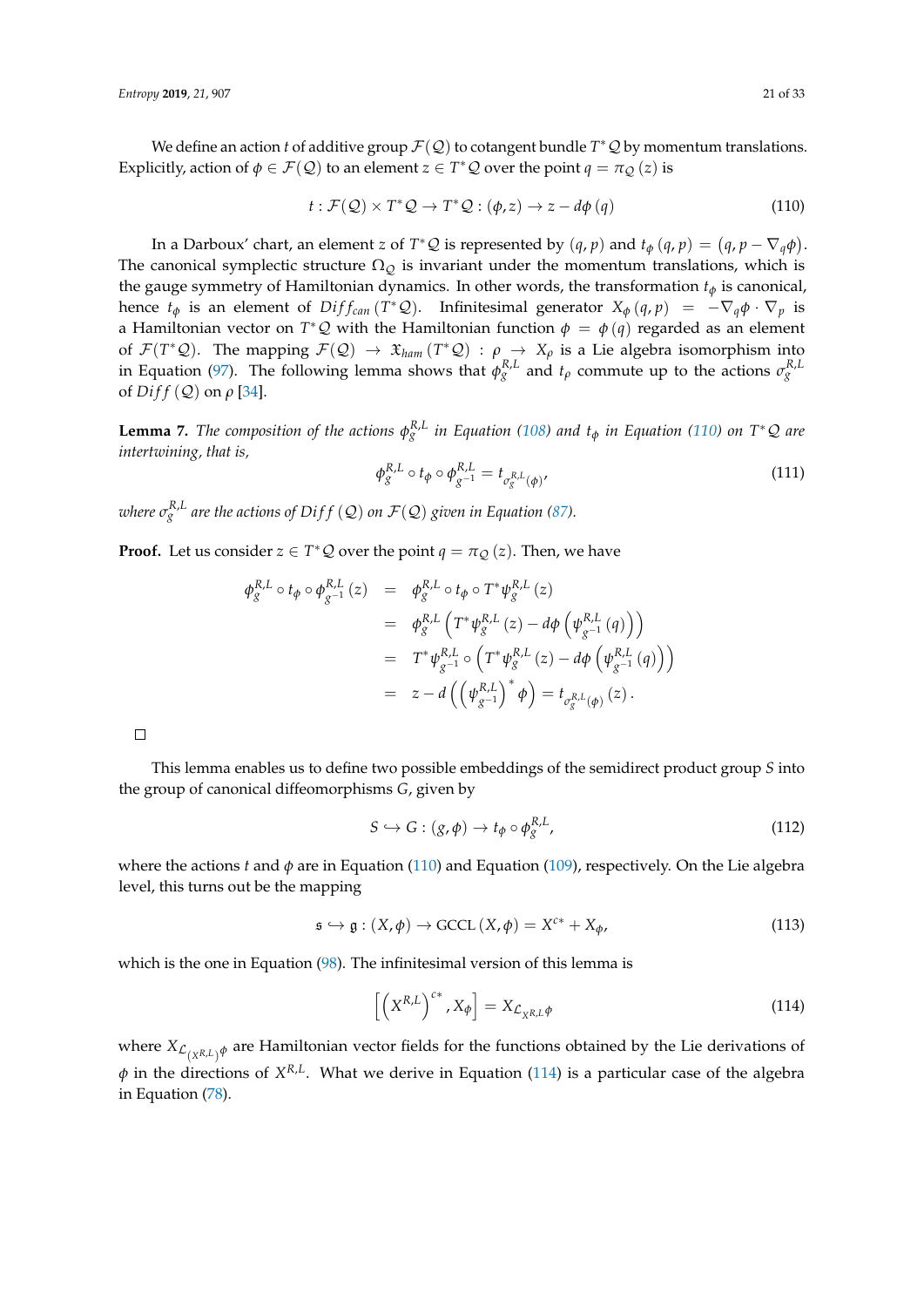#### <span id="page-21-0"></span>*3.5. The Dual Mapping of GCCL*

In the previous subsection we showed that the GCCL, mapping  $\mathfrak{TS}$  to  $\mathfrak{g}$ , is a Lie algebra homomorphism, see Equation [\(96\)](#page-17-2). Therefore, its dual mapping  $\Phi : \mathfrak{g}^* \to \mathfrak{T}^* \mathcal{Q}$  is a momentum and a Poisson mapping [\[30\]](#page-30-14). Taking explicitly  $\Pi_f = \Pi_i dq^i + \Pi^i dp_i \in \mathfrak{g}^*$ , the dual operation becomes

<span id="page-21-1"></span>
$$
\Phi\left(\Pi_f\right) = \bigoplus_{n=0}^{\infty} \int_{T_q^* \mathcal{Q}} \left(\theta_{T^* \mathcal{Q}}^{n-1} \otimes \theta\right) d^3 p, \tag{115}
$$

where  $\theta_{T^*\mathcal{Q}}^{n-1}$  is the  $(n-1)$ -th tensor power of the canonical one form  $\theta_{T^*\mathcal{Q}}$  and  $\vartheta$  is a one-form on  $T^*\mathcal{Q}$ , given explicitly by

$$
\vartheta = \left( n \Pi_i + \frac{\partial \Pi^j}{\partial q^j} p_i \right) dq^i.
$$

The definition stems from the duality

$$
\langle \mathbb{X}_n, \Phi(\mathbb{Y}^*) \rangle = \langle \mathbb{X}_n^{c*}, \Pi_f \rangle.
$$
 (116)

Left hand side of this equation is the n-th component of the image of  $\Phi$  while the right hand side can be explicitly calculated from the definition of GCCL.

The image of  $\Pi_f$  under the dual mapping  $\Phi$  gives the moments of the momentum-Vlasov dynamics. The *n*−th moment of Π*<sup>f</sup>* is given by

$$
\mathbb{A}_n = \int_{T_q^* \mathcal{Q}} \left( \theta_{T^* \mathcal{Q}}^{n-1} \otimes \theta \right) d^3 p.
$$

Note that the substitution of the momentum map  $\Pi_f \to f$  in Equation [\(52\)](#page-10-3), we have the kinetic moments of the Vlasov dynamics [\[45,](#page-31-7)[47\]](#page-31-20). Indeed, the n-th moment reads explicitly

$$
\begin{array}{rcl}\n\mathbb{A}_n & = & \int d\mathbf{p} p_{i_1} \dots p_{i_{n-1}} \left( n \Pi_{i_n} + p_{i_n} \frac{\partial \Pi^j}{\partial q^j} \right) dq^{i_1} \dots dq^{i_n} \\
& = & - \int d\mathbf{p} p_{i_1} \dots p_{i_n} \left( \frac{\partial \Pi_j}{\partial p_j} - \frac{\partial \Pi^j}{\partial q^j} \right) dq^{i_1} \dots dq^{i_n} \\
& = & \int d\mathbf{p} p_{i_1} \dots p_{i_n} f(t, \mathbf{q}, \mathbf{p}) dq^{i_1} \dots dq^{i_n},\n\end{array} \tag{117}
$$

where the Ω-divergence is interpreted as the one-particle distribution function  $f(\bf{q},\bf{p}) = \partial\Pi^j/\partial q^j -$ *∂*Π*j*/*∂p<sup>j</sup>* . The A*<sup>n</sup>* moment is thus the standard n-th moment in kinetic theory (up to some geometrical prefactors  $d$ **q**). In particular, the zero-th moment reads  $\mathbb{A}_0 = \int d{\bf p}\partial\Pi^i/\partial q^i$ , whereas the first moment is  $\mathbb{A}_1 = \int d\mathbf{p} \left( \Pi_i + p_i \partial \Pi^j / \partial q^j \right) dq^i$ . The following proposition summarizes the situation.

**Proposition 5.** *The kinetic moments in Equation [\(115\)](#page-21-1) of momentum-Vlasov equations are Poisson mappings from momentum-Vlasov bracket on* g ∗ *in Equation [\(107\)](#page-19-2) to Kuperschmidt–Manin bracket on* T <sup>∗</sup>Q *given in Equation [\(104\)](#page-19-3). In other words,*

<span id="page-21-2"></span>
$$
\Phi^* {\{\mathfrak{F},\mathfrak{H}\}}_{KM} = {\Phi^*\mathfrak{F},\Phi^*\mathfrak{H}\}}_{mV},
$$
\n(118)

*holds for all functionals*  $\mathfrak F$  *and*  $\mathfrak H$  *on*  $\mathfrak T^*\mathcal Q$ *, see also the work by the authors of [\[48\]](#page-31-24).* 

**Proof.** To prove this fact, we consider a linear functional  $\mathfrak{F}_{\mathbb{X}}$  on  $\mathfrak{T}^*\mathcal{Q}$  in form

$$
\mathfrak{F}_{\mathbb{X}}\left(\mathbb{A}\right)=\left\langle \mathbb{A},\mathbb{X}\right\rangle =\oplus_{n=0}^{\infty}\left\langle \mathbb{A}_{n},\mathbb{X}_{n}\right\rangle =\oplus_{n=0}^{\infty}\int_{\mathcal{Q}}\mathbb{A}_{i_{1}i_{2}...i_{n}}\left(q\right)\mathbb{X}^{i_{1}i_{2}...i_{n}}\left(q\right)d^{3}q.
$$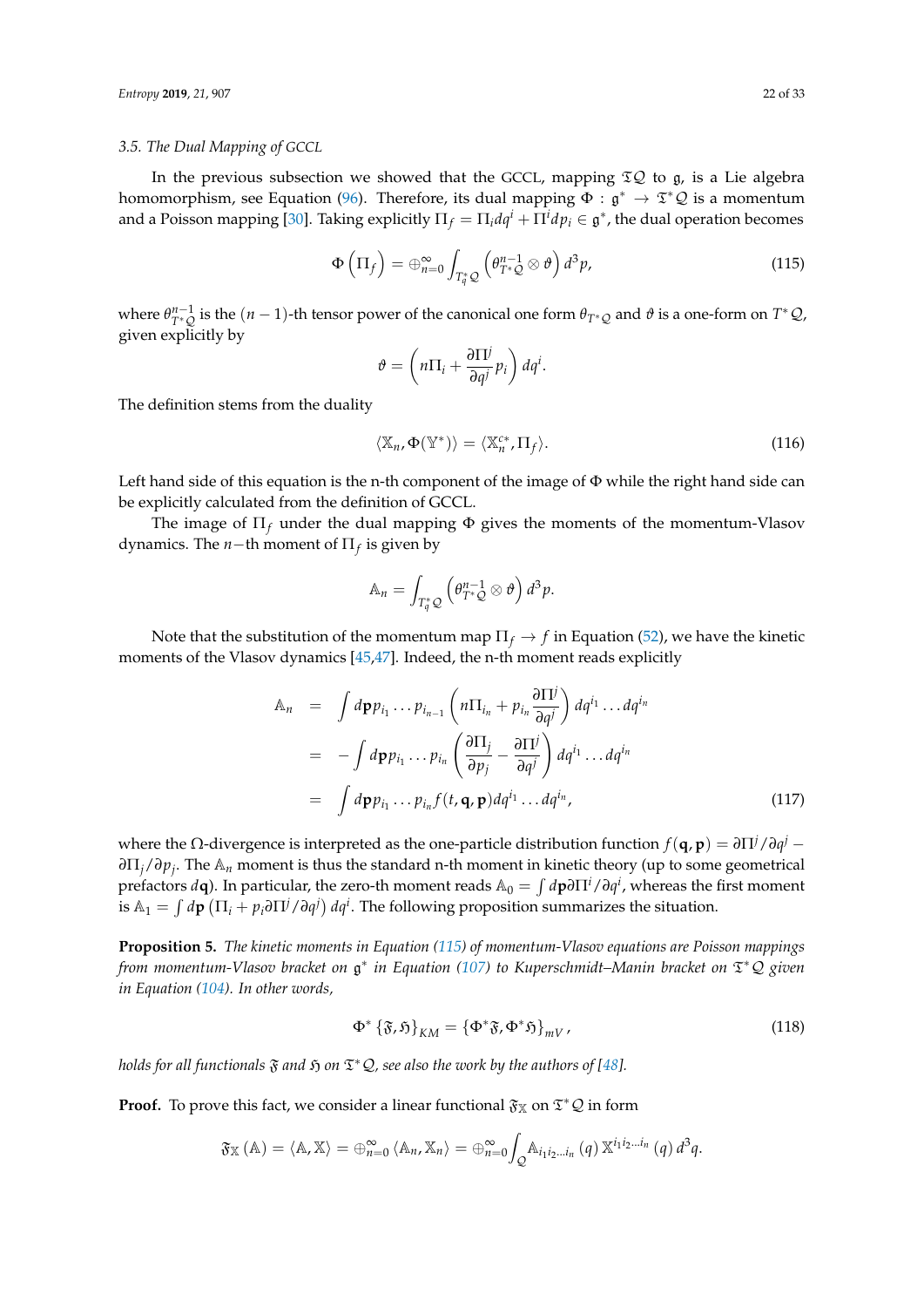*Entropy* **2019**, *21*, 907 23 of 33

Due to linearity, we have that  $\delta\mathfrak{F}_X/\delta\mathbb{A}=\mathbb{X}$ . The pull-back  $\Phi^*\mathfrak{F}_X$  of  $\mathfrak{F}_X$  to  $\mathfrak{g}^*$  via the momentum map  $\Phi$  in Equation [\(115\)](#page-21-1) is

$$
\left(\Phi^*\mathfrak{F}_{\mathbb{X}}\right)\left(\Pi_f\right)=\oplus_{n=0}^{\infty}\int_{\mathcal{T}^*\mathcal{Q}}np_{i_1}p_{i_2}...p_{i_{n-1}}\left(\Pi_{i_n}+p_{i_n}\frac{\partial\Pi^l}{\partial q^l}\right)\mathbb{X}^{i_1i_2...i_n}\left(q\right)\Omega_{\mathcal{Q}}^3,
$$

where  $\Omega^3_Q$  is the symplectic volume form on the cotangent bundle  $T^*\mathcal{Q}$ . Variation of  $\Phi^*\mathfrak{F}_\mathbb{X}$  with respect to its argument  $\Pi_f$  is

$$
\frac{\delta(\Phi^*\mathfrak{F}_\mathbb{X})}{\delta\Pi_f}=X_{h_\mathbb{X}}=\mathbb{X}^{c*},
$$

where  $X_{h_X}$  is the Hamiltonian vector field corresponding to the Hamiltonian function  $h_X$ in Equation [\(92\)](#page-17-3). The momentum-Vlasov bracket is

$$
\begin{split} \{\Phi^*\mathfrak{F}_{\mathbb{X}},\Phi^*\mathfrak{F}_{\mathbb{Y}}\}_{mV} \left(\Pi_f\right) &= -\int_{T^*\mathcal{Q}} \left\langle \Pi_f\left(z\right), \left[\frac{\delta\Phi^*\mathfrak{F}_{\mathbb{X}}}{\delta\Pi_f}, \frac{\delta\Phi^*\mathfrak{F}_{\mathbb{Y}}}{\delta\Pi_f}\right](z) \right\rangle \Omega_{\mathcal{Q}}^3 \\ &= -\int_{T^*\mathcal{Q}} \left\langle \Pi_f X_{\{h_{\mathbb{X}}, h_{\mathbb{Y}}\}}(z) \right\rangle \Omega_{\mathcal{Q}}^3 \\ &= \int_{T^*\mathcal{Q}} \left\langle f\{h_{\mathbb{X}}, h_{\mathbb{Y}}\}(z) \right\rangle \Omega_{\mathcal{Q}}^3 \end{split} \tag{119}
$$

on  $\mathfrak{g}^*$ , where the bracket inside the integral is minus the Jacobi–Lie bracket of vector fields satisfying

<span id="page-22-1"></span>
$$
\left[\frac{\delta\left(\Phi^*\mathfrak{F}_{\mathbb{X}}\right)}{\delta\Pi_f},\frac{\delta\left(\Phi^*\mathfrak{F}_{\mathbb{Y}}\right)}{\delta\Pi_f}\right]=X_{\left\{h_{\mathbb{X}},h_{\mathbb{Y}}\right\}}.
$$

Hence, the Poisson map relation in Equation [\(118\)](#page-21-2) follows the direct substitutions.  $\Box$ 

## M-Vlasov to Fluid Map

We have established that semidirect product  $\mathfrak{s}^R$  is a subalgebra of the space  $\mathfrak{T}\mathcal{Q}$  of symmetric contravariant tensor fields. It was also shown that the generalized complete cotangent lift in Equation [\(93\)](#page-17-4) reduces to injective homomorphism  $\mathfrak{s} \to \hat{\mathfrak{s}} \subset \mathfrak{g}$  in Equation [\(98\)](#page-18-4) when restricted to the subalgebra s *<sup>R</sup>*. The dual

$$
\Phi: \mathfrak{g}^* \to \mathfrak{s}^*: \Pi_f \to (\rho, M)
$$

of this Lie algebra homomorphism is the first two moments of momentum-Vlasov dynamics given in Equation [\(115\)](#page-21-1). In Darboux' chart where  $\Pi_f = \Pi_i dq^i + \Pi^i dp_i$ , the momentum mapping  $\Phi$  is explicitly given by

<span id="page-22-0"></span>
$$
\rho(q) = \int_{T_q^*Q} \frac{\partial \Pi^i}{\partial q^i} d^3p, \quad M_i = \int_{T_q^*Q} \left( \Pi_i + p_i \frac{\partial \Pi^j}{\partial q^j} \right) d^3p \tag{120}
$$

where  $\rho$  is a real valued function on  $Q$  and  $M = M_i(q) dq^i$  is a differential one-form on  $Q$ , which are the zero-th and first moments  $\mathbb{A}_0$  and  $\mathbb{A}_1$ , respectively. Hence, we arrive the following lemma.

**Lemma 8.** *The system of mappings in Equation [\(120\)](#page-22-0) is a momentum and a Poisson map from the dual* g ∗ *of Hamiltonian vector fields with momentum-Vlasov bracket in Equation [\(119\)](#page-22-1) to the dual* s ∗ *of the semidirect product space*  $\mathfrak{X}(\mathcal{Q}) \circledS \mathcal{F}(\mathcal{Q})$  *with compressible fluid bracket in Equation [\(105\)](#page-19-4).* 

We call the operation in Equation [\(120\)](#page-22-0) as "m-Vlasov to fluid map". The substitution of  $\mathfrak{g}^* \to$  $\mathcal{F}(T^*\mathcal{Q}): \Pi_f \to f(q,p)$  gives plasma to fluid map in the work by the authors of [\[72\]](#page-32-8).

**Remark 3** (TQ represents conjugate variables)**.** *The function on the manifold* Q *discussed above can be thought of as the conjugate density in the energetic representation, i.e., <sup>δ</sup><sup>E</sup> δρ with ρ being density of matter.*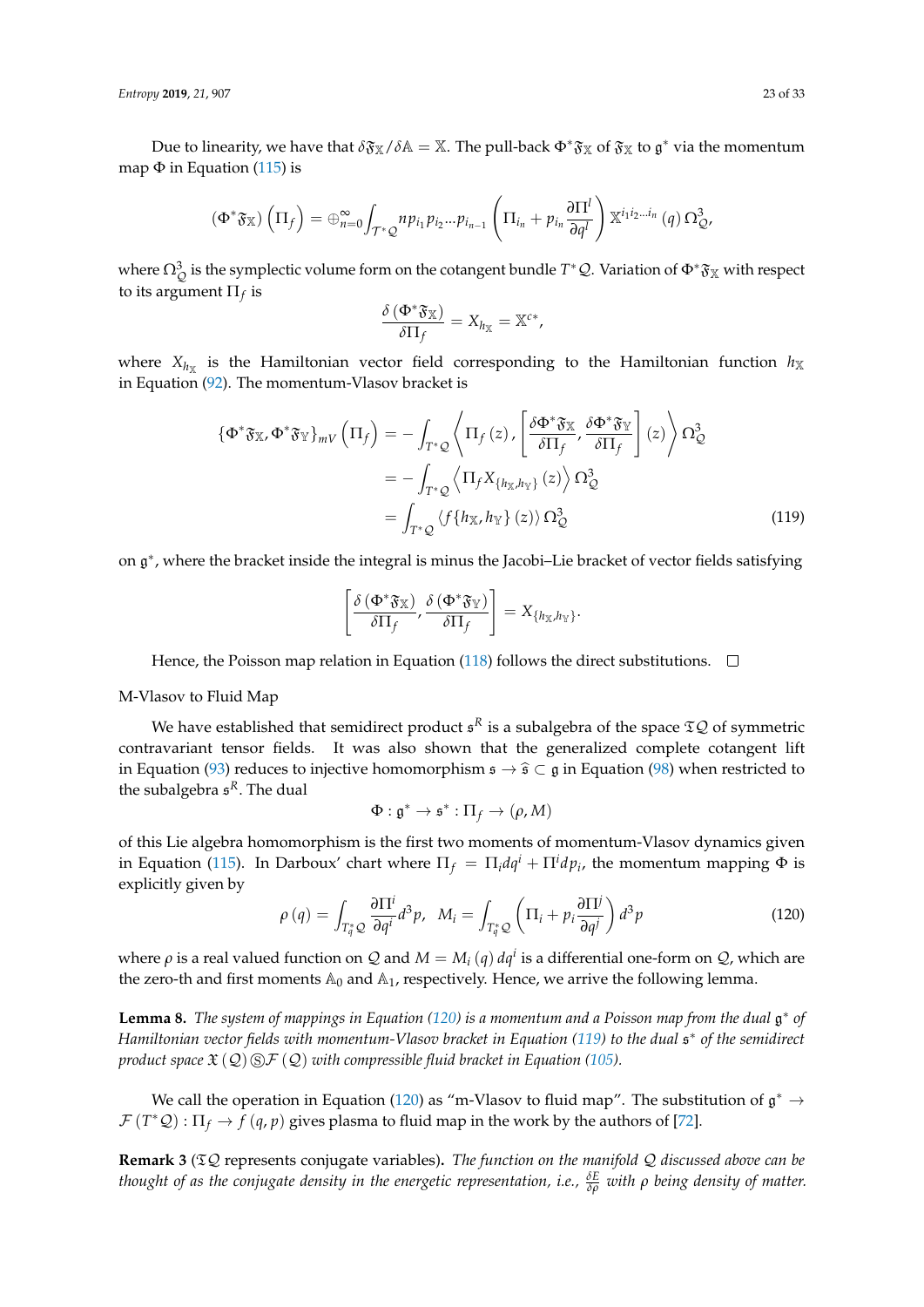*The function on* Q *can be thought of as chemical potential, usually denoted by µ. Similarly, the function can also stand for the conjugate entropy density,*  $T=\frac{\delta E}{\delta s}$ , which is the field of temperature. The vector field above can be *thought of as the conjugate momentum density,*  $\mathbf{v} = \frac{\delta E}{\delta \mathbf{M}}$ *, which is the velocity field.* 

#### **4. Geometric Pathways to Fluid Theories**

# <span id="page-23-0"></span>*4.1. Momentum Formulation of Compressible Fluid Flow*

In this section, we shall show how some of the physical theories fit the geometrization procedure presented in Section [\(2\)](#page-4-2). For this end, we start with a generic Hamiltonian vector field,

$$
X_h = \frac{\partial h}{\partial p_i} \frac{\partial}{\partial q^i} - \frac{\partial h}{\partial q^i} \frac{\partial}{\partial p_i} \in \mathfrak{X}(T^* \mathcal{Q}). \tag{121}
$$

on the canonical symplectic manifold  $(T^*\mathcal{Q}, \Omega_{\mathcal{Q}})$ . Then the complete cotangent lift of  $X_h$  is a vector field on iterated cotangent bundle *T*<sup>\*</sup>*T*<sup>\*</sup>*Q*, which can be computed in the Darboux' coordinates  $(q^i, p_i; \Pi_i, \Pi^i)$  as follows,

<span id="page-23-1"></span>
$$
X_h^{c*} = X_h(z) + \Pi_f^{\sharp} \left( \frac{\partial h}{\partial q^i} \right) \frac{\partial}{\partial \Pi_i} + \Pi_f^{\sharp} \left( \frac{\partial h}{\partial p_i} \right) \frac{\partial}{\partial \Pi^i} \in \mathfrak{X}(T^*T^*\mathcal{Q}). \tag{122}
$$

We use that  $\Pi_f^\sharp \,=\, \Omega^{\sharp}_\mathfrak{g}$  $\frac{\sharp}{\mathcal{Q}}\left(\Pi_f\right)$  is the image of a one-form  $\Pi_f$  under the musical isomorphism induced by the canonical symplectic two-form  $\Omega_{\mathcal{Q}}$  on  $T^*\mathcal{Q}$ .  $\Pi_I^\sharp$  $f \atop f$  is given locally by

$$
\Pi_f^{\sharp} = \Omega_{T^*\mathcal{Q}}^{\sharp} \left( \Pi_f \right) = \Pi^i \frac{\partial}{\partial q^i} - \Pi_i \frac{\partial}{\partial p_i}.
$$
 (123)

Therefore, the action  $\Pi_f^\sharp$ *f ∂h*/*∂q i* in [\(122\)](#page-23-1) is simply the action of the vector field Π ]  $^{\ast}_{f}$  on the real valued function *∂h*/*∂q i* . It is interesting to note that *X c*∗ *h* is a Hamiltonian vector field on the symplectic manifold (*T*<sup>∗</sup>*T*<sup>∗</sup>*Q*, Ω<sub>*T*<sup>∗</sup>*Q*</sub>) with the Hamiltonian function  $\langle \Pi, X_h \rangle$ , that is,

<span id="page-23-2"></span>
$$
i_{X_h^{c*}} \Omega_{T^*Q} = d \left\langle X_h, \Pi_f \right\rangle. \tag{124}
$$

The decomposition of the complete cotangent lift  $X_h^{c*}$  into the sum its vertical representative  $V X_h^{c*}$ and its holonomic part *HXc*<sup>∗</sup> *h* are computed to be

$$
V X_h^{c*} = \left( \Pi_f^{\sharp} \left( \frac{\partial h}{\partial q^i} \right) - X_h (\Pi_i) \right) \frac{\partial}{\partial \Pi_i} + \left( \Pi_f^{\sharp} \left( \frac{\partial h}{\partial p_i} \right) - X_h (\Pi^i) \right) \frac{\partial}{\partial \Pi^i},
$$
  
\n
$$
H X_h^{c*} = X_h + X_h (\Pi_i) \frac{\partial}{\partial \Pi_i} + X_h (\Pi^i) \frac{\partial}{\partial \Pi^i}.
$$
\n(125)

## 4.1.1. Momentum-Euler Equations

It was shown in the previous section that the generalized complete cotangent lift determines an embedding  $\mathfrak{s} \to \hat{\mathfrak{s}} \subset \mathfrak{g}$ , as given in Equation [\(98\)](#page-18-4). The image  $(X, \phi)$  is a Hamiltonian vector field on  $T^*Q$ . The complete cotangent lift of  $(\widehat{X,\varphi})$  is the Hamiltonian vector field

$$
\left(\widehat{(X,\phi)}\right)^{c*} = \widehat{(X,\phi)} + \left(\Pi^k p_j \frac{\partial^2 X^j}{\partial q^k \partial q^i} + \Pi^k \frac{\partial^2 \phi}{\partial q^k \partial q^i} - \Pi_k \frac{\partial X^k}{\partial q^i}\right) \frac{\partial}{\partial \Pi_i} + \left(\Pi^k \frac{\partial X^i}{\partial q^k}\right) \frac{\partial}{\partial \Pi^i}
$$
(126)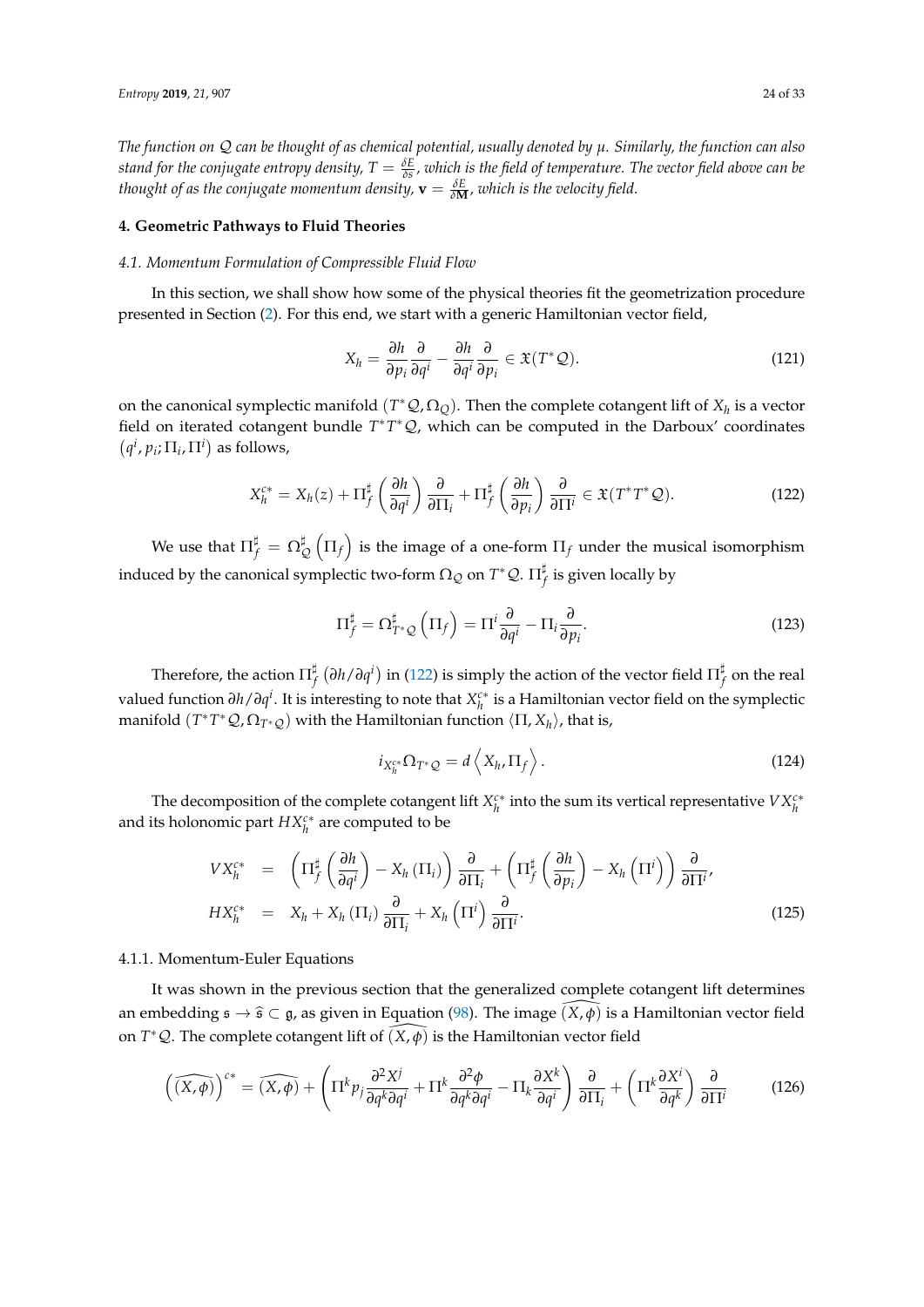on *T* ∗*T* <sup>∗</sup>Q satisfying the Hamilton's equations in [\(124\)](#page-23-2) with the Hamiltonian function

$$
\left\langle \Pi_{f}, \widehat{(X,\phi)} \right\rangle (q,p) = X^{i} \Pi_{i} - p_{j} \frac{\partial X^{j}}{\partial q^{i}} \Pi^{i} - \frac{\partial \phi}{\partial q^{i}} \Pi^{i}.
$$

The vertical representative of the cotangent lift  $(\widehat{(X,\phi)})^{c*}$  is a generalized vector field of order 1 and is given by the following abbreviated formula,

<span id="page-24-2"></span>
$$
V\left(\widehat{(X,\phi)}\right)^{c*} = \Pi_i \frac{\partial}{\partial \Pi_i} + \Pi^i \frac{\partial}{\partial \Pi^i}
$$
 (127)

where the coefficient functions are locally in the form

<span id="page-24-0"></span>
$$
\begin{array}{rcl}\n\dot{\Pi}_{i} & = & \Pi^{k} p_{j} \frac{\partial^{2} X^{j}}{\partial q^{k} \partial q^{i}} + \Pi^{k} \frac{\partial^{2} \phi}{\partial q^{k} \partial q^{i}} - \Pi_{k} \frac{\partial X^{k}}{\partial q^{i}} - X^{k} \frac{\partial \Pi_{i}}{\partial q^{k}} + \left( p_{k} \frac{\partial X^{k}}{\partial q^{j}} + \frac{\partial \phi}{\partial q^{j}} \right) \frac{\partial \Pi_{i}}{\partial p_{j}} \\
\dot{\Pi}^{i} & = & \Pi^{k} \frac{\partial X^{i}}{\partial q^{k}} - X^{k} \frac{\partial \Pi^{i}}{\partial q^{k}} + \left( p_{k} \frac{\partial X^{k}}{\partial q^{j}} + \frac{\partial \phi}{\partial q^{j}} \right) \frac{\partial \Pi^{i}}{\partial p_{j}}.\n\end{array} \tag{128}
$$

We call the system of equations given in [\(128\)](#page-24-0) the momentum-Euler equations. In the density variable these system of equations reduces to

<span id="page-24-1"></span>
$$
\frac{\partial f}{\partial t} + X^i \frac{\partial f}{\partial q^i} - p_j \frac{\partial X^j}{\partial q^i} \frac{\partial f}{\partial p_i} - \frac{\partial \phi}{\partial q^i} \frac{\partial f}{\partial p_i} = 0
$$
\n(129)

by the substitution of the momentum map in Equation [\(52\)](#page-10-3) into Equation [\(128\)](#page-24-0). Note that *X i* can be though of as the *i*-th component of the fluid velocity, and  $\phi$  can be thought of as the chemical potential. Equation [\(129\)](#page-24-1) can be interpreted physically as dynamics of fluctuations around mean velocity field *X i* and field of chemical potential *φ*.

Geometrization of the right hand side of Equation [\(127\)](#page-24-2) can also be described as follows. Vertical lift of the one-form  $\Pi_f$  is a vector field:

$$
\Pi_f^v = \Omega_{T^*\mathcal{Q}}^\sharp \circ T^*\pi_{T^*\mathcal{Q}} \circ \Pi_f \circ \pi_{T^*\mathcal{Q}} : T^*T^*\mathcal{Q} \to TT^*T^*\mathcal{Q}
$$
\n(130)

where  $T^*\pi_{T^*\mathcal{Q}}$  is the cotangent lift of the projection  $\pi_{T^*\mathcal{Q}}:T^*T^*\mathcal{Q}\to T^*\mathcal{Q}$  and  $\Omega_{T^*\mathcal{Q}}^\sharp$  is the musical isomorphism induced from the canonical symplectic form  $\Omega_{T^*\mathcal{Q}}$  on  $T^*T^*\mathcal{Q}$ . Hence, momentum-Euler equations can be written as

$$
\dot{\Pi}_f^v = V\left(\widehat{(X,\phi)}\right)^{c*},
$$

where the dot on the left hand side denotes the time derivative.

4.1.2. Back to the Classical Form of the Compressible Fluid

<span id="page-24-5"></span>To turn back to the familiar formulation of Euler's equation, we first substitute the m-Vlasov to fluid map in Equation [\(120\)](#page-22-0) into the m-Euler Equations [\(128\)](#page-24-0). This gives an intermediate class of equations

<span id="page-24-3"></span>
$$
\dot{M} = -\mathcal{L}_X M - div(X) M - \rho d\phi \qquad (131a)
$$

$$
\dot{\rho} = -div(\rho X). \tag{131b}
$$

If we change coordinates to

<span id="page-24-4"></span>
$$
X^{i} \rho = \delta^{ij} M_{j} \text{ and } \phi = \frac{M^{2}}{\rho^{2}} + h(\rho)
$$
 (132)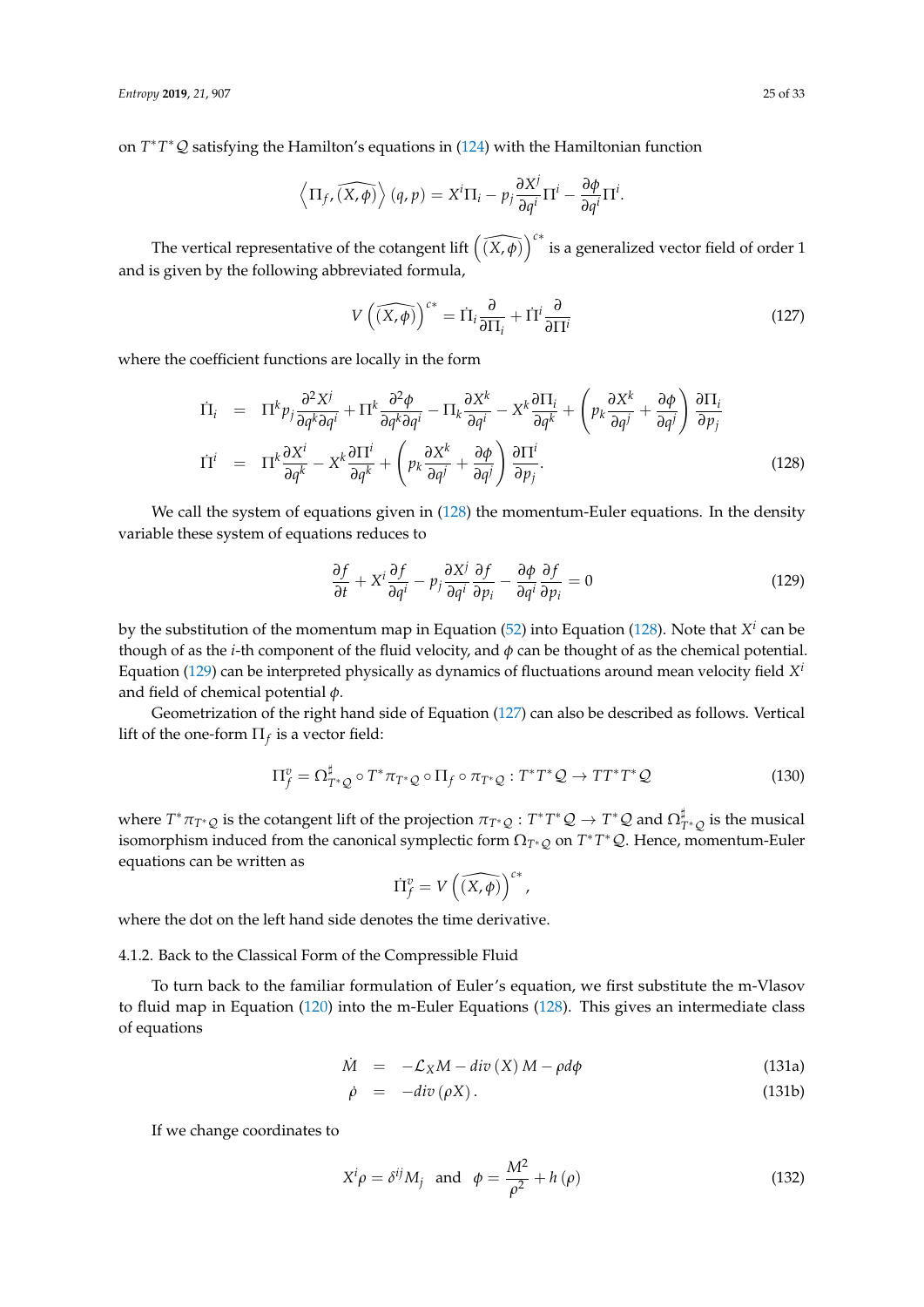in system [\(131b\)](#page-24-3), we obtain the equations for compressible fluids

$$
\frac{\partial X}{\partial t} + (X \cdot \nabla) X = \frac{1}{\rho} \nabla p \text{ and } \dot{\rho} + div \rho X = 0.
$$
 (133)

in standard formulation. The first of this substitution in Equation [\(132\)](#page-24-4) is simple relation between velocity and momentum, and the second one is related to Bernoulli's theorem for isentropic fluid flows. Here,  $h(\rho) = \rho w' + w$  is the enthalpy function and  $w = w(\rho)$  is the internal energy of the continuum. Yet another form of Equation [\(131\)](#page-24-5) is

$$
\dot{\rho} = -\partial_k \left( \rho X^k \right) \tag{134a}
$$

$$
\dot{M}_i = -\rho \partial_i \phi - M_j \partial_i X^j - \partial_j (M_i X^j), \qquad (134b)
$$

where  $\phi = \delta E / \delta \rho$  and  $X^k = \delta E / \delta m_k$  are chemical potential and velocity.

These are the usual equations for fluid mechanics in absence of entropy (or isentropic), see, e.g., the work by the authors of [\[13\]](#page-30-1). Entropy density can be added as follows. In kinetic theory entropy density is defined as

$$
s(\mathbf{q}) = \int d\mathbf{p}\eta (f(\mathbf{q}, \mathbf{p})), \qquad (135)
$$

where  $\eta(f)$  is a real function of real variable *f*, e.g.,  $-k_B f(\ln(h^3 f) - 1)$  for ideal gases and  $k_B$  and *h* are the Boltzmann and Planck constants, respectively. Evolution of this field is then given by Equation [\(129\)](#page-24-1),

$$
\partial_t s = \int d\mathbf{p} \eta'(f) \partial_t f = -\partial_k (s X^k), \qquad (136)
$$

which is the usual law of entropy conservation. However, to recover the antisymmetric coupling between *s* and *M<sup>i</sup>* , one should add the term −*s∂iE<sup>s</sup>* to the evolution equation for *M<sup>i</sup>* . The evolution equations are then completely equivalent to the evolution equations of fluid mechanics coming from the underlying Poisson bracket, e.g., the work by the authors of [\[13\]](#page-30-1).

## <span id="page-25-0"></span>*4.2. The 10-Moment Approximation*

In this section, we present a generalization of the momentum-Euler equations to ten kinetic moments (1 density + 3 momentum densities + 6 second moments). The procedure is analogical to construction of the momentum-Euler equations with the only difference that along the  $\phi$  and  $X^i$  fields there is a  $R^{ij}$  tensor field on the base manifold  $\mathcal{Q}$ .

# 4.2.1. Double GCCL of the Second Order Tensor Field

Consider a second order symmetric contravariant tensor field on Q given by

$$
\mathbb{X} = \left( \phi(q), X^i(q) \frac{\partial}{\partial q^i}, R^{ij}(q) \frac{\partial}{\partial q^i} \otimes \frac{\partial}{\partial q^j} \right),\tag{137}
$$

representing chemical potential, velocity, and the conjugate pressure tensor. Using the mapping [\(92\)](#page-17-3), we define the following Hamiltonian function, on *T* <sup>∗</sup>Q,

$$
h = \phi(\mathbf{q}) + X^{i}(\mathbf{q})p_{i} + R^{ij}(\mathbf{q})p_{i}p_{j}.
$$
\n(138)

The GCCL of  $X$  is then

$$
\hat{\mathbb{X}} = \left(X^{i} + 2p_{j}R^{ji}\right)\frac{\partial}{\partial q^{i}} + \left(-\frac{\partial \phi}{\partial q^{i}} - p_{j}\frac{\partial X^{i}}{\partial q^{j}} - p_{j}p_{k}\frac{\partial R^{jk}}{\partial q^{i}}\right)\frac{\partial}{\partial p_{i}},
$$
\n(139)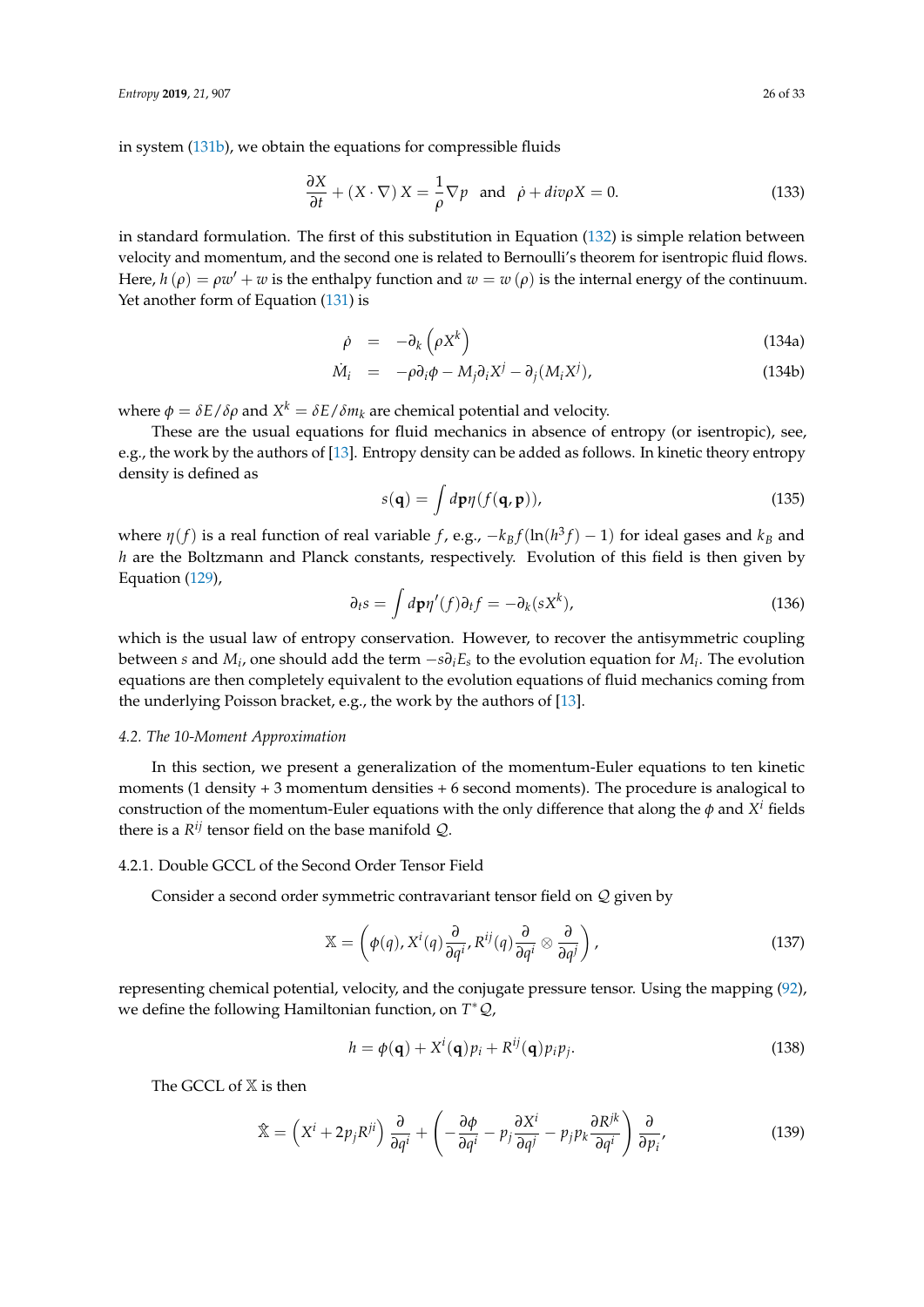which is a vector field on *T* <sup>∗</sup>*Q*. The subsequent GCCL of Xˆ gives

$$
\hat{\mathbb{X}} = \hat{\mathbb{X}} - \Pi_m \frac{\partial X^m + 2p_j R^{jm}}{\partial q^i} \frac{\partial}{\partial \Pi_i} - \Pi_m \frac{\partial X^m + 2p_j R^{jm}}{\partial p_i} \frac{\partial}{\partial \Pi^i} \n- \Pi^m \frac{\partial - \frac{\partial \phi}{\partial q^i} - p_j \frac{\partial X^i}{\partial q^j} - p_j p_k \frac{\partial R^k}{\partial q^i}}{\partial q^i} \frac{\partial}{\partial \Pi_i} - \Pi_m \frac{\partial - \frac{\partial \phi}{\partial q^i} - p_j \frac{\partial X^i}{\partial q^j} - p_j p_k \frac{\partial R^k}{\partial q^i}}{\partial p_i} \frac{\partial}{\partial \Pi^i},
$$
\n(140)

which is a vector field on *T* ∗*T* <sup>∗</sup>*Q*.

# 4.2.2. Vertical Representative

The vertical representative  $V(\hat{\hat{\mathbb{X}}})$  of the second GCCL of  $\mathbb X$  is

$$
V(\hat{\mathbb{X}}) = \hat{\mathbb{X}}_v - \hat{\mathbb{X}}(\Pi^i) \frac{\partial}{\partial \Pi^i} - \hat{\mathbb{X}}(\Pi_i) \frac{\partial}{\partial \Pi_i},\tag{141}
$$

where  $\hat{\mathbb{X}}_v = \hat{\mathbb{X}} - \hat{\mathbb{X}}$ . This vector field has only components in the directions of  $\Pi^i$  and  $\Pi_i$ , and the components are then interpreted as evolution equations for  $\Pi^i$  and  $\Pi_i$ ,

$$
\partial_t \Pi^i = -\Pi_j \frac{\partial X^j}{\partial q^i} - 2\Pi_k p_j \frac{\partial R^{jk}}{\partial q^i} + \Pi^j \frac{\partial^2 \phi}{\partial q^i \partial q^j} + \Pi^k p_j \frac{\partial^2 X^j}{\partial q^i \partial q^k} + p_j p_k \frac{\partial^2 R^{jk}}{\partial q^i \partial q^l} \Pi^l
$$
  

$$
-X^k \frac{\partial \Pi_i}{\partial q^k} - 2p_j R^{jk} \frac{\partial \Pi_i}{\partial q^k} + \frac{\partial \phi}{\partial q^k} \frac{\partial \Pi_i}{\partial p_k} + p_j \frac{\partial X^j}{\partial q^k} \frac{\partial \Pi_i}{\partial p_k} + p_j p_l \frac{\partial R^{jl}}{\partial q^k} \frac{\partial \Pi_i}{\partial p_k}
$$
(142a)

$$
\partial_t \Pi_i = -2\Pi_j R^{ji} + \Pi^j \frac{\partial X^i}{\partial q^j} + \Pi^j \frac{\partial R^{ik}}{\partial q^j} p_k + \Pi^k \frac{\partial R^{ji}}{\partial q^k} p_j
$$
  

$$
-X^k \frac{\partial \Pi^i}{\partial q^k} - 2p_j R^{jk} \frac{\partial \Pi^i}{\partial q^k} + \frac{\partial \phi}{\partial q^k} \frac{\partial \Pi^i}{\partial p_k} + p_j \frac{\partial X^j}{\partial q^k} \frac{\partial \Pi^i}{\partial p_k} + p_j p_l \frac{\partial R^{jl}}{\partial q^k} \frac{\partial \Pi^i}{\partial p_k},
$$
(142b)

which contain as a special case  $R^{ij} = 0$  the momentum-Euler equations [\(128\)](#page-24-0).

The distribution function  $f(\mathbf{q}, \mathbf{p}) = \frac{\partial \Pi^i}{\partial q^i} - \frac{\partial \Pi_i}{\partial q_i}$  $\frac{\partial \Pi_i}{\partial q_i}$  then evolves as

<span id="page-26-0"></span>
$$
\partial_{t}f = -X^{k} \frac{\partial f}{\partial q^{k}} + \left( \frac{\partial \phi}{\partial q^{k}} + p_{j} \frac{\partial X^{j}}{\partial q^{k}} \right) \frac{\partial f}{\partial p_{k}} -2p_{j}R^{jk} \frac{\partial f}{\partial q^{k}} + p_{j}p_{l} \frac{\partial R^{jl}}{\partial q^{k}} \frac{\partial f}{\partial p_{k}}.
$$
\n(143)

This equation can be interpreted physically as kinetic theory of fluctuations around mean fields of velocity, chemical potential and conjugate pressure tensor.

# 4.2.3. Projection to Moments

Subsequent projection to density, momentum density, and kinetic stress tensor,

$$
\rho(\mathbf{q}) = \int d\mathbf{p} f(\mathbf{q}, \mathbf{p}) \tag{144a}
$$

$$
M_i(\mathbf{q}) = \int d\mathbf{p} p_i f(\mathbf{q}, \mathbf{p}) \qquad (144b)
$$

$$
P_{ij}(\mathbf{q}) = \int d\mathbf{p} p_i p_j f(\mathbf{q}, \mathbf{p}) \qquad (144c)
$$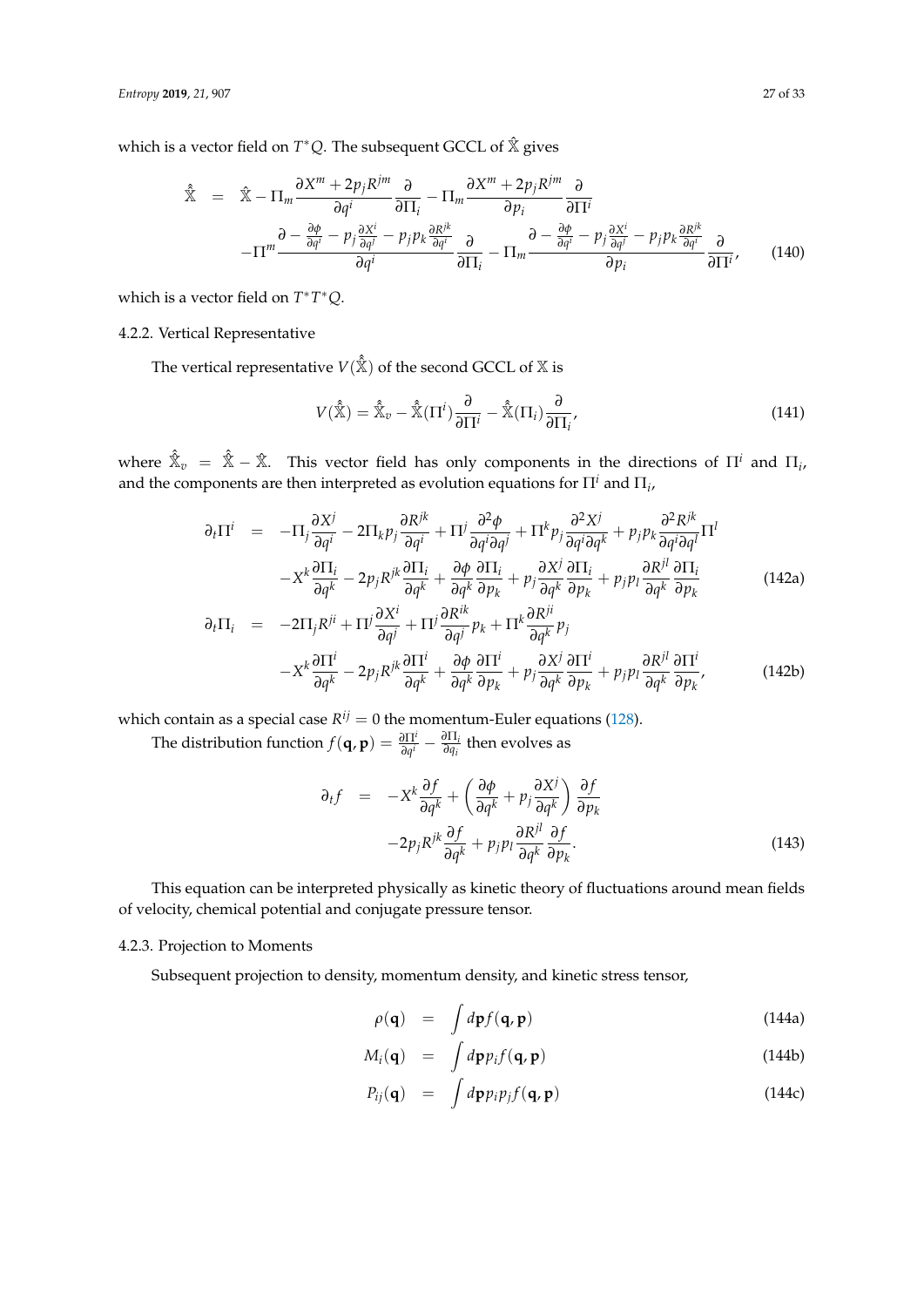leads to evolution equations for the projected variables (by chain rule)

<span id="page-27-1"></span>
$$
\partial_t \rho = -\partial_k \left( \rho X^k \right) - 2\partial_k (R^{jk} m_j) \tag{145a}
$$

$$
\partial_t M_i = -\rho \partial_i \phi - M_j \partial_i X^j - P_{jk} \partial_i R^{jk} - \partial_j (M_i X^j) - \partial_k (R^{kj} P_{ij}) - \partial_k (R^{jk} P_{ij})
$$
\n
$$
\partial_t P_{ij} = -\partial_k (P_{ij} X^k) - M_j \partial_i \phi - M_i \partial_j \phi - \partial_i X^k P_{jk} - \partial_j X^k P_{ik}
$$
\n(145b)

$$
-2\partial_k (R^{kl}Q_{ijl}) - \partial_i R^{kl}Q_{jkl} - \partial_j R^{kl}Q_{ikl},
$$
\n(145c)

where

<span id="page-27-0"></span>
$$
Q_{ijk} = \int d\mathbf{p} p_i p_j p_k f(\mathbf{q}, \mathbf{p})
$$
 (146)

are the higher higher moments. The evolution equation for the stress tensor is thus not in a closed form, which is typical in the Grad hierarchy, e.g., the work by the authors of [\[62\]](#page-31-23).

Let us now seek an appropriate closure, i.e., specification of the *Qijk* terms. Note first that the fields *φ*, *X <sup>i</sup>* and *R ij* can be interpreted as the corresponding derivatives of energy with respect to the kinetic moments,

$$
\phi = \frac{\delta E}{\delta \rho}, \quad X^i = \frac{\delta E}{\delta M_i} \quad \text{and} \quad R^{ij} = \frac{\delta E}{\delta P_{ij}}.
$$
\n(147)

In other words,  $\phi$  is chemical potential,  $X^i$  is velocity, and  $R^{ij}$  is the conjugate variable to the second kinetic moments. We now seek the closure so that energy is conserved regardless the choice of energy, which requires equations [\(145\)](#page-27-0) to possess antisymmetric structure. The coupling between the evolution of  $ρ$  and evolution of  $M$ *<sub>i</sub>* is antisymmetric as can be directly verified by construction of the generating Poisson bracket. To make the coupling between  $m_i$  and  $Q_{ijk}$  antisymmetric as well, we have to set  $Q_{ijk} = 0$ , which is the sought closure. Besides automatic energy conservation, Jacobi identity is then satisfied for the evolution equations as shown, for instance, in the work by the authors of [\[73\]](#page-32-9). The closure can be thus referred to as a Hamiltonian closure.

#### 4.2.4. Adding Entropy

As in the case of momentum-Euler equations, entropy density can be defined as

$$
s(\mathbf{q}) = \int d\mathbf{p}\eta(f). \tag{148}
$$

It evolves due to Equation  $(143)$  as

$$
\partial_t s = -\partial_k(sX^k) - 2R^{jk}\partial_k b_j - \partial_j R^{jl}b_l - \partial_l R^{jl}b_j,
$$
\n(149)

where

$$
b_i = \int d\mathbf{p} p_i \eta(f) \tag{150}
$$

is the first entropic moment (considered also in the work by the authors of [\[62\]](#page-31-23).

Interestingly, the evolution for the first entropic moment is (using again Equation [\(143\)](#page-26-0))

$$
\partial_t b_i = -\partial_j (b_i X^j) - s \partial_i \phi - b_j \partial_i v^j
$$
  
-2R<sup>jk</sup>  $\partial_k B_{ij} - B_{jl} \partial_i R^{jl} - B_{il} \partial_j R^{jl} - B_{ij} \partial_l R^{jl},$  (151)

where

$$
B_{ij} = \int d\mathbf{p} p_i p_j \eta(f) \tag{152}
$$

is the tensor of second entropic moments. This way a hierarchy of entropic moments coupled to the hierarchy of kinetic moments can be constructed (similar to kinetic theory of non-ideal gases [\[74\]](#page-32-10)).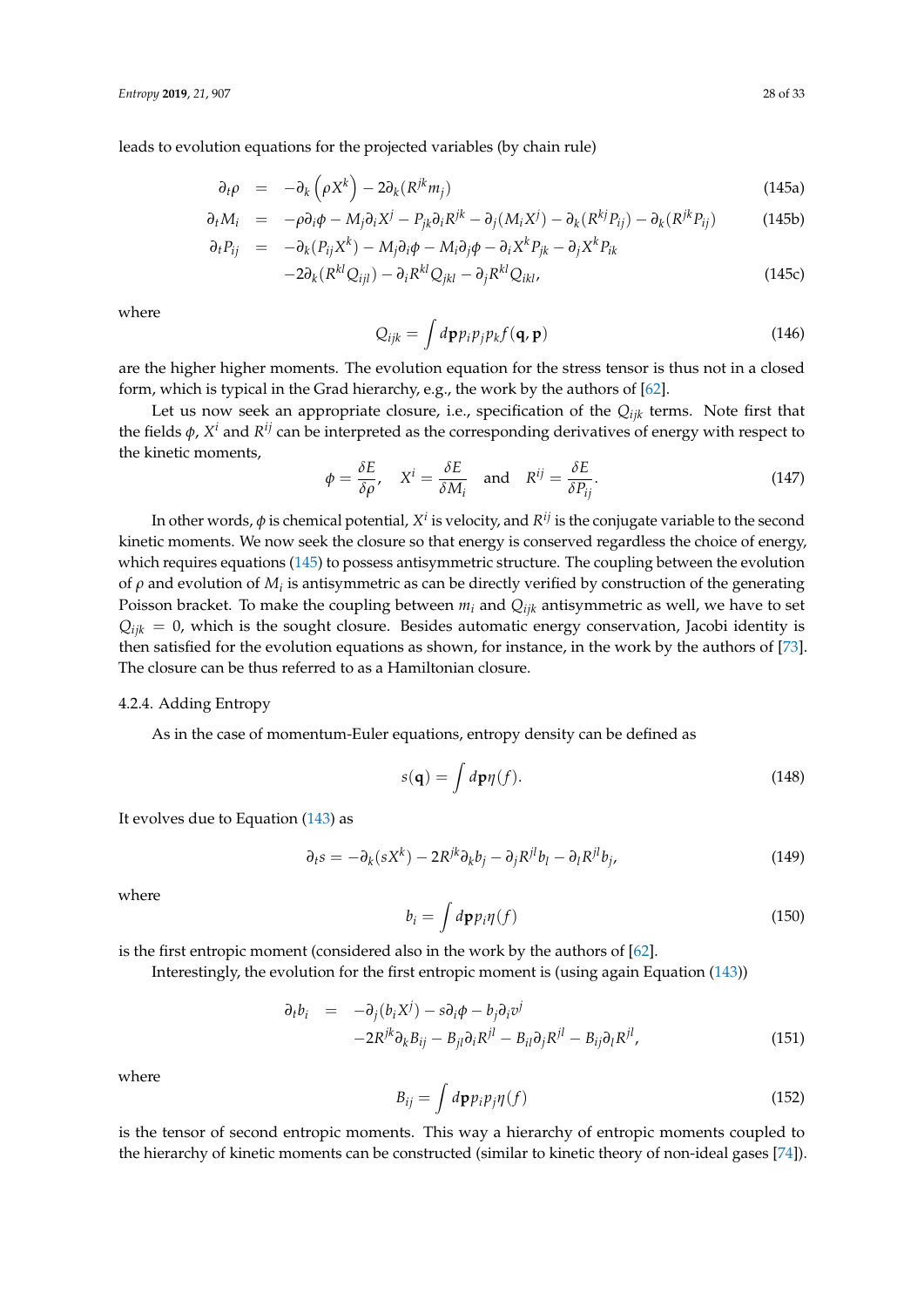The coupling to the kinetic moments is made antisymmetric by adding complementary terms (in the case of *s* among the state variables) to the equations for *M<sup>i</sup>* and *Pij*.

#### 4.2.5. Central Kinetic Moments

In the evolution equations for the kinetic moments [\(145\)](#page-27-0), it is interesting that the density evolves not solely due to the advection by velocity *X i* . This might appear strange at first sight, but it is actually due to the definition of *Pij* as the second kinetic moments, not the central second kinetic moments,

$$
\begin{array}{rcl}\n\hat{P}_{ij} & = & \int d\mathbf{p}(p_i - M_i/\rho)(p_j - M_j/\rho)f \\
& = & P_{ij} - \frac{M_i M_j}{\rho}.\n\end{array} \tag{153}
$$

The transformation of variables from  $(\rho, M, P)$  to  $(\rho, M, \hat{P})$  turns derivatives of energy to

$$
\frac{\delta E}{\delta P_{ij}} = \frac{\delta E}{\delta \hat{P}_{ij}} \tag{154a}
$$

$$
\left(\frac{\delta E}{\delta M_i}\right)_{\mathbf{P}} = \left(\frac{\delta E}{\delta M_i}\right)_{\hat{\mathbf{P}}} - \frac{m_l}{\rho} \left(\frac{\delta E}{\delta R_{il}} + \frac{\delta E}{\delta R_{li}}\right)
$$
(154b)

$$
\left(\frac{\delta E}{\delta \rho}\right)_{\mathbf{P}} = \left(\frac{\delta E}{\delta \rho}\right)_{\hat{\mathbf{P}}} + \frac{\delta E}{\delta R_{ij}} \frac{M_i M_j}{\rho^2}.
$$
\n(154c)

The evolution equation for density [\(145a\)](#page-27-1) then becomes

$$
\partial_t \rho = -\partial_k \left( \rho \left( \frac{\delta E}{\delta M_k} \right)_\mathbf{\hat{p}} \right), \tag{155}
$$

which already has the usual form.

### **5. Discussion and Conclusions**

An injective Lie algebra homomorphism called generalized complete cotangent lift (GCCL) was defined in Equation [\(95\)](#page-17-1), mapping the space  $\mathfrak{D}Q$  of generalized symmetric contravariant tensor fields on a manifold  $\mathcal Q$  to the space  $\mathfrak g = \mathfrak X_{ham}$   $(T^*\mathcal Q)$  of Hamiltonian vector fields on the cotangent bundle *T*<sup>\*</sup>  $Q$ . It has been shown that kinetic moments in Equation [\(115\)](#page-21-1) of the momentum-Vlasov equations represent Poisson mappings obtained by the dualization of this homomorphism. The configuration space of compressible isentropic fluids is the semidirect product group  $S = Diff(Q) \text{S} \mathcal{F}(Q)$ , and its Lie algebra,  $\mathfrak{s} = \mathfrak{X}(\mathcal{Q}) \otimes \mathcal{F}(\mathcal{Q})$ , is a subalgebra of  $\mathfrak{TSQ}$ . Restriction of GCCL on  $\mathfrak{s}$  gives that embedding  $s \hookrightarrow g$ , whereas the intertwining lemma and Equation [\(111\)](#page-20-2) establish this embedding on the group level, that is,  $S \hookrightarrow G = Diff_{can} (T^*Q)$ . The dual of the embedding  $\mathfrak{s} \hookrightarrow \mathfrak{g}$ , called *m-Vlasov to fluid map* in Equation [\(120\)](#page-22-0), is a Poisson and momentum mapping relating m-Vlasov bracket in Equation [\(107\)](#page-19-2) and compressible fluid bracket in Equation [\(105\)](#page-19-4). Generalized complete cotangent lift  $(X, \phi)$  of a pair  $(X, \phi) \in \mathfrak{s}$  is a Hamiltonian vector field on  $T^*Q$ . We have introduced momentum-Euler equations,

$$
V\left(\widehat{(X,\rho)}\right)^{c*} = \Pi^v,\tag{156}
$$

by taking the vertical representative of the complete lift of  $(X, \rho)$ . It is shown that after the substitution of "m-Vlasov to fluid map" and the coordinate transformation in Equation [\(132\)](#page-24-4), momentum-Euler equations reduce to compressible fluid equation in the classical form. Thus, it is achieved to arrive Euler's equation starting from the particle motion and applying pure geometric operations. Note that this geometrization procedure does not need any Hamiltonian functional or Poisson structure. Finally, the reversible evolution equations for ten kinetic moments are found by the same procedure,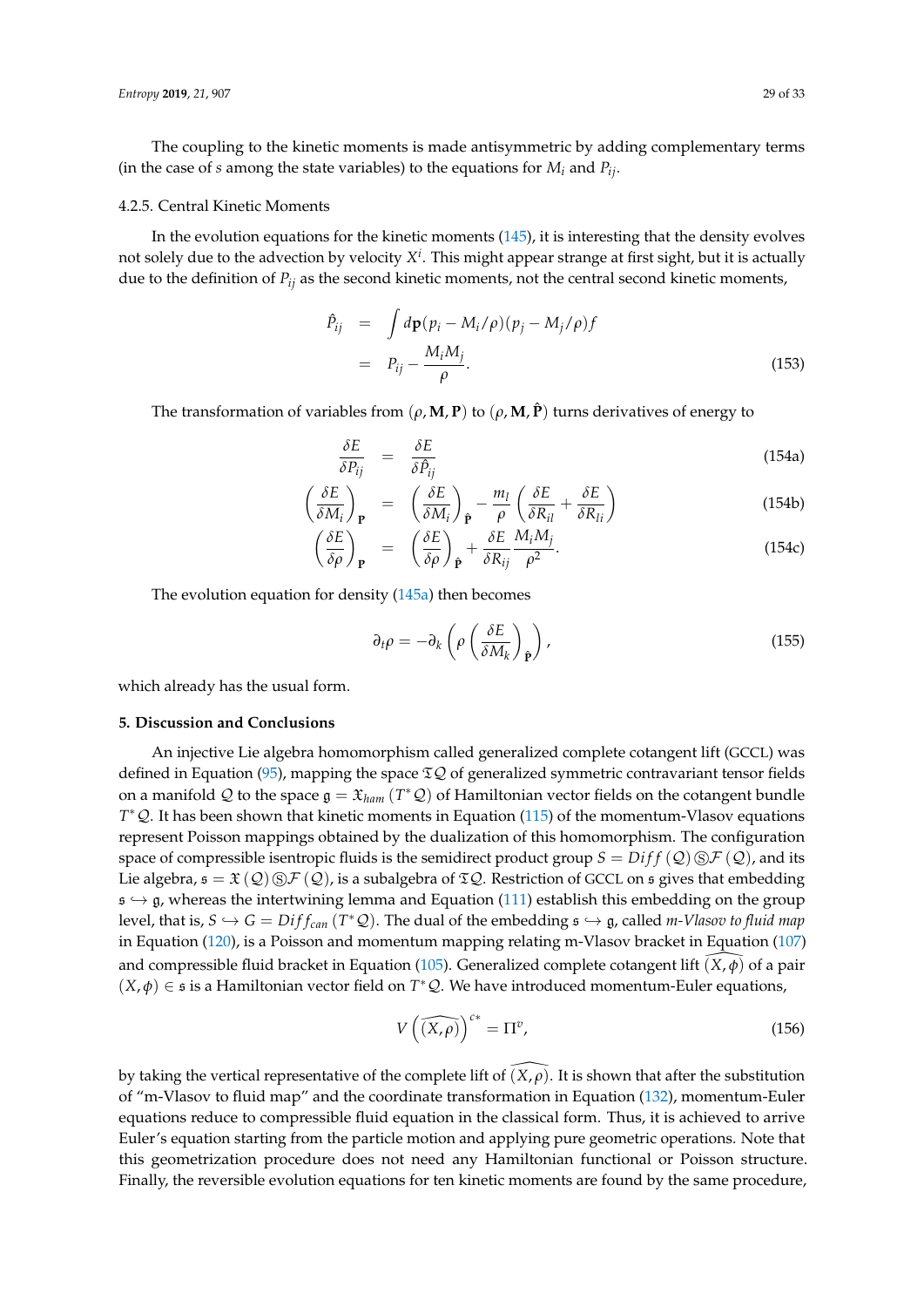and a hierarchy of entropic moments coupled to the kinetic moments is identified including entropy. The approach to mechanics presented in this paper can lead to another geometrization of the GENERIC framework [\[13](#page-30-1)[,17\]](#page-30-2), as it does not rely on Poisson brackets although being purely geometric.

**Author Contributions:** O.E. and H.G. developed the geometric techniques and wrote the main parts of the text. M.P. and M.G. formulated the extension to Grad hierarchy and entropy.

**Funding:** M.G. was supported by the Natural Sciences and Engineering Research Council of Canada, Grant Nos. 3100319 and 3100735. M.P. was supported by Czech Science Foundation, project no. 17-15498Y, and by Charles University Research program No. UNCE/SCI/023.

**Acknowledgments:** O.E. is gratefully acknowledge Serkan Sütlü for discussions on matched pair theory.

**Conflicts of Interest:** The authors declare no conflicts of interest.

# **Abbreviations**

The following abbreviations and symbols are used in this manuscript.

| <b>GENERIC</b>   | General Equation for Nonequilibrium Reversible-Irreversible Coupling     |
|------------------|--------------------------------------------------------------------------|
| GCCL             | generalized complete cotangent lift                                      |
| L                | Lie derivative                                                           |
| $\mathfrak g$    | Lie algebra of group G                                                   |
| Н                | Hamiltonian function(al)                                                 |
| M                | momentum density with units kg ms $/m3$                                  |
| $\mu$            | chemical potential with units $J/m3$                                     |
| Ω                | symplectic two-form                                                      |
| $\rho$           | density with units $\text{kg/m}^3$                                       |
| E                | energy with units J                                                      |
| f(t,q,p)         | one-particle distribution function with units of inverse Planck constant |
| $P_{ij}$         | pressure tensor                                                          |
| $R^{ij}$         | conjugate pressure tensor                                                |
| $\boldsymbol{S}$ | entropy density with units K J $/m3$                                     |
| T                | temperature with units K                                                 |
| $T^*G$           | cotangent bundle of manifold G                                           |
| ТG               | tangent bundle of manifold G                                             |
| $\mathcal{X}$    | state variable                                                           |
| $X^{c*}$         | complete cotangent lift of vector field X                                |
|                  |                                                                          |

# **References**

- <span id="page-29-0"></span>1. Holm, D.D.; Marsden, J.E.; Ratiu, T.; Weinstein, A. Nonlinear stability of fluid and plasma equilibria. *Phys. Rep.* **1985**, *123*, 1–116. [\[CrossRef\]](http://dx.doi.org/10.1016/0370-1573(85)90028-6)
- <span id="page-29-1"></span>2. Marsden, J.; Weinstein, A. The Hamiltonian-Structure of the Maxwell-Vlasov Equations. *Phys. D* **1982**, *4*, 394–406. doi:10.1016/0167-2789(82)90043-4. [\[CrossRef\]](http://dx.doi.org/10.1016/0167-2789(82)90043-4)
- <span id="page-29-2"></span>3. Marsden, J.E.; Morrison, P.J.; Weinstein, A. The hamiltonian structure of the BBGKY hierarchy equations. *Cont. Math. AMS* **1984**, *28*, 115–124.
- <span id="page-29-3"></span>4. Clebsch, A. Über die Integration der Hydrodynamische Gleichungen. *J. Für Die Reine Und Angew. Math.* **1895**, *56*, 1–10.
- <span id="page-29-4"></span>5. Arnold, V. Sur la géometrie différentielle des groupes de Lie de dimension infini et ses applications dans l'hydrodynamique des fluides parfaits. *Ann. De L'institut Fourier* **1966**, *16*, 319–361. [\[CrossRef\]](http://dx.doi.org/10.5802/aif.233)
- <span id="page-29-5"></span>6. Holm, D.D. Hamiltonian dynamics of a charged fluid, including electro-and magnetohydrodynamics. *Phys. Lett. A* **1986**, *114*, 137–141. [\[CrossRef\]](http://dx.doi.org/10.1016/0375-9601(86)90541-4)
- <span id="page-29-6"></span>7. Holm, D.; Kupershmidt, B. Noncanonical Hamiltonian-formulation of ideal magnetohydrodynamics. *Phys. D* **1983**, *7*, 330–333. doi:10.1016/0167-2789(83)90136-7. [\[CrossRef\]](http://dx.doi.org/10.1016/0167-2789(83)90136-7)
- <span id="page-29-7"></span>8. Godunov, S. Symmetric form of the magnetohydrodynamic equation. *Chislennye Metod. Mekh. Sploshnoi Sredy* **1972**, *3*, 26–34.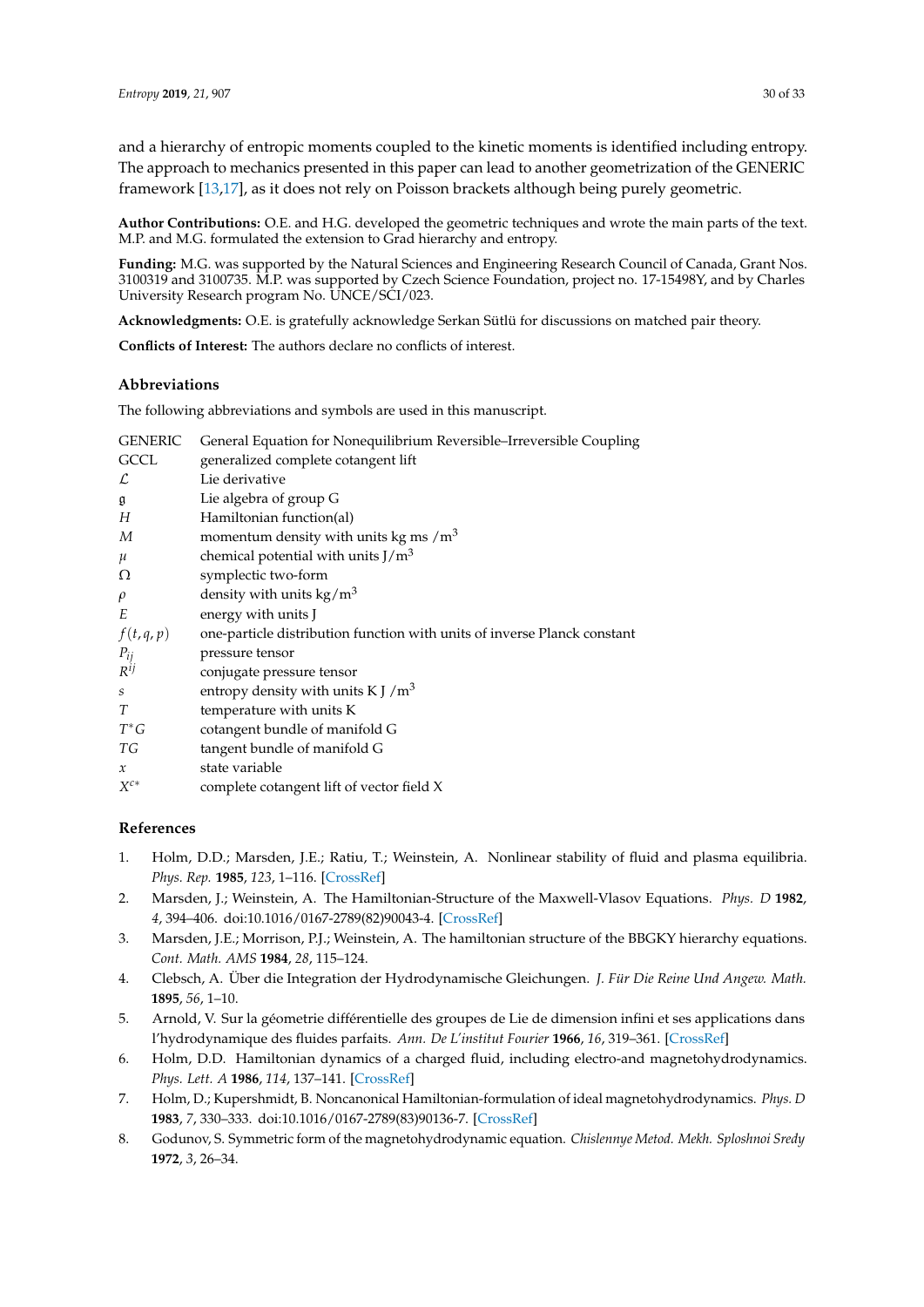- 9. Peshkov, I.; Pavelka, M.; Romenski, E.; Grmela, M. Continuum Mechanics and Thermodynamics in the Hamilton and the Godunov-type Formulations. *Contin. Mech. Thermodyn.* **2018**, *30*, 1343–1378. [\[CrossRef\]](http://dx.doi.org/10.1007/s00161-018-0621-2)
- 10. Dumbser, M.; Peshkov, I.; Romenski, E.; Zanotti, O. High order ADER schemes for a unified first order hyperbolic formulation of Newtonian continuum mechanics coupled with electro-dynamics. *J. Comput. Phys.* **2017**, *348*, 298–342. [\[CrossRef\]](http://dx.doi.org/10.1016/j.jcp.2017.07.020)
- 11. Wakif, A.; Boulahia, Z.; Amine, A.; Animasaun, I.; Afridi, M.; Qasim, M.; Sehaqui, R. Magneto-convection of alumina—Water nanofluid within thin horizontal layers using the revised generalized Buongiorno's model. *Front. Heat Mass Transf.* **2019**, *12*, 3. [\[CrossRef\]](http://dx.doi.org/10.5098/hmt.12.3)
- <span id="page-30-0"></span>12. Wakif, A.; Qasim, M.; Afridi, M.; Saleem, S.; Al-Qarni, M. Numerical Examination of the Entropic Energy Harvesting in a Magnetohydrodynamic Dissipative Flow of Stokes' Second Problem: Utilization of the Gear-Generalized Differential Quadrature Method. *J. Nonequilibrium Thermodyn.* **2019**, doi:10.1515/jnet-2018-0099. [\[CrossRef\]](http://dx.doi.org/10.1515/jnet-2018-0099)
- <span id="page-30-1"></span>13. Pavelka, M.; Klika, V.; Grmela, M. *Multiscale Thermo-Dynamics*; Walter de Gruyter: Berlin, Germany, 2018.
- 14. Grmela, M.; Öttinger, H.C. Dynamics and thermodynamics of complex fluids. I. Development of a general formalism. *Phys. Rev. E* **1997**, *56*, 6620–6632. doi:10.1103/PhysRevE.56.6620. [\[CrossRef\]](http://dx.doi.org/10.1103/PhysRevE.56.6620)
- <span id="page-30-7"></span>15. Öttinger, H.C.; Grmela, M. Dynamics and thermodynamics of complex fluids. II. Illustrations of a general formalism. *Phys. Rev. E* **1997**, *56*, 6633–6655. doi:10.1103/PhysRevE.56.6633. [\[CrossRef\]](http://dx.doi.org/10.1103/PhysRevE.56.6633)
- 16. Beris, A.; Edwards, B. *Thermodynamics of Flowing Systems*; Oxford University Press: Oxford, UK, 1994.
- <span id="page-30-2"></span>17. Öttinger, H. *Beyond Equilibrium Thermodynamics*; Wiley: Hoboken, NJ, USA, 2005.
- <span id="page-30-3"></span>18. Dzyaloshinskii, I.E.; Volovick, G.E. Poisson brackets in condense matter physics. *Ann. Phys.* **1980**, *125*, 67–97. [\[CrossRef\]](http://dx.doi.org/10.1016/0003-4916(80)90119-0)
- 19. Grmela, M. Particle and Bracket Formulations of Kinetic Equations. *Contemp. Math.* **1984**, *28*, 125–132.
- 20. Morrison, P.J. Bracket formulation for irreversible classical fields. *Phys. Lett. A* **1984**, *100*, 423–427. [\[CrossRef\]](http://dx.doi.org/10.1016/0375-9601(84)90635-2)
- <span id="page-30-4"></span>21. Kaufman, A. Dissipative Hamiltonian systems: A unifying principle. *Phys. Lett. A* **1984**, *100*, 419–422. [\[CrossRef\]](http://dx.doi.org/10.1016/0375-9601(84)90634-0)
- <span id="page-30-5"></span>22. Morrison, P.J. A paradigm for joined Hamiltonian and dissipative systems. *Phys. D Nonlinear Phenom.* **1986**, *18*, 410–419. [\[CrossRef\]](http://dx.doi.org/10.1016/0167-2789(86)90209-5)
- <span id="page-30-6"></span>23. Bloch, A.; Krishnaprasad, P.; Marsden, J.E.; Ratiu, T.S. The Euler-Poincare Equations and Double Bracket Dissipation. *Commun. Math. Phys.* **1996**, *175*, 1–42. [\[CrossRef\]](http://dx.doi.org/10.1007/BF02101622)
- <span id="page-30-8"></span>24. Grmela, M. Contact Geometry of Mesoscopic Thermodynamics and Dynamics. *Entropy* **2014**, *16*, 1652–1686. doi:10.3390/e16031652. [\[CrossRef\]](http://dx.doi.org/10.3390/e16031652)
- <span id="page-30-9"></span>25. Bravetti, A.; Cruz, H.; Tapias, D. Contact Hamiltonian Mechanics. *Ann. Phys.* **2017**, *376*, 17–39. [\[CrossRef\]](http://dx.doi.org/10.1016/j.aop.2016.11.003)
- <span id="page-30-10"></span>26. Gay-Balmaz, F.; Yoshimura, H. From Lagrangian Mechanics to Nonequilibrium Thermodynamics: A Variational Perspective. *Entropy* **2019**, *21*, 8. [\[CrossRef\]](http://dx.doi.org/10.3390/e21010008)
- <span id="page-30-11"></span>27. Gay-Balmaz, F.; Yoshimura, H. From variational to bracket formulations in nonequilibrium thermodynamics of simple systems. *arXiv* **2019**, arXiv:1904.05958.
- <span id="page-30-12"></span>28. Grmela, M. Role of thermodynamics in multiscale physics. *Comput. Math. Appl.* **2013**, *65*, 1457–1470. [\[CrossRef\]](http://dx.doi.org/10.1016/j.camwa.2012.11.019)
- <span id="page-30-13"></span>29. De León, M.; Rodrigues, P. *Methods of Differential Geometry in Analytical Mechanics*; North-Holland Mathematics Studies: Amsterdam, The Netherlands, 1989.
- <span id="page-30-14"></span>30. Marsden, J.; Ratiu, T.S. *Introduction to Mechanics and Symmetry*; Volume Second Edition; Texts in Applied Mathematics 17; Springer-Verlag: New York, NY, USA, 1999.
- <span id="page-30-15"></span>31. Marsden, J.E. A group theoretical approach to the equations of plasma physics. *Canad. Math. Bull.* **1982**, *25*, 129–142. [\[CrossRef\]](http://dx.doi.org/10.4153/CMB-1982-019-9)
- <span id="page-30-16"></span>32. Arnold, V.I. *Mathematical Methods of Classical Mechanics*; Springer: New York, NY, USA, 1989.
- 33. Libermann P.; Marle C.M. *Symplectic Geometry and Analytic Mechanics*; D. Reidel Publishing Company, Kluwer Academic Publishers Group: Dordrecht, The Netherlands, 1987.
- <span id="page-30-17"></span>34. Guillemin, V.; Sternberg S. *Symplectic Techniques in Physics*; Cambridge University Press: Cambridge, UK, 1984.
- <span id="page-30-18"></span>35. Ratiu, T.; Schmid, R.; Adams, M. The Lie Group Structure of Diffeomorphism Groups and Invertible Fourier Integral Operators with Appllications. In *Infinite Dimensional Groups with Applications*; Kac, V., Ed.; Springer-Verlag: New York, NY, USA, 1985; pp. 1–69.
- 36. Ratiu, T.; Schmid, R. The differentiable structure of three remarkable diffeomorphism groups. *Math. Z.* **1981**, *177*, 81–100. [\[CrossRef\]](http://dx.doi.org/10.1007/BF01214340)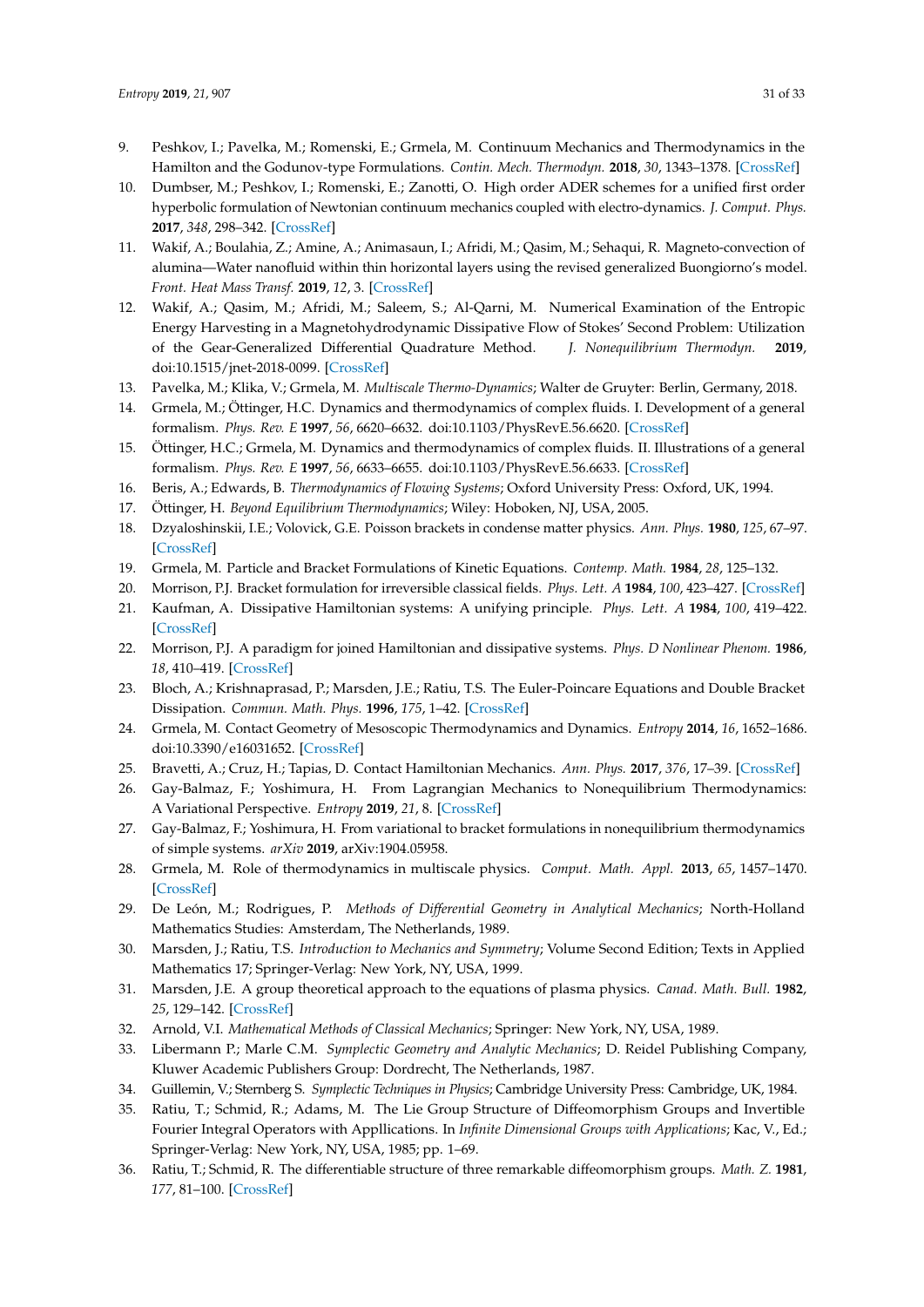- <span id="page-31-0"></span>37. Morrison, P.J. Poisson brackets for fluids and plasmas. In *AIP Conference Proceedings 88*; Taber, M., Treve, Y., Eds.; AIP: New York, NY, USA, 1982; pp. 13–46.
- <span id="page-31-1"></span>38. Banyaga, A. *The Structure of Classical Diffeomorphism Groups*; Kluwer: Dortrecht, The Netherlands, 1997.
- <span id="page-31-21"></span>39. Kolár, I.; Slovák, J.; Michor, P. *Natural Operations in Differential Geometry*; Springer-Verlag: Berlin/Heidelberg, Germany; New York, NY, USA, 1993.
- <span id="page-31-2"></span>40. Kriegl, A.; Michor, P. *The Convenient Setting of Global Analysis*; American Mathematical Society: Ann Arbor, MI, USA, 1997; Volume 53.
- <span id="page-31-3"></span>41. Arnold, V.; Khesin, B. *Topological Methods in Hydrodynamics*; Applied Mathematical Sciences; Springer-Verlag: New York, NY, USA, 1998; Volume 125.
- <span id="page-31-4"></span>42. Esen, O.; Gümral, H. Lifts, jets and reduced dynamics. *Int. J. Geom. Meth. Mod. Phys.* **2011**, *8*, 331–344. [\[CrossRef\]](http://dx.doi.org/10.1142/S0219887811005166)
- <span id="page-31-5"></span>43. Esen, O.; Gümral, H. Geometry of plasma dynamics II: Lie algebra of Hamiltonian vector fields. *J. Geom. Mech.* **2012**, *4*, 239–269. [\[CrossRef\]](http://dx.doi.org/10.3934/jgm.2012.4.239)
- <span id="page-31-6"></span>44. Patterson, E.; Yano, K. Vertical and complete lifts from a manifold to its cotangent bundle. *J. Math. Soc. Jpn.* **1967**, *19*, 91–113.
- <span id="page-31-7"></span>45. Gibbons, J. Collisionless Boltzmann equations and integrable moment equations. *Phys. D* **1981**, *3*, 503–511. [\[CrossRef\]](http://dx.doi.org/10.1016/0167-2789(81)90036-1)
- 46. Gibbons, J.; Holm, D.; Tronci, C. Vlasov moments, integrable systems and singular solutions. *Phys. Lett. A* **2008**, *372*, 1024–1033. [\[CrossRef\]](http://dx.doi.org/10.1016/j.physleta.2007.08.054)
- <span id="page-31-20"></span>47. Gibbons, J.; Holm, D.; Tronci, C. Geometry of Vlasov kinetic moments: A bosonic Fock space for the symmetric Schouten bracket. *Phys. Lett. A* **2008**, *372*, 4184–4196. [\[CrossRef\]](http://dx.doi.org/10.1016/j.physleta.2008.03.034)
- <span id="page-31-24"></span>48. Holm, D.; Tronci, C. Geodesic Vlasov equations and their integrable moment closures. *J. Geom. Mech.* **2009**, *1*, 181–208.
- <span id="page-31-8"></span>49. Tronci, C. Geometric Dynamics of Vlasov Kinetic Theory and Its Moments. Ph.D. Thesis, Imperial College, London, UK, 2008.
- <span id="page-31-9"></span>50. Fecko, M. *Differential Geometry and Lie Groups for Physicists*, Reissue ed.; Cambridge University Press: Cambridge, UK, 2011.
- <span id="page-31-10"></span>51. Marsden, J. A correspondence principle for momentum operators. *Can. Math. Bull.* **1967**, *10*, 247–250. [\[CrossRef\]](http://dx.doi.org/10.4153/CMB-1967-023-x)
- <span id="page-31-11"></span>52. Saunders, D. *The Geometry of Jet Bundles*; London Mathematical Society Lecture Note Series; Cambridge University Press: Cambridge, UK, 1989, Volume 142.
- <span id="page-31-14"></span>53. Kosmann-Schwarzbach, Y. Vector Fields and Generalized Vector Fields on Fibered Manifolds, Geometry and Differential Geometry (Proc. Conf. Univ. Haifa, Israël, 1979). In *Lecture Notes in Mathematics 792*; Artzy, R., Vaisman, I., Eds.; Springer-Verlag: Heidelberg, Germany, 1980; pp. 307–355.
- <span id="page-31-13"></span>54. Olver, P.J. *Applications of Lie Groups to Differential Equations*; Springer Science & Business Media: Berlin, Germany, 2000.
- <span id="page-31-12"></span>55. Tulczyjew, W. The Euler-Lagrange Resolution. In *Part I, Proceedings of the International Colloquium Of The C.N.R.S., Aix-en-Provence, France, 3–7 September 1979*; Souriau, J.M., Ed.; Springer: Berlin/Heidelberg, Germany, 1979.
- <span id="page-31-15"></span>56. Marsden, J.; Weinstein, A. Coadjoint orbits, vortices, and clebsch variables for incompressible fluids. *Phys. D* **1983**, *7*, 305–323. doi:10.1016/0167-2789(83)90134-3. [\[CrossRef\]](http://dx.doi.org/10.1016/0167-2789(83)90134-3)
- <span id="page-31-16"></span>57. Gümral, H. Geometry of plasma dynamics. I. Group of canonical diffeomorphisms. *J. Math. Phys.* **2010**, *51*, 083501. [\[CrossRef\]](http://dx.doi.org/10.1063/1.3429581)
- <span id="page-31-17"></span>58. Marsden, J.; A.J., W.; Ratiu, T.; Schmid, R.; Spencer, R.G. Hamiltonian Systems with Symmetry, Coadjoint Orbits and Plasma Physics. In Proceedings of the Academia della Scienze of Turin, Turin, Italy, 7–11 June 1982; pp. 289–340.
- <span id="page-31-18"></span>59. Holm, D.D.; Marsden, J.; Ratiu, T. Euler-Poincaré models of ideal fluids with nonlinear dispersion. *Phys. Rev. Lett.* **1998**, *349*, 4173–4177. [\[CrossRef\]](http://dx.doi.org/10.1103/PhysRevLett.80.4173)
- <span id="page-31-19"></span>60. Marsden, J.E.; Ratiu, T.S.; Shkoller, S. The geometry and analysis of the averaged Euler equations and a new diffeomorphism group. *Geom. Funct. Anal. GAFA* **2000**, *10*, 582–599. [\[CrossRef\]](http://dx.doi.org/10.1007/PL00001631)
- <span id="page-31-22"></span>61. Schouten, J. Über Differentialkonkomitanten zweier kontravarianter Größen. *Indag. Math.* **1940**, *2*, 449–452.
- <span id="page-31-23"></span>62. Grmela, M.; Hong, L.; Jou, D.; Lebon, G.; Pavelka, M. Hamiltonian and Godunov structures of the Grad hierarchy. *Phys. Rev. E* **2017**, *95*, 033121. [\[CrossRef\]](http://dx.doi.org/10.1103/PhysRevE.95.033121)